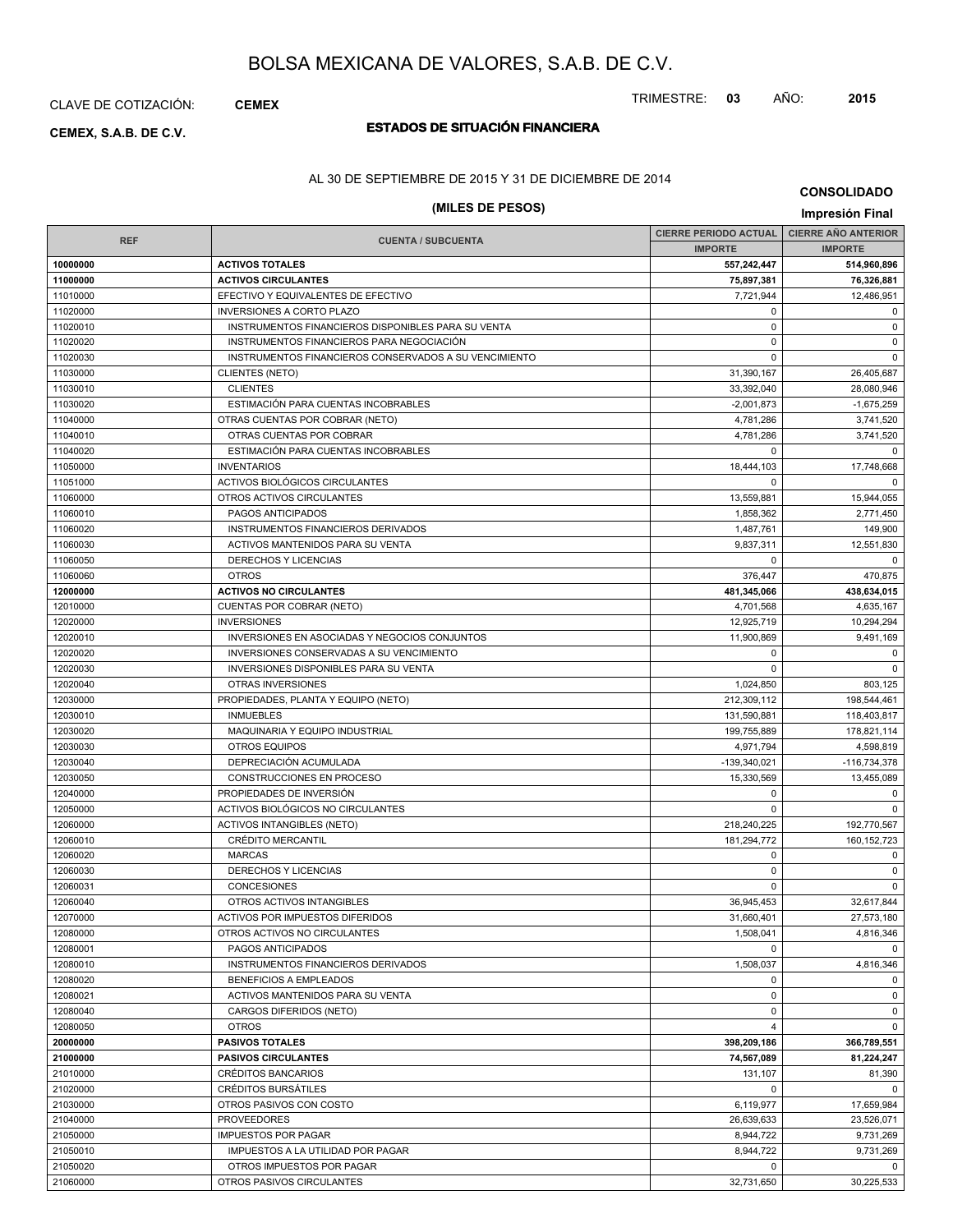CLAVE DE COTIZACIÓN: **CEMEX**

# **ESTADOS DE SITUACIÓN FINANCIERA CEMEX, S.A.B. DE C.V.**

## AL 30 DE SEPTIEMBRE DE 2015 Y 31 DE DICIEMBRE DE 2014

# **(MILES DE PESOS) Impresión Final**

**CONSOLIDADO**

|            |                                                                                   | <b>CIERRE PERIODO ACTUAL</b> | <b>CIERRE AÑO ANTERIOR</b> |
|------------|-----------------------------------------------------------------------------------|------------------------------|----------------------------|
| <b>REF</b> | <b>CUENTA / SUBCUENTA</b>                                                         | <b>IMPORTE</b>               | <b>IMPORTE</b>             |
| 21060010   | <b>INTERESES POR PAGAR</b>                                                        | 3,590,728                    | 3,105,862                  |
| 21060020   | INSTRUMENTOS FINANCIEROS DERIVADOS                                                | 26.453                       | 2,082                      |
| 21060030   | <b>INGRESOS DIFERIDOS</b>                                                         | $\Omega$                     | $\Omega$                   |
| 21060050   | <b>BENEFICIOS A EMPLEADOS</b>                                                     | 4,618,907                    | 3,700,939                  |
| 21060060   | <b>PROVISIONES</b>                                                                | 8,613,418                    | 7,671,457                  |
| 21060061   | PASIVOS RELACIONADOS CON ACTIVOS MANTENIDOS PARA SU VENTA CIRCULANTES             | 2,522,290                    | 3,793,661                  |
| 21060080   | <b>OTROS</b>                                                                      | 13,359,854                   | 11,951,532                 |
| 22000000   | <b>PASIVOS NO CIRCULANTES</b>                                                     | 323,642,097                  | 285,565,304                |
| 22010000   | <b>CRÉDITOS BANCARIOS</b>                                                         | 54,477,816                   | 47,156,088                 |
| 22020000   | <b>CRÉDITOS BURSÁTILES</b>                                                        | $\Omega$                     | 0                          |
| 22030000   | OTROS PASIVOS CON COSTO                                                           | 195,226,146                  | 168,356,163                |
| 22040000   | PASIVOS POR IMPUESTOS DIFERIDOS                                                   | 22,994,752                   | 19,801,208                 |
| 22050000   | OTROS PASIVOS NO CIRCULANTES                                                      | 50,943,383                   | 50,251,845                 |
| 22050010   | INSTRUMENTOS FINANCIEROS DERIVADOS                                                | 308.131                      | 413,391                    |
| 22050020   | <b>INGRESOS DIFERIDOS</b>                                                         | 168.292                      | 554,973                    |
| 22050040   | <b>BENEFICIOS A EMPLEADOS</b>                                                     | 17,543,809                   | 16,644,711                 |
| 22050050   | <b>PROVISIONES</b>                                                                | $\Omega$                     | $\Omega$                   |
| 22050051   | PASIVOS RELACIONADOS CON ACTIVOS MANTENIDOS PARA SU VENTA NO CIRCULANTES          | $\Omega$                     | $\Omega$                   |
| 22050070   | <b>OTROS</b>                                                                      | 32,923,151                   | 32,638,770                 |
| 30000000   | <b>CAPITAL CONTABLE</b>                                                           | 159,033,261                  | 148, 171, 345              |
| 30010000   | CAPITAL CONTABLE DE LA PARTICIPACIÓN CONTROLADORA                                 | 139,302,757                  | 131, 103, 375              |
| 30030000   | <b>CAPITAL SOCIAL</b>                                                             | 4,158,977                    | 4,150,998                  |
| 30040000   | <b>ACCIONES RECOMPRADAS</b>                                                       | $\Omega$                     | $\Omega$                   |
| 30050000   | PRIMA EN EMISIÓN DE ACCIONES                                                      | 115,384,629                  | 101,216,214                |
| 30060000   | APORTACIONES PARA FUTUROS AUMENTOS DE CAPITAL                                     | $\mathbf 0$                  | $\mathbf 0$                |
| 30070000   | OTRO CAPITAL CONTRIBUIDO                                                          | $\Omega$                     | $\Omega$                   |
| 30080000   | UTILIDADES RETENIDAS (PERDIDAS ACUMULADAS)                                        | 6,167,080                    | 14,998,292                 |
| 30080010   | <b>RESERVA LEGAL</b>                                                              | 1.804.124                    | 1,804,124                  |
| 30080020   | <b>OTRAS RESERVAS</b>                                                             | $\Omega$                     | $\Omega$                   |
| 30080030   | <b>RESULTADOS DE EJERCICIOS ANTERIORES</b>                                        | 5,576,871                    | 19,976,999                 |
| 30080040   | <b>RESULTADO DEL EJERCICIO</b>                                                    | $-1,213,915$                 | $-6,782,831$               |
| 30080050   | <b>OTROS</b>                                                                      | $\Omega$                     | $\Omega$                   |
| 30090000   | OTROS RESULTADOS INTEGRALES ACUMULADOS (NETOS DE IMPUESTOS)                       | 13,592,071                   | 10,737,871                 |
| 30090010   | GANANCIAS POR REVALUACIÓN DE PROPIEDADES                                          | $\Omega$                     | $\Omega$                   |
| 30090020   | GANANCIAS (PERDIDAS) ACTUARIALES POR OBLIGACIONES LABORALES                       | $-6,404,000$                 | $-6,404,000$               |
| 30090030   | RESULTADO POR CONVERSIÓN DE MONEDAS EXTRANJERAS                                   | 13,808,362                   | 9,650,665                  |
| 30090040   | CAMBIOS EN LA VALUACIÓN DE ACTIVOS FINANCIEROS DISPONIBLES PARA SU VENTA          | $-116,400$                   | $-116,400$                 |
| 30090050   | CAMBIOS EN LA VALUACIÓN DE INSTRUMENTOS FINANCIEROS DERIVADOS                     | $\mathbf 0$                  | $\mathbf 0$                |
| 30090060   | CAMBIOS EN EL VALOR RAZONABLE DE OTROS ACTIVOS                                    | $\mathbf 0$                  | $\mathbf 0$                |
| 30090070   | PARTICIPACIÓN EN OTROS RESULTADOS INTEGRALES DE ASOCIADAS Y NEGOCIOS<br>CONJUNTOS | $\mathbf 0$                  | $\Omega$                   |
| 30090080   | OTROS RESULTADOS INTEGRALES                                                       | 6,304,109                    | 7,607,606                  |
| 30020000   | CAPITAL CONTABLE DE LA PARTICIPACIÓN NO CONTROLADORA                              | 19,730,504                   | 17,067,970                 |

TRIMESTRE: **03** AÑO: **2015**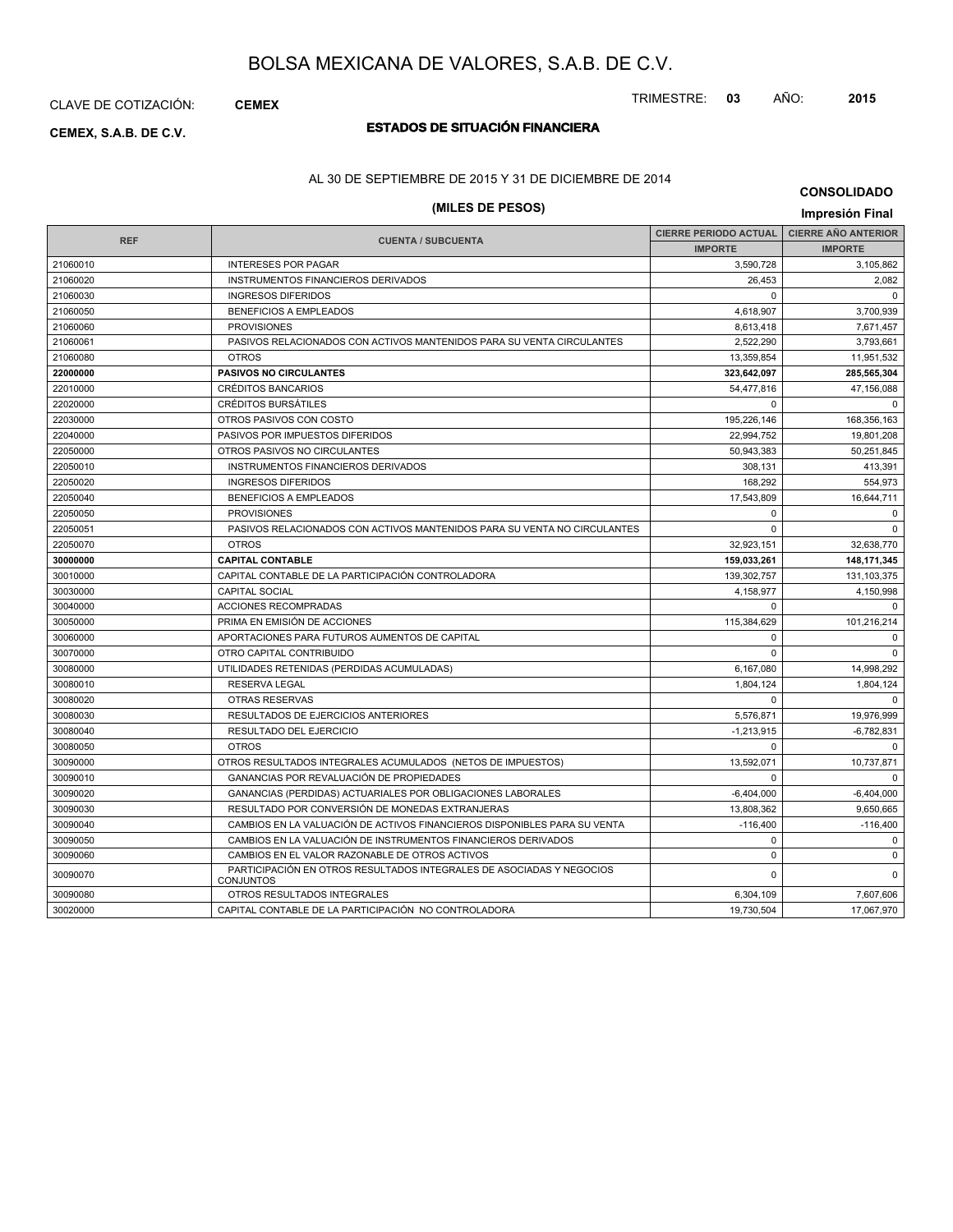TRIMESTRE: **03** AÑO: **2015**

CLAVE DE COTIZACIÓN: **CEMEX**

# **ESTADOS DE SITUACIÓN FINANCIERA CEMEX, S.A.B. DE C.V. DATOS INFORMATIVOS**

AL 30 DE SEPTIEMBRE DE 2015 Y 31 DE DICIEMBRE DE 2014

# **(MILES DE PESOS) Impresión Final**

# **CONSOLIDADO**

|                                             | <b>CIERRE PERIODO ACTUAL</b> | <b>CIERRE AÑO ANTERIOR</b> |
|---------------------------------------------|------------------------------|----------------------------|
|                                             | <b>IMPORTE</b>               | <b>IMPORTE</b>             |
| PASIVOS MONEDA EXTRANJERA CORTO PLAZO       | 54,317,734                   | 61,445,749                 |
| PASIVOS MONEDA EXTRANJERA LARGO PLAZO       | 295,162,430                  | 253,396,855                |
| CAPITAL SOCIAL NOMINAL                      | 112,171                      | 103,761                    |
| CAPITAL SOCIAL POR ACTUALIZACIÓN            | 4,046,805                    | 4,047,240                  |
| FONDOS PARA PENSIONES Y PRIMA DE ANTIGÜEDAD | 17,543,809                   | 16,644,711                 |
| NUMERO DE FUNCIONARIOS (*)                  | 13                           | 13                         |
| NUMERO DE EMPLEADOS (*)                     | 18,807                       | 18,866                     |
| NUMERO DE OBREROS (*)                       | 24,037                       | 24,140                     |
| NUMERO DE ACCIONES EN CIRCULACIÓN (*)       | 40.398.713.217               | 37,369,739,304             |
| NUMERO DE ACCIONES RECOMPRADAS (*)          |                              | 0                          |
| EFECTIVO RESTRINGIDO (1)                    |                              | 0                          |
| DEUDA DE ASOCIADAS GARANTIZADA              |                              | 0                          |
|                                             | <b>CONCEPTOS</b>             |                            |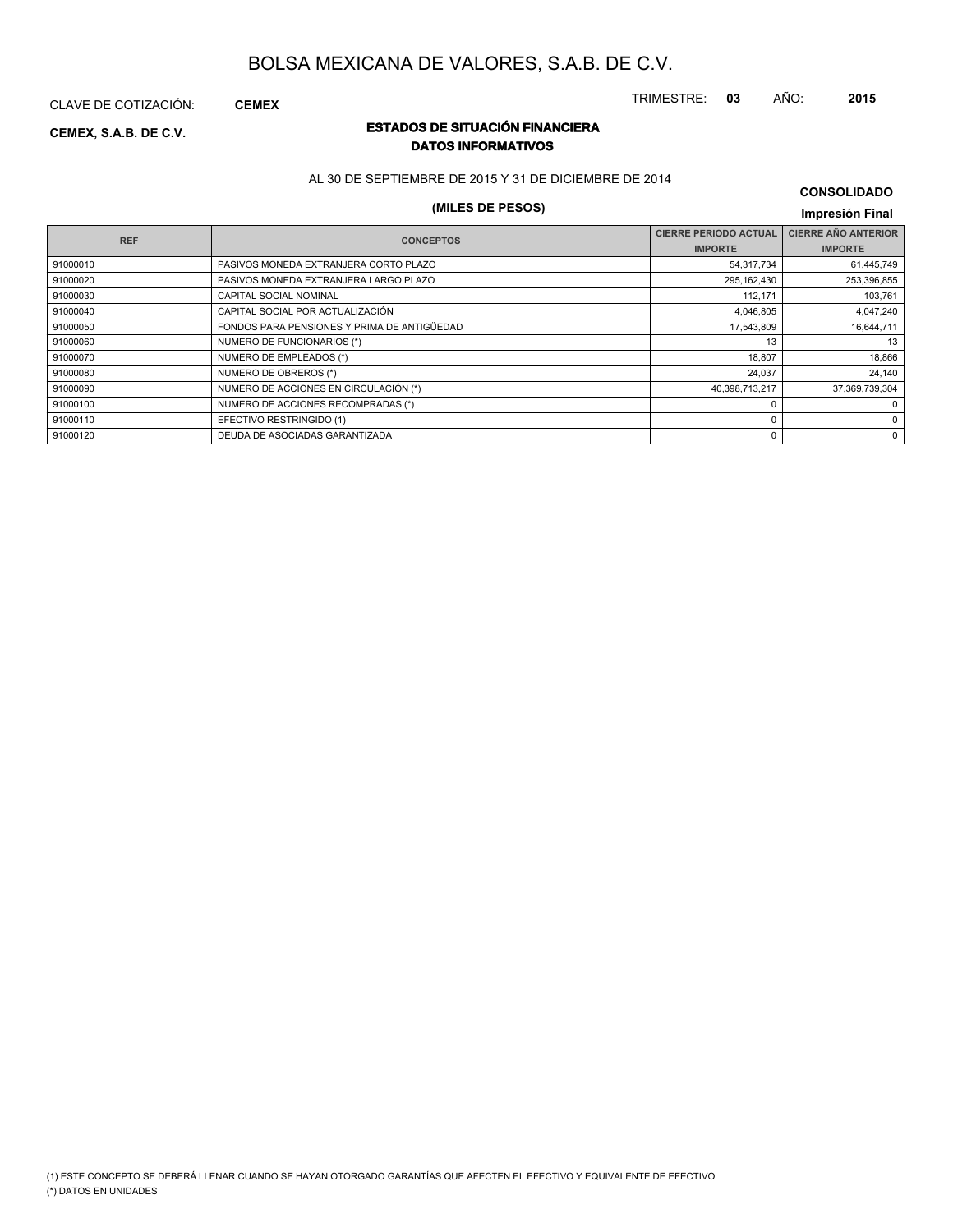**CEMEX, S.A.B. DE C.V.** CLAVE DE COTIZACIÓN: **CEMEX** TRIMESTRE: **03** AÑO: **2015**

### **ESTADOS DE RESULTADOS**

#### **CONSOLIDADO**

#### POR LOS PERIODOS DE NUEVE Y TRES MESES TERMINADOS AL 30 DE SEPTIEMBRE DE 2015 Y 2014

|            | (MILES DE PESOS)                                                              |                                          |                  |                  | Impresión Final  |
|------------|-------------------------------------------------------------------------------|------------------------------------------|------------------|------------------|------------------|
|            |                                                                               | <b>AÑO ACTUAL</b><br><b>AÑO ANTERIOR</b> |                  |                  |                  |
| <b>REF</b> | <b>CUENTA / SUBCUENTA</b>                                                     | <b>ACUMULADO</b>                         | <b>TRIMESTRE</b> | <b>ACUMULADO</b> | <b>TRIMESTRE</b> |
| 40010000   | <b>INGRESOS NETOS</b>                                                         | 168,449,466                              | 60,572,037       | 151,865,413      | 53,147,045       |
| 40010010   | <b>SERVICIOS</b>                                                              | $\Omega$                                 | $\Omega$         | $\mathbf 0$      | $\Omega$         |
| 40010020   | <b>VENTA DE BIENES</b>                                                        | 168,449,466                              | 60,572,037       | 151,865,413      | 53,147,045       |
| 40010030   | <b>INTERESES</b>                                                              | $\mathbf 0$                              | $\Omega$         | $\mathbf 0$      | $\mathbf 0$      |
| 40010040   | <b>REGALIAS</b>                                                               | $\mathsf 0$                              | $\mathbf 0$      | $\mathsf 0$      | $\mathbf 0$      |
| 40010050   | <b>DIVIDENDOS</b>                                                             | $\mathsf 0$                              | $\mathbf 0$      | $\pmb{0}$        | $\mathbf 0$      |
| 40010060   | ARRENDAMIENTO                                                                 | $\mathsf 0$                              | $\mathbf 0$      | $\mathbf 0$      | $\mathbf 0$      |
| 40010061   | CONSTRUCCIÓN                                                                  | $\mathbf 0$                              | $\mathbf 0$      | $\mathbf 0$      | $\mathsf 0$      |
| 40010070   | <b>OTROS</b>                                                                  | $\mathbf 0$                              | $\mathbf 0$      | $\mathbf 0$      | $\mathbf 0$      |
| 40020000   | <b>COSTO DE VENTAS</b>                                                        | 112,828,746                              | 40,008,715       | 104,041,830      | 35,040,839       |
| 40021000   | UTILIDAD (PÉRDIDA) BRUTA                                                      | 55,620,720                               | 20,563,322       | 47,823,583       | 18.106.206       |
| 40030000   | <b>GASTOS GENERALES</b>                                                       | 35,754,560                               | 13,275,356       | 32,104,610       | 11,764,975       |
| 40040000   | UTILIDAD (PÉRDIDA) ANTES DE OTROS INGRESOS Y GASTOS, NETO                     | 19,866,160                               | 7,287,966        | 15,718,973       | 6,341,231        |
| 40050000   | OTROS INGRESOS Y (GASTOS), NETO                                               | $-1,494,118$                             | $-1,466,659$     | $-825,990$       | 1,132,120        |
| 40060000   | UTILIDAD (PÉRDIDA) DE OPERACIÓN (*)                                           | 18,372,042                               | 5,821,307        | 14,892,983       | 5,209,111        |
| 40070000   | <b>INGRESOS FINANCIEROS</b>                                                   | 1,936,738                                | 328,129          | 3,745,604        | 1,461,952        |
| 40070010   | <b>INTERESES GANADOS</b>                                                      | 82,115                                   | 17,258           | 105,240          | 33,791           |
| 40070020   | UTILIDAD POR FLUCTUACIÓN CAMBIARIA, NETO                                      | 1,725,281                                | 253,119          | 1,802,695        | 1,281,161        |
| 40070030   | UTILIDAD POR DERIVADOS, NETO                                                  | $\pmb{0}$                                | $\mathbf 0$      | $\mathbf 0$      | $\mathbf 0$      |
| 40070040   | UTILIDAD POR CAMBIOS EN VALOR RAZONABLE DE INSTRUMENTOS<br><b>FINANCIEROS</b> | $\mathbf 0$                              | $\Omega$         | 1,683,221        | 103,148          |
| 40070050   | OTROS INGRESOS FINANCIEROS                                                    | 129,342                                  | 57,752           | 154,448          | 43,852           |
| 40080000   | <b>GASTOS FINANCIEROS</b>                                                     | 18,181,693                               | 6,735,875        | 17,281,057       | 5,842,569        |
| 40080010   | INTERESES DEVENGADOS A CARGO                                                  | 12,228,518                               | 4,085,039        | 11,981,730       | 3,937,292        |
| 40080020   | PÉRDIDA POR FLUCTUACIÓN CAMBIARIA, NETO                                       | $\mathbf 0$                              | $\mathbf 0$      | $\mathbf 0$      | $\mathsf 0$      |
| 40080030   | PÉRDIDA POR DERIVADOS, NETO                                                   | $\Omega$                                 | $\Omega$         | $\mathbf 0$      | $\mathbf 0$      |
| 40080050   | PÉRDIDA POR CAMBIOS EN VALOR RAZONABLE DE INSTRUMENTOS<br><b>FINANCIEROS</b>  | 2,384,118                                | 1,357,011        | $\mathbf 0$      | $\mathbf 0$      |
| 40080060   | OTROS GASTOS FINANCIEROS                                                      | 3,569,057                                | 1,293,825        | 5,299,327        | 1,905,277        |
| 40090000   | <b>INGRESOS (GASTOS) FINANCIEROS NETO</b>                                     | -16,244,955                              | $-6,407,746$     | $-13,535,453$    | -4,380,617       |
| 40100000   | PARTICIPACIÓN EN LOS RESULTADOS DE ASOCIADAS Y NEGOCIOS<br><b>CONJUNTOS</b>   | 481,274                                  | 508,915          | 189,932          | 112,441          |
| 40110000   | UTILIDAD (PÉRDIDA) ANTES DE IMPUESTOS A LA UTILIDAD                           | 2,608,361                                | $-77,524$        | 1,547,462        | 940.935          |
| 40120000   | <b>IMPUESTOS A LA UTILIDAD</b>                                                | 3,350,882                                | 543,251          | 4,962,402        | 1,935,672        |
| 40120010   | <b>IMPUESTO CAUSADO</b>                                                       | 3,106,271                                | 489,223          | 3,669,797        | 1,428,967        |
| 40120020   | <b>IMPUESTO DIFERIDO</b>                                                      | 244,611                                  | 54,028           | 1,292,605        | 506,705          |
| 40130000   | UTILIDAD (PÉRDIDA) DE LAS OPERACIONES CONTINUAS                               | $-742,521$                               | $-620,775$       | $-3,414,940$     | -994,737         |
| 40140000   | UTILIDAD (PÉRDIDA) DE LAS OPERACIONES DISCONTINUAS, NETO                      | 219,770                                  | 93.576           | 184,386          | 148,594          |
| 40150000   | UTILIDAD (PÉRDIDA) NETA                                                       | $-522,751$                               | $-527,199$       | -3,230,554       | -846,143         |
| 40160000   | PARTICIPACIÓN NO CONTROLADORA EN LA UTILIDAD (PÉRDIDA) NETA                   | 691,164                                  | 204.680          | 1,054,556        | 552,897          |
| 40170000   | PARTICIPACIÓN CONTROLADORA EN LA UTILIDAD (PÉRDIDA) NETA                      | $-1,213,915$                             | $-731,879$       | $-4,285,110$     | $-1,399,040$     |
|            |                                                                               |                                          |                  |                  |                  |
| 40180000   | UTILIDAD (PÉRDIDA) NETA BÁSICA POR ACCIÓN                                     | $-0.03$                                  | $-0.02$          | $-0.11$          | $-0.03$          |
| 40190000   | UTILIDAD (PÉRDIDA) NETA POR ACCIÓN DILUIDA                                    | $-0.03$                                  | $-0.02$          | $-0.11$          | $-0.03$          |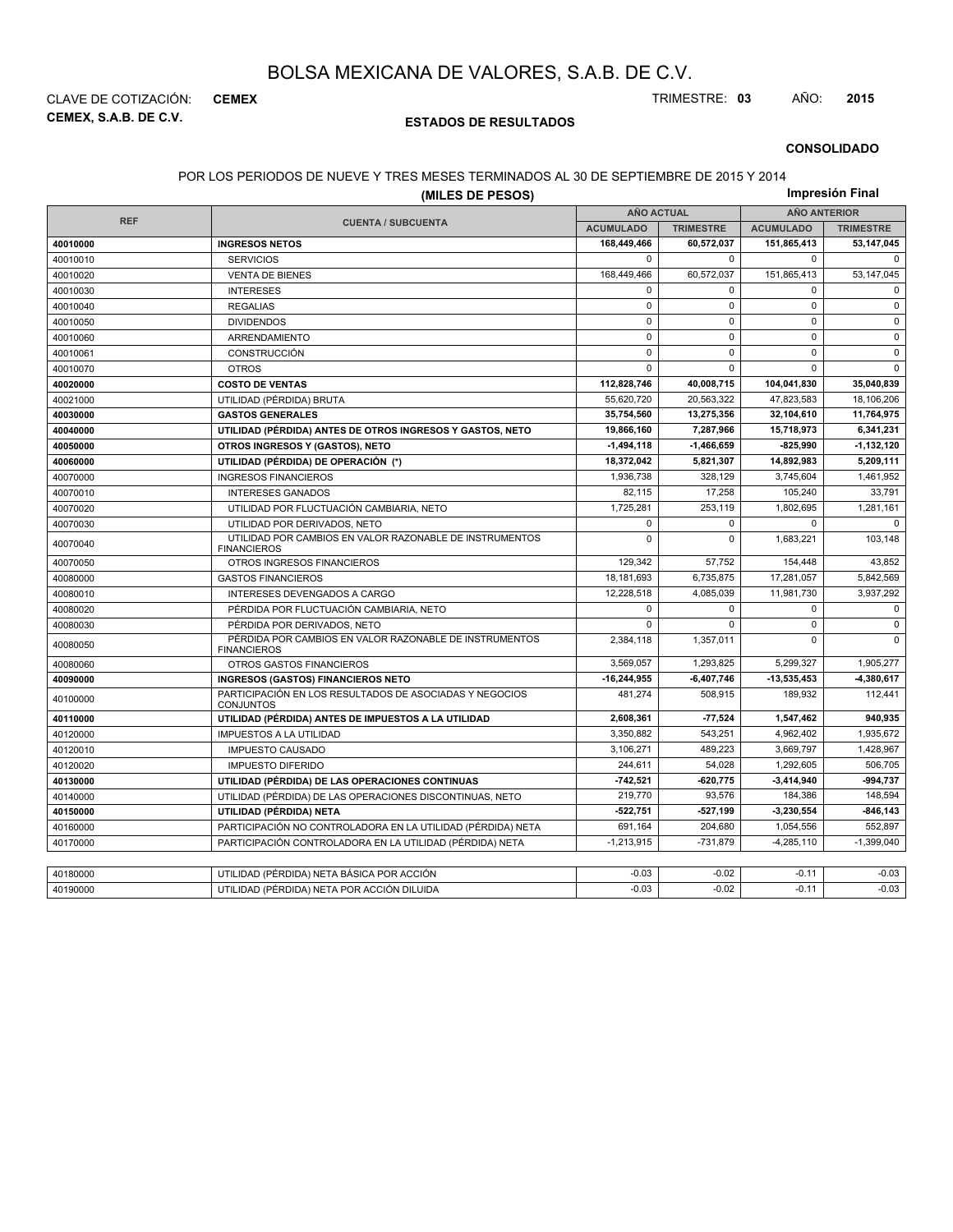**CEMEX, S.A.B. DE C.V.** CLAVE DE COTIZACIÓN: **CEMEX** TRIMESTRE: **03** AÑO: **2015**

### **ESTADOS DEL RESULTADO INTEGRAL (NETOS DE IMPUESTOS)**

2,925,407 374,592 -4,507,031 -1,425,395

#### **CONSOLIDADO**

#### POR LOS PERIODOS DE NUEVE Y TRES MESES TERMINADOS AL 30 DE SEPTIEMBRE DE 2015 Y 2014

**(MILES DE PESOS)**

**Impresión Final**

| <b>REF</b> |                                                                                                 |                  | <b>AÑO ACTUAL</b> |                  | <b>AÑO ANTERIOR</b> |
|------------|-------------------------------------------------------------------------------------------------|------------------|-------------------|------------------|---------------------|
|            | <b>CUENTA / SUBCUENTA</b>                                                                       | <b>ACUMULADO</b> | <b>TRIMESTRE</b>  | <b>ACUMULADO</b> | <b>TRIMESTRE</b>    |
| 40200000   | UTILIDAD (PÉRDIDA) NETA                                                                         | $-522,751$       | $-527,199$        | -3,230,554       | $-846, 143$         |
|            | PARTIDAS QUE NO SERAN RECLASIFICADAS A RESULTADOS                                               |                  |                   |                  |                     |
| 40210000   | GANANCIAS POR REVALUACIÓN DE PROPIEDADES                                                        | $\Omega$         |                   | 0                | $\Omega$            |
| 40220000   | GANANCIAS (PÉRDIDAS) ACTUARIALES POR OBLIGACIONES LABORALES                                     | $\Omega$         | $\Omega$          | 0                | $\Omega$            |
| 40220100   | PARTICIPACIÓN EN RESULTADOS POR REVALUACIÓN DE PROPIEDADES DE<br>ASOCIADAS Y NEGOCIOS CONJUNTOS | $\Omega$         | n                 | $\Omega$         | $\Omega$            |
|            | <b>PARTIDAS QUE PUEDEN SER RECLASIFICADAS SUBSECUENTEMENTE A</b><br><b>RESULTADOS</b>           |                  |                   |                  |                     |
| 40230000   | RESULTADO POR CONVERSIÓN DE MONEDAS EXTRANJERAS                                                 | 4,157,698        | 1,015,346         | $-1,475,686$     | $-541,917$          |
| 40240000   | CAMBIOS EN LA VALUACIÓN DE ACTIVOS FINANCIEROS DISPONIBLES PARA<br><b>SU VENTA</b>              | $\Omega$         |                   | 11,000           | 11,000              |
| 40250000   | CAMBIOS EN LA VALUACIÓN DE INSTRUMENTOS FINANCIEROS DERIVADOS                                   | $\Omega$         | $\Omega$          | 0                | $\Omega$            |
| 40260000   | CAMBIOS EN EL VALOR RAZONABLE DE OTROS ACTIVOS                                                  | $\Omega$         | $\Omega$          | $\Omega$         | $\Omega$            |
| 40270000   | PARTICIPACIÓN EN OTROS RESULTADOS INTEGRALES DE ASOCIADAS Y<br>NEGOCIOS CONJUNTOS               | $\Omega$         | $\Omega$          | $\Omega$         | $\Omega$            |
| 40280000   | OTROS RESULTADOS INTEGRALES                                                                     | $-18,375$        | 91,125            | 1,242,764        | 504,562             |
| 40290000   | TOTAL DE OTROS RESULTADOS INTEGRALES                                                            | 4,139,323        | 1,106,471         | -221,922         | $-26,355$           |
|            |                                                                                                 |                  |                   |                  |                     |
| 40300000   | UTILIDAD (PÉRDIDA) INTEGRAL                                                                     | 3,616,572        | 579,272           | -3,452,476       | -872,498            |
| 40320000   | UTILIDAD (PÉRDIDA) INTEGRAL ATRIBUIBLE A LA PARTICIPACIÓN NO<br><b>CONTROLADORA</b>             | 691.165          | 204,680           | 1,054,555        | 552,897             |

<sup>40310000</sup> UTILIDAD (PÉRDIDA) INTEGRAL ATRIBUIBLE A LA PARTICIPACIÓN CONTROLADORA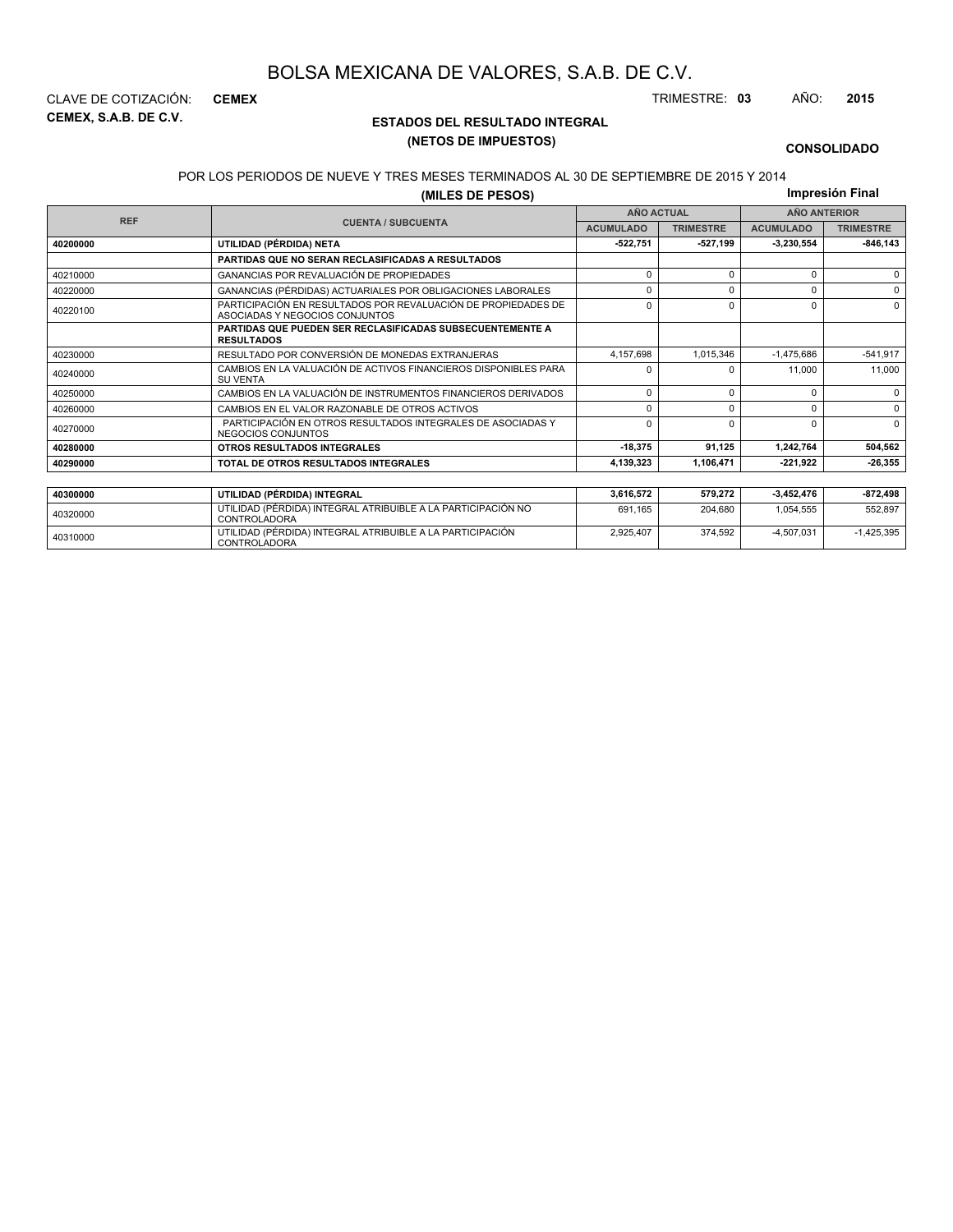**CEMEX, S.A.B. DE C.V.** CLAVE DE COTIZACIÓN: **CEMEX** TRIMESTRE: **03** AÑO: **2015**

# **ESTADOS DE RESULTADOS DATOS INFORMATIVOS**

**CONSOLIDADO**

**Impresión Final**

#### POR LOS PERIODOS DE NUEVE Y TRES MESES TERMINADOS AL 30 DE SEPTIEMBRE DE 2015 Y 2014

| (MILES DE PESOS) |  |  |  |
|------------------|--|--|--|
|                  |  |  |  |

| <b>REF</b> | <b>ANO ACTUAL</b>                     |                  |                  | <b>ANO ANTERIOR</b> |                  |
|------------|---------------------------------------|------------------|------------------|---------------------|------------------|
|            | <b>CUENTA / SUBCUENTA</b>             | <b>ACUMULADO</b> | <b>TRIMESTRE</b> | <b>ACUMULADO</b>    | <b>TRIMESTRE</b> |
| 92000010   | DEPRECIACIÓN Y AMORTIZACIÓN OPERATIVA | 1.149.442        | 3.945.630        | 10.615.894          | 3,573,765        |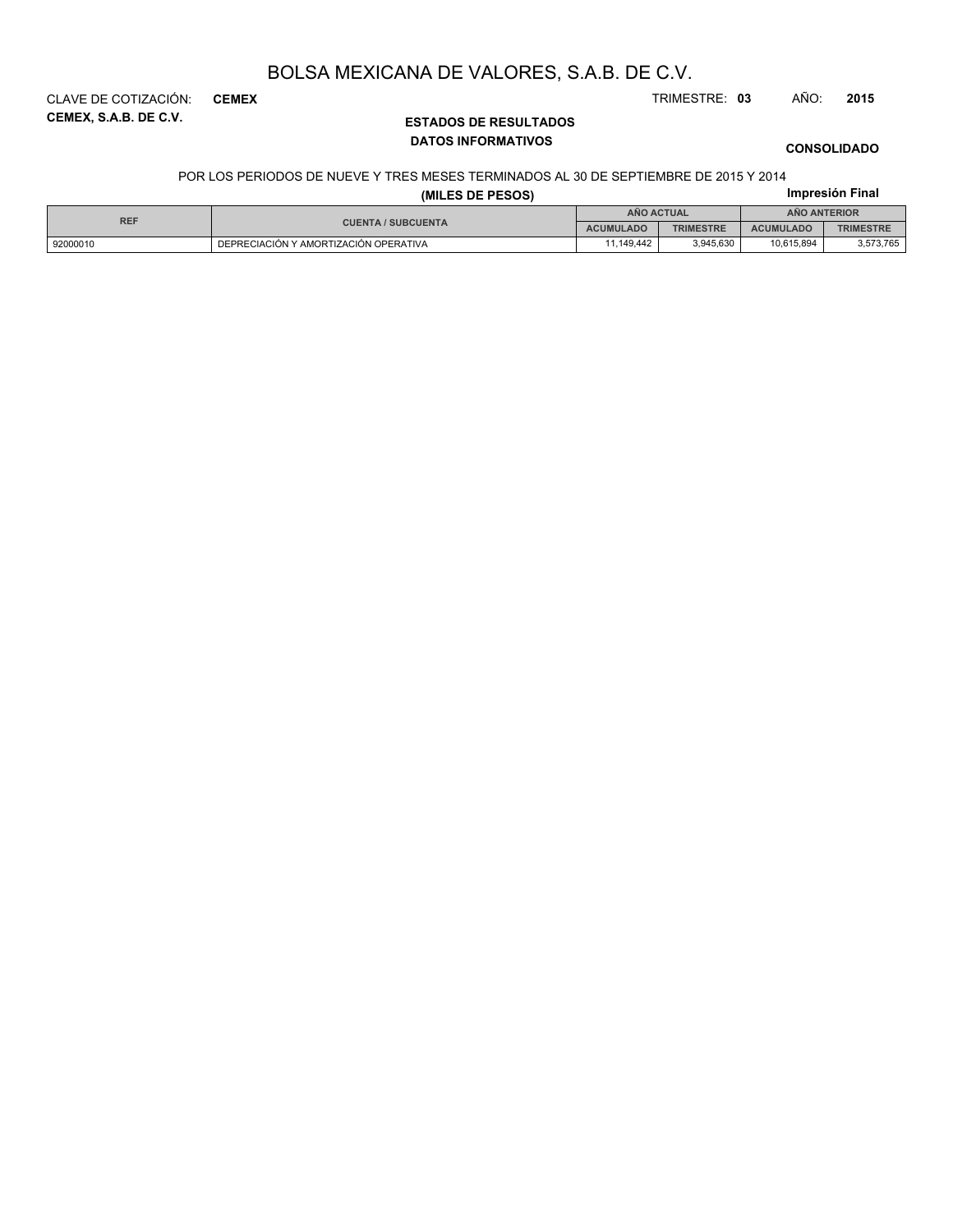**CEMEX, S.A.B. DE C.V.** CLAVE DE COTIZACIÓN: **CEMEX** TRIMESTRE: **03** AÑO: **2015**

**CONSOLIDADO**

POR LOS PERIODOS DE DOCE MESES TERMINADOS EL 30 DE SEPTIEMBRE DE 2015 Y 2014

**DATOS INFORMATIVOS (12 MESES)**

**ESTADOS DE RESULTADOS**

### **(MILES DE PESOS)**

**Impresión Final**

| <b>REF</b> |                                                              | <b>AÑO</b>    |                 |  |  |
|------------|--------------------------------------------------------------|---------------|-----------------|--|--|
|            | <b>CUENTA / SUBCUENTA</b>                                    | <b>ACTUAL</b> | <b>ANTERIOR</b> |  |  |
| 92000030   | INGRESOS NETOS (**)                                          | 220,985,921   | 201.014.591     |  |  |
| 92000040   | UTILIDAD (PÉRDIDA) DE OPERACIÓN (**)                         | 20.311.575    | 17,604,897      |  |  |
| 92000060   | UTILIDAD (PÉRDIDA) NETA (**)                                 | $-2.978.829$  | $-6,290,248$    |  |  |
| 92000050   | PARTICIPACIÓN CONTROLADORA EN LA UTILIDAD (PÉRDIDA) NETA(**) | $-3.711.637$  | $-7.620.840$    |  |  |
| 92000070   | DEPRECIACIÓN Y AMORTIZACIÓN OPERATIVA (**)                   | 14,700,734    | 14,280,007      |  |  |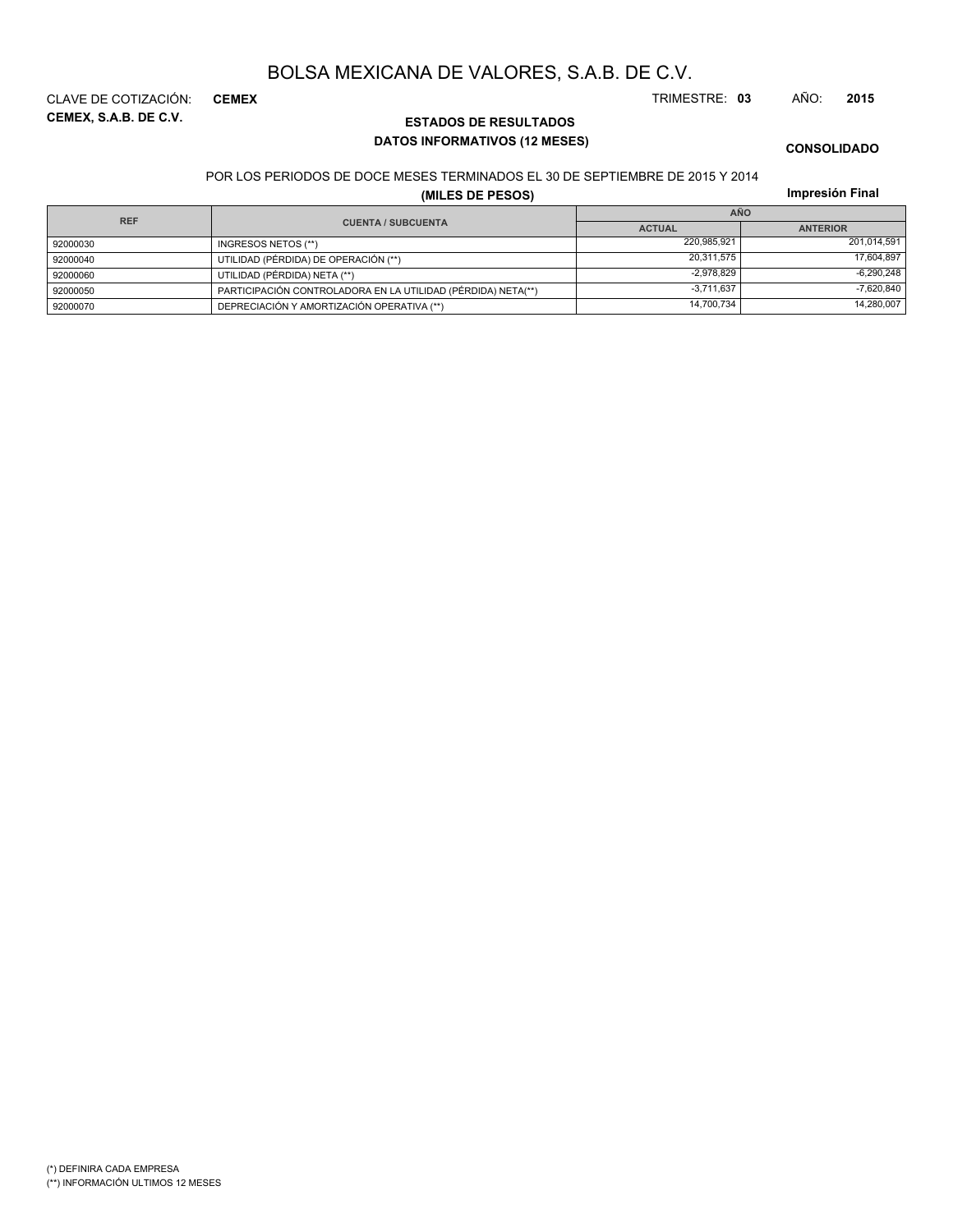**CEMEX, S.A.B. DE C.V.**CLAVE DE COTIZACIÓN:**CEMEX**: **CEMEX** TRIMESTRE:

### **ESTADOS DE CAMBIOS EN EL CAPITALCONTABLE(MILES DE PESOS)**

TRIMESTRE: 03 AÑO: **<sup>2015</sup>**

#### **CONSOLIDADO**

**Impresión Final**

|                                                                     |                       |                                       |                                                  | <b>APORTACIONES</b>                                         |                                           |                 | UTILIDADES O PÉRDIDAS<br><b>ACUMULADAS</b>                               | <b>OTROS</b><br><b>RESULTADOS</b>                                        |                                             |                                                          |                                            |
|---------------------------------------------------------------------|-----------------------|---------------------------------------|--------------------------------------------------|-------------------------------------------------------------|-------------------------------------------|-----------------|--------------------------------------------------------------------------|--------------------------------------------------------------------------|---------------------------------------------|----------------------------------------------------------|--------------------------------------------|
| <b>CONCEPTOS</b>                                                    | <b>CAPITAL SOCIAL</b> | <b>ACCIONES</b><br><b>RECOMPRADAS</b> | <b>PRIMA EN</b><br>EMISIÓN DE<br><b>ACCIONES</b> | <b>PARA FUTUROS</b><br><b>AUMENTOS DE</b><br><b>CAPITAL</b> | <b>OTRO CAPITAL</b><br><b>CONTRIBUIDO</b> | <b>RESERVAS</b> | <b>UTILIDADES</b><br><b>RETENIDAS</b><br>(PÉRDIDAS<br><b>ACUMULADAS)</b> | <b>INTEGRALES</b><br><b>ACUMULADOS</b><br>(NETOS DE<br><b>IMPUESTOS)</b> | <b>PARTICIPACIÓN</b><br><b>CONTROLADORA</b> | <b>PARTICIPACIÓN</b><br><b>NO</b><br><b>CONTROLADORA</b> | <b>TOTAL DE CAPITAL</b><br><b>CONTABLE</b> |
| SALDO INICIAL AL 1 DE ENERO DEL 2014                                | 4,142,845             |                                       | 84,800,214                                       |                                                             | $\mathbf 0$                               | $\mathbf{0}$    | 29,399,123                                                               | 15,036,729                                                               | 133,378,911                                 | 14,938,879                                               | 148,317,790                                |
| AJUSTES RETROSPECTIVOS                                              |                       |                                       |                                                  |                                                             |                                           |                 |                                                                          |                                                                          | $\Omega$                                    | $\Omega$                                                 |                                            |
| APLICACIÓN DE OTROS RESULTADOS<br>INTEGRALES A UTILIDADES RETENIDAS |                       |                                       |                                                  |                                                             |                                           |                 |                                                                          |                                                                          | $\Omega$                                    |                                                          |                                            |
| CONSTITUCIÓN DE RESERVAS                                            | n                     |                                       |                                                  |                                                             |                                           |                 |                                                                          |                                                                          | $\Omega$                                    |                                                          |                                            |
| DIVIDENDOS DECRETADOS                                               |                       |                                       |                                                  |                                                             |                                           |                 |                                                                          |                                                                          | $\Omega$                                    |                                                          |                                            |
| (DISMINUCIÓN) AUMENTOS DE CAPITAL                                   | 8,153                 |                                       | 16,075,200                                       |                                                             |                                           |                 | $-7,618,000$                                                             | $-503,895$                                                               | 7,961,458                                   | $\Omega$                                                 | 7,961,458                                  |
| RECOMPRA DE ACCIONES                                                |                       |                                       |                                                  |                                                             |                                           |                 |                                                                          |                                                                          | $\Omega$                                    |                                                          |                                            |
| (DISMINUCIÓN) AUMENTO EN PRIMA EN<br><b>EMISIÓN DE ACCIONES</b>     |                       |                                       |                                                  |                                                             |                                           |                 |                                                                          |                                                                          | $\Omega$                                    |                                                          |                                            |
| (DISMINUCIÓN) AUMENTO DE LA<br>PARTICIPACIÓN NO CONTROLADORA        |                       |                                       |                                                  |                                                             |                                           |                 |                                                                          | $-466, 161$                                                              | $-466, 161$                                 | $-68,770$                                                | $-534,931$                                 |
| OTROS MOVIMIENTOS                                                   |                       |                                       |                                                  |                                                             |                                           |                 |                                                                          |                                                                          | 0                                           | 91,028                                                   | 91,028                                     |
| RESULTADO INTEGRAL                                                  |                       |                                       |                                                  |                                                             |                                           |                 | $-4,285,113$                                                             | $-221,918$                                                               | $-4,507,031$                                | 1,054,555                                                | $-3,452,476$                               |
| SALDO FINAL AL 30 DE SEPTIEMBRE DEL 2014                            | 4,150,998             | $\mathbf{0}$                          | 100,875,414                                      | 0                                                           | $\mathbf{0}$                              | $\mathbf 0$     | 17,496,010                                                               | 13,844,755                                                               | 136,367,177                                 | 16,015,692                                               | 152,382,869                                |
| SALDO INICIAL AL 1 DE ENERO DEL 2015                                | 4,150,998             |                                       | 101,216,214                                      |                                                             | $\Omega$                                  | - 0             | 14,998,292                                                               | 10,737,871                                                               | 131,103,375                                 | 17,067,970                                               | 148, 171, 345                              |
| AJUSTES RETROSPECTIVOS                                              |                       |                                       |                                                  |                                                             |                                           |                 |                                                                          |                                                                          | $\Omega$                                    | $\Omega$                                                 |                                            |
| APLICACIÓN DE OTROS RESULTADOS<br>INTEGRALES A UTILIDADES RETENIDAS |                       |                                       |                                                  |                                                             |                                           |                 |                                                                          |                                                                          | 0                                           |                                                          |                                            |
| CONSTITUCIÓN DE RESERVAS                                            |                       |                                       |                                                  |                                                             |                                           |                 |                                                                          |                                                                          | $\Omega$                                    |                                                          |                                            |
| DIVIDENDOS DECRETADOS                                               |                       |                                       |                                                  |                                                             |                                           |                 |                                                                          |                                                                          | $\mathbf 0$                                 |                                                          |                                            |
| (DISMINUCIÓN) AUMENTOS DE CAPITAL                                   | 7,979                 |                                       | 14, 168, 415                                     |                                                             |                                           |                 | $-7,617,297$                                                             | $-959,521$                                                               | 5,599,576                                   |                                                          | 5,599,576                                  |
| RECOMPRA DE ACCIONES                                                |                       |                                       |                                                  |                                                             |                                           |                 |                                                                          |                                                                          | $\Omega$                                    |                                                          |                                            |
| (DISMINUCIÓN) AUMENTO EN PRIMA EN<br><b>EMISIÓN DE ACCIONES</b>     |                       |                                       |                                                  |                                                             |                                           |                 |                                                                          |                                                                          | $\Omega$                                    |                                                          |                                            |
| (DISMINUCIÓN) AUMENTO DE LA<br>PARTICIPACIÓN NO CONTROLADORA        |                       |                                       |                                                  |                                                             |                                           |                 |                                                                          | $-325,601$                                                               | $-325,601$                                  | 644,160                                                  | 318,559                                    |
| OTROS MOVIMIENTOS                                                   |                       |                                       |                                                  |                                                             |                                           |                 |                                                                          |                                                                          | 0                                           | 1,327,209                                                | 1,327,209                                  |
| <b>RESULTADO INTEGRAL</b>                                           |                       |                                       |                                                  |                                                             |                                           |                 | $-1,213,915$                                                             | 4,139,322                                                                | 2,925,407                                   | 691,165                                                  | 3,616,572                                  |
| SALDO FINAL AL 30 DE SEPTIEMBRE DEL 2015                            | 4,158,977             | $\mathbf{r}$                          | 115,384,629                                      |                                                             |                                           | $\mathbf{0}$    | 6,167,080                                                                | 13,592,071                                                               | 139,302,757                                 | 19,730,504                                               | 159,033,261                                |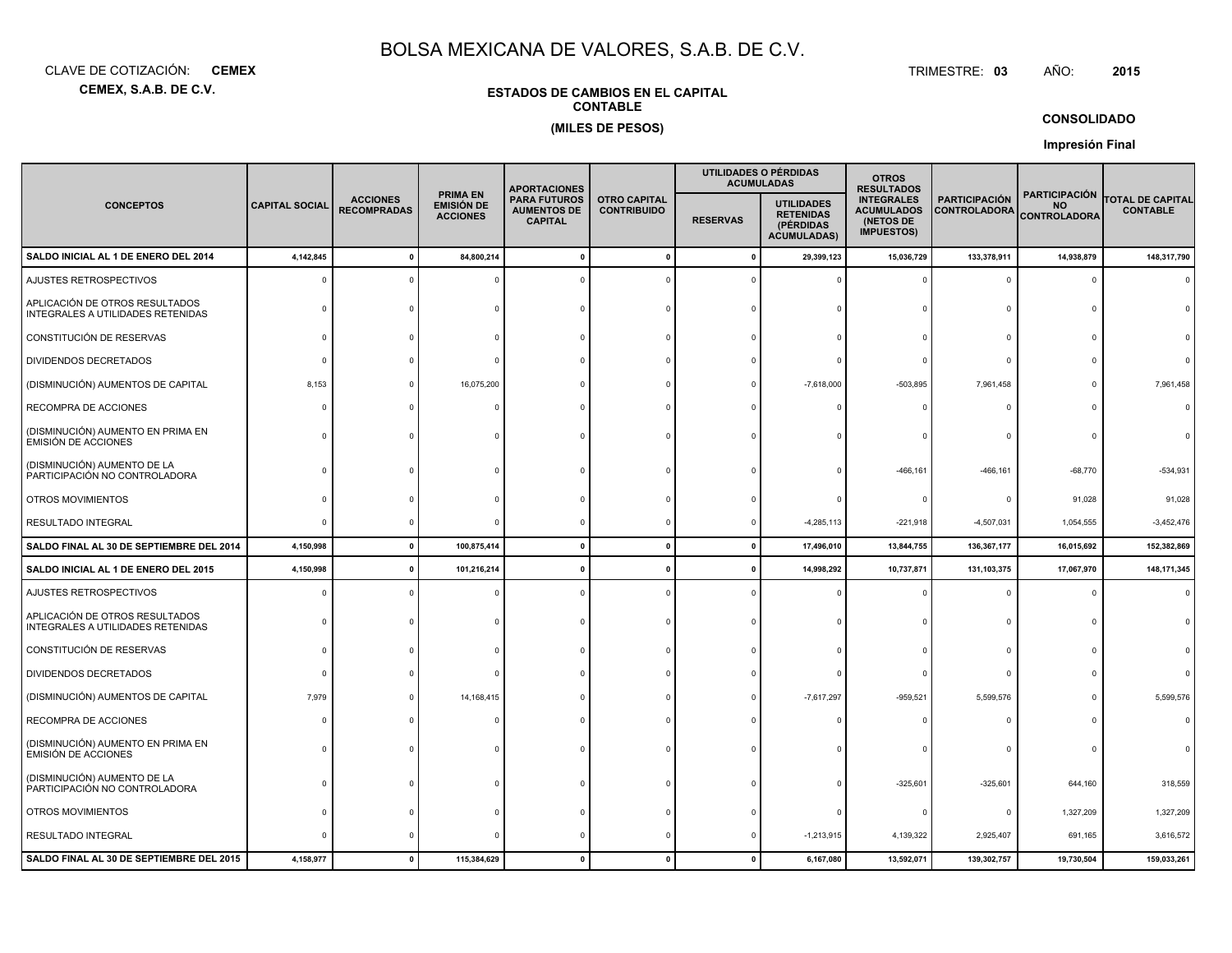CLAVE DE COTIZACIÓN: **CEMEX**

#### **ESTADOS DE FLUJOS DE EFECTIVO (METODO INDIRECTOR CEMEX, S.A.B. DE C.V.**<br>**INDIRECTO**

POR LOS PERIODOS DE NUEVE MESES TERMINADOS EL 30 DE SEPTIEMBRE DE

2015 Y 2014

# **(MILES DE PESOS) Impresión Final**

**IMPORTE FINAL CUENTA/SUBCUENTA**<br> **IMPORTE AÑO ACTUAL IMPORTE IMPORTE REF AÑO ANTERIOR IMPORTE ACTIVIDADES DE OPERACIÓN 50010000 UTILIDAD (PÉRDIDA) NETA ANTES DE IMPUESTOS A LA UTILIDAD 2,608,361 1,547,462** 50020000 + (-) PARTIDAS SIN IMPACTO EN EL EFECTIVO + 1,534 1,534 1,534 1,208 50020010 + ESTIMACIÓN DEL PERIODO 0 0 50020020 +PROVISIÓN DEL PERIODO 0 0 50020030 + (-) OTRAS PARTIDAS NO REALIZADAS 1,534 1,534 1,534 1,534 1,534 1,536 1,536 1,536 1,536 1,536 1,537 1,508 1,538 1,539 1,539 1,539 1,539 1,539 1,539 1,539 1,539 1,539 1,539 1,539 1,539 1,539 1,539 1,539 1,539 1,53 50030000 + (-) PARTIDAS RELACIONADAS CON ACTIVIDADES DE INVERSIÓN 11,253,694 11,253,694 10,077,748 50030010 + DEPRECIACIÓN Y AMORTIZACIÓN DEL PERIODO 11,149,442 10,615,894 50030020 (-) + UTILIDAD O PERDIDA EN VENTA DE PROPIEDADES PLANTA Y EQUIPO -1,130,026 -85,974 -1,130,026 50030030 +(-) PÉRDIDA (REVERSIÓN) POR DETERIORO + +(-) PÉRDIDA (REVERSIÓN) POR DETERIORO 50030040 (-)+PARTICIPACIÓN EN ASOCIADAS Y NEGOCIOS CONJUNTOS -189,932 -481,274 -189,932 50030050 (-)DIVIDENDOS COBRADOS -1,736 271 50030060 (-)INTERESES A FAVOR -211,457 -259,687 -259,687 -211,457 -259,687 -259,687 50030070 (-)FLUCTUACIÓN CAMBIARIA 0 0 50030080 (-) +OTRAS PARTIDAS 0 0 50040000 +(-) PARTIDAS RELACIONADAS CON ACTIVIDADES DE FINANCIAMIENTO 16,456,411 16,456,411 13,795,141 50040010 (+)INTERESES DEVENGADOS A CARGO 15,797,574 17,281,057 17,281,057 17,281,057 50040020 (+)FLUCTUACIÓN CAMBIARIA -1,725,281 -1,802,695 50040030 (+)OPERACIONES FINANCIERAS DE DERIVADOS 2,384,118 -1,683,221 50040040 + (-) OTRAS PARTIDAS 0 0 **50050000 FLUJO DERIVADO DEL RESULTADO ANTES DE IMPUESTOS A LA UTILIDAD 30,320,000 25,421,559** 50060000 FLUJOS GENERADOS O UTILIZADOS EN LA OPERACIÓN -9,861,454 -9,435,137 50060010 + (-) DECREMENTO (INCREMENTO) EN CLIENTES -6,627,658 -6,627,658 -4,147,699  $+$  (-) DECREMENTO (INCREMENTO) EN INVENTARIOS -1,781,759 -1,781,759 -1,258,067 <sup>50060030</sup> -2,427,561 607,291 + (-) DECREMENTO (INCREMENTO) EN OTRAS CUENTAS POR COBRAR Y OTROS ACTIVOS **CIRCULANTES** 50060040 + (-) INCREMENTO (DECREMENTO) EN PROVEEDORES 4,765,107 + 4,765,107 - 71,459 50060050 + (-) INCREMENTO (DECREMENTO) EN OTROS PASIVOS 3,106,842 1,960,206  $+() \text{IMPUESTOS A LA UTILIDAD PAGADOS O DEVUELTOS} \tag{5.896.425 \longrightarrow 6,896.425 \longrightarrow 6,525,409 \longrightarrow 6,525,409 \longrightarrow 6,525,409 \longrightarrow 6,525,409 \longrightarrow 6,525,409 \longrightarrow 6,525,409 \longrightarrow 6,525,409 \longrightarrow 6,525,409 \longrightarrow 6,525,409 \longrightarrow 6,525,409 \longrightarrow 6,525,409 \longrightarrow 6,525,409 \longrightarrow 6,525,409 \longrightarrow 6,525,409 \longrightarrow$ **50070000 FLUJOS NETOS DE EFECTIVO DE ACTIVIDADES DE OPERACIÓN 20,458,546 15,986,422 ACTIVIDADES DE INVERSIÓN** 50080000 FLUJOS NETOS DE EFECTIVO DE ACTIVIDADES DE INVERSIÓN CONSTRUITION DE LA SUBSIDIA DE LA SUBSIDIA DE LA 50080010 (-)INVERSIONES CON CARÁCTER PERMANENTE 0 0 50080020 +DISPOSICIONES DE INVERSIONES CON CARÁCTER PERMANENTE 2,860,360 166,857 50080030 (-)INVERSION EN PROPIEDADES, PLANTA Y EQUIPO -7,539,701 -7,539,701 -5,239,957 50080040 +VENTA DE PROPIEDADES, PLANTA Y EQUIPO 2,285,702 2,763,213 50080050 (-) INVERSIONES TEMPORALES -1,312,946 (-) INVERSIONES TEMPORALES -1,312,946 (-) INVERSIONES TEMPORALES 50080060 +DISPOSICION DE INVERSIONES TEMPORALES 0 0 50080070 (-)INVERSION EN ACTIVOS INTANGIBLES -653,017 -653,017 -653,017 -653,017 50080080 +DISPOSICION DE ACTIVOS INTANGIBLES 0 0 50080090 (-)ADQUISICIONES DE NEGOCIOS -3,470,000 0 50080100 +DISPOSICIONES DE NEGOCIOS 0 0 50080110 +DIVIDENDOS COBRADOS 1,857 24 50080120 +INTERESES COBRADOS 196,612 239,980 50080130 +(-) DECREMENTO (INCREMENTO) ANTICIPOS Y PRESTAMOS A TERCEROS -888,919 -888,919 -279,669 50080140 + (-) OTRAS PARTIDAS 354,147 0 **ACTIVIDADES DE FINANCIAMIENTO** 50090000 FLUJOS NETOS DE EFECTIVO DE ACTIVIDADES DE FINANCIAMIENTO AND ESTENTENTO ANNO 16,820,194 -16,820,194 -14,481,831 50090010 + FINANCIAMIENTOS BANCARIOS + FINANCIAMIENTOS BANCARIOS + + FINANCIAMIENTOS BANCARIOS + + FINANCIAMIENTOS BANCARIOS + + FINANCIAMIENTOS + + FINANCIAMIENTOS + + FINANCIAMIENTOS + + FINANCIAMIENTOS + + FINANCIAMIENT 50090020 + FINANCIAMIENTOS BURSÁTILES 0 0 50090030 + OTROS FINANCIAMIENTOS + OTROS FINANCIAMIENTOS + 148,168 + 1,374,064 50090040 (-) AMORTIZACIÓN DE FINANCIAMIENTOS BANCARIOS 0 0 50090050 (-) AMORTIZACIÓN DE FINANCIAMIENTOS BURSÁTILES 0 0 50090060 (-) AMORTIZACIÓN DE OTROS FINANCIAMIENTOS 0 0 50090070 + (-) INCREMENTO (DECREMENTO) EN EL CAPITAL SOCIAL 0 0 50090080 (-) DIVIDENDOS PAGADOS 0 0 50090090 + PRIMA EN EMISIÓN DE ACCIONES de la componentación de la componentación de la componentación de la c 50090100 + APORTACIONES PARA FUTUROS AUMENTOS DE CAPITAL 0 0 50090110 | (-)INTERESES PAGADOS -12,852,201 | -12,917,457

50090120 (-)RECOMPRA DE ACCIONES 0 0 50090130 + (-) OTRAS PARTIDAS 2,097,590 -3,983,028

TRIMESTRE: **03** AÑO: **2015**

**CONSOLIDADO**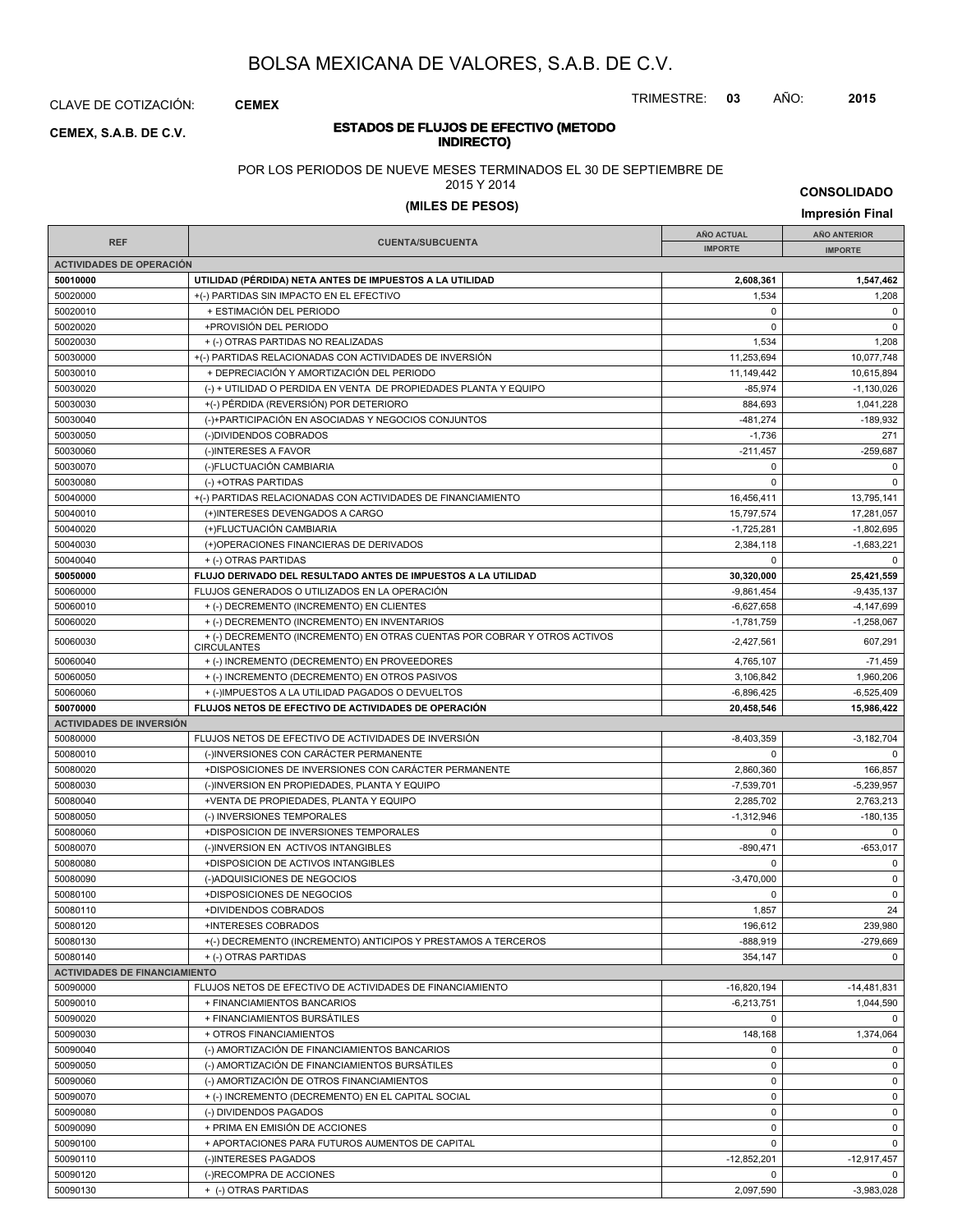CLAVE DE COTIZACIÓN: **CEMEX**

#### **ESTADOS DE FLUJOS DE EFECTIVO (METODO INDIRECTO CEMEX, S.A.B. DE C.V.**<br>**INDIRECTO**

POR LOS PERIODOS DE NUEVE MESES TERMINADOS EL 30 DE SEPTIEMBRE DE

2015 Y 2014

# **(MILES DE PESOS) Impresión Final**

**IMPRESIÓN FINAL EN EN ENCLORED EN EL ENCLORED EN EL ENCLORED EN EL ENCLORED EN EL ENCLORED EN EL ENCLORED EN EL ENCLORED EN EL ENCLORED EN EL ENCLORED EN EL ENCLORED EN EL ENCLORED EN EL ENCLORED EN EL ENCLORED EN EL ENCL AÑO ACTUAL IMPORTE IMPORTE REF AÑO ANTERIOR IMPORTE 50100000 INCREMENTO (DISMINUCION) DE EFECTIVO Y EQUIVALENTES DE EFECTIVO -4,765,007** -4,765,007 -1,678,113 **50110000 CAMBIOS EN EL VALOR DEL EFECTIVO Y EQUIVALENTES DE EFECTIVO 0 0** 50120000 EFECTIVO Y EQUIVALENTES DE EFECTIVO AL PRINCIPIO DEL PERIODO 12,486,951 12,486,951 15,036,766 **50130000 EFECTIVO Y EQUIVALENTES DE EFECTIVO AL FINAL DEL PERIODO 7,721,944 13,358,653**

**CONSOLIDADO**

TRIMESTRE: **03** AÑO: **2015**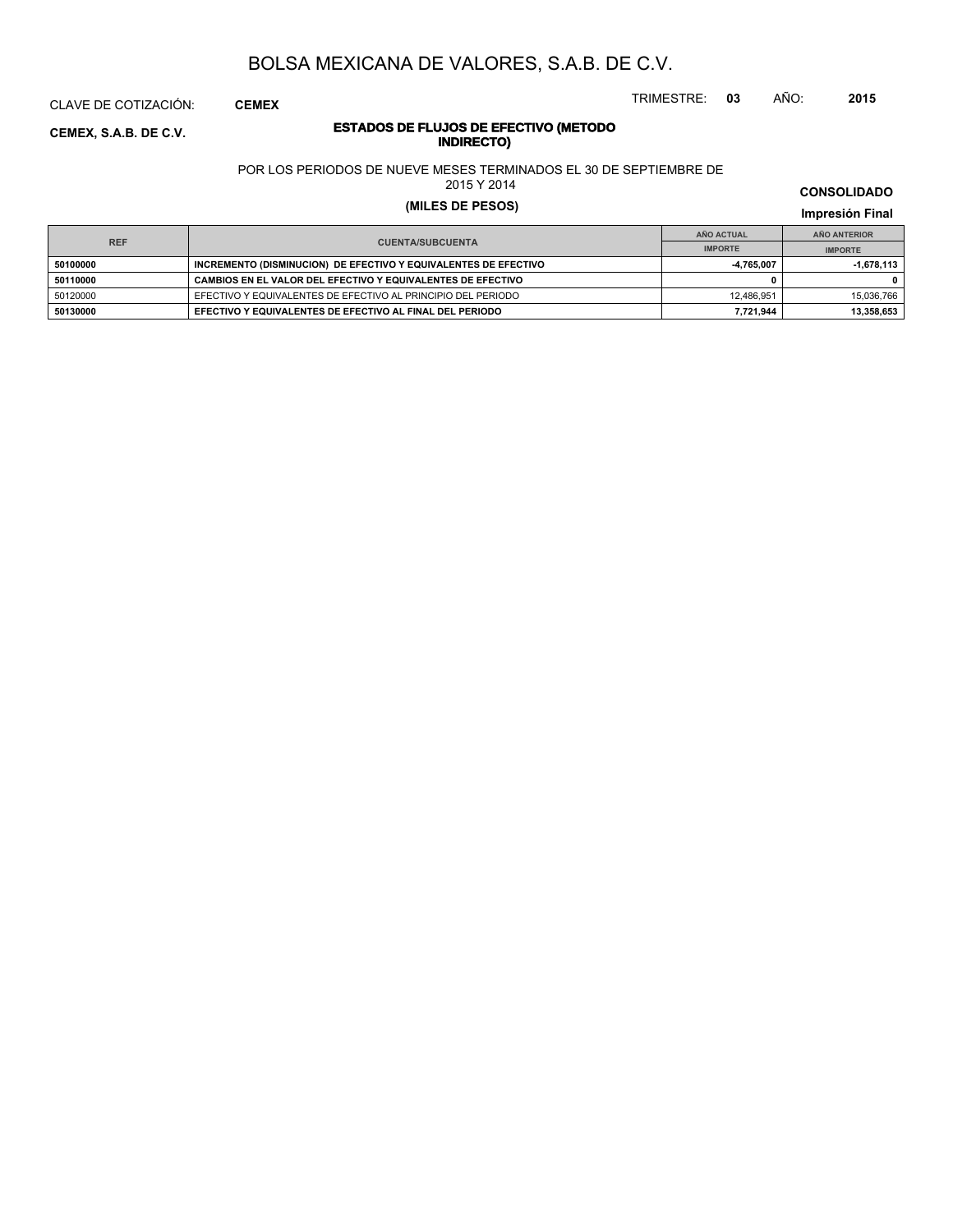| BOLSA MEXICANA DE VALORES, S.A.B. DE C.V. |  |  |  |
|-------------------------------------------|--|--|--|
|-------------------------------------------|--|--|--|

CLAVE DE COTIZACIÓN: **CEMEX**

**CEMEX, S.A.B. DE C.V.**

#### **COMENTARIOS Y ANALISIS DE LA ADMINISTRACIÓN SOBRE LOS RESULTADOS DE OPERACIÓN Y SITUACIÓN FINANCIERA DE LA COMPAÑÍA**

TRIMESTRE: **03** AÑO: **2015**

 $1/13$ **CONSOLIDADO Impresión Final** PAGINA

Resultados operativos y financieros destacados

La información no incluye operaciones discontinuas. Favor de referirse a la página 17 en este reporte para mayor información.

 Volúmenes de cemento y agregados en miles de toneladas métricas. Volúmenes de concreto en miles de metros cúbicos.

 En millones de dólares, excepto volúmenes, porcentajes, empleados y cantidades por CPO. CPOs en circulación promedio representados en millones.

Por favor referirse a la página 8 para información de los CPOs en circulación a final del trimestre.

\* Porcentaje de variación comparable ajustado por inversiones/desinversiones y fluctuaciones cambiarias.

(1)La información incluye operaciones discontinuas

(2)En 2015 y 2014, los efectos de las acciones potencialmente dilutivas generan antidilución; por tal motivo, no existe cambio entre la pérdida por acción básica y la pérdida por acción diluida reportadas

Las ventas netas consolidadas en el tercer trimestre de 2015 disminuyeron a 3,651 millones de dólares, representando un descenso de 9%, o un aumento de 5% de forma comparable para las operaciones existentes y ajustadas por las fluctuaciones cambiarias comparado con el tercer trimestre del 2014. El aumento en las ventas netas consolidadas fue resultado de mejores precios en moneda local para nuestros productos en la mayoría de nuestras operaciones, así como mayores volúmenes en Estados Unidos y nuestra región de Asia.

El costo de ventas como porcentaje de ventas netas aumentó en 0.2pp durante el tercer trimestre de 2015 comparado con el mismo periodo del año anterior, de 65.9% a 66.1%. Gastos de operación como porcentaje de ventas netas disminuyeron en 0.2pp durante el tercer trimestre del 2015 comparado con el mismo periodo del año anterior, de 22.1% a 21.9%. La disminución fue impulsada principalmente por menores costos de distribución. El flujo de operación (Operating EBITDA) disminuyó en 10% a 677 millones de dólares durante el tercer trimestre de 2015 comparado con el mismo periodo del año anterior. De forma comparable, el flujo de operación aumentó en 5% en el tercer trimestre de 2015 en comparación con el mismo trimestre del año anterior. El aumento en términos comparables se debe principalmente a mayores contribuciones de México, Estados Unidos así como de nuestras regiones de Norte de Europa y Asia.

El margen de flujo de operación disminuyó en 0.2pp, de 18.7% en el tercer trimestre de 2014 a 18.5% este trimestre.

La ganancia (pérdida) en instrumentos financieros para el trimestre fue en una pérdida de 82 millones de dólares, debida principalmente a nuestros derivados sobre las acciones de CEMEX.

El resultado por fluctuación cambiaria para el trimestre fue una ganancia de 15 millones de dólares, debida principalmente a la fluctuación del peso mexicano respecto al dólar, parcialmente contrarrestada por la fluctuación del Euro respecto al dólar. La utilidad (pérdida) neta de la participación controladora fue una pérdida de 44 millones de dólares en el tercer trimestre de 2015 comparada con una pérdida de 106 millones de dólares en el mismo trimestre de 2014. La menor pérdida trimestral refleja principalmente menor gasto financiero, mayor ganancia en participación de asociadas, menor participación no-controladora y menor impuesto a la utilidad, parcialmente contrarrestada por menor resultado de operación, una pérdida en instrumentos financieros y una menor ganancia por fluctuación cambiaria. La deuda total más notas perpetuas disminuyó 353 millones de dólares durante el trimestre.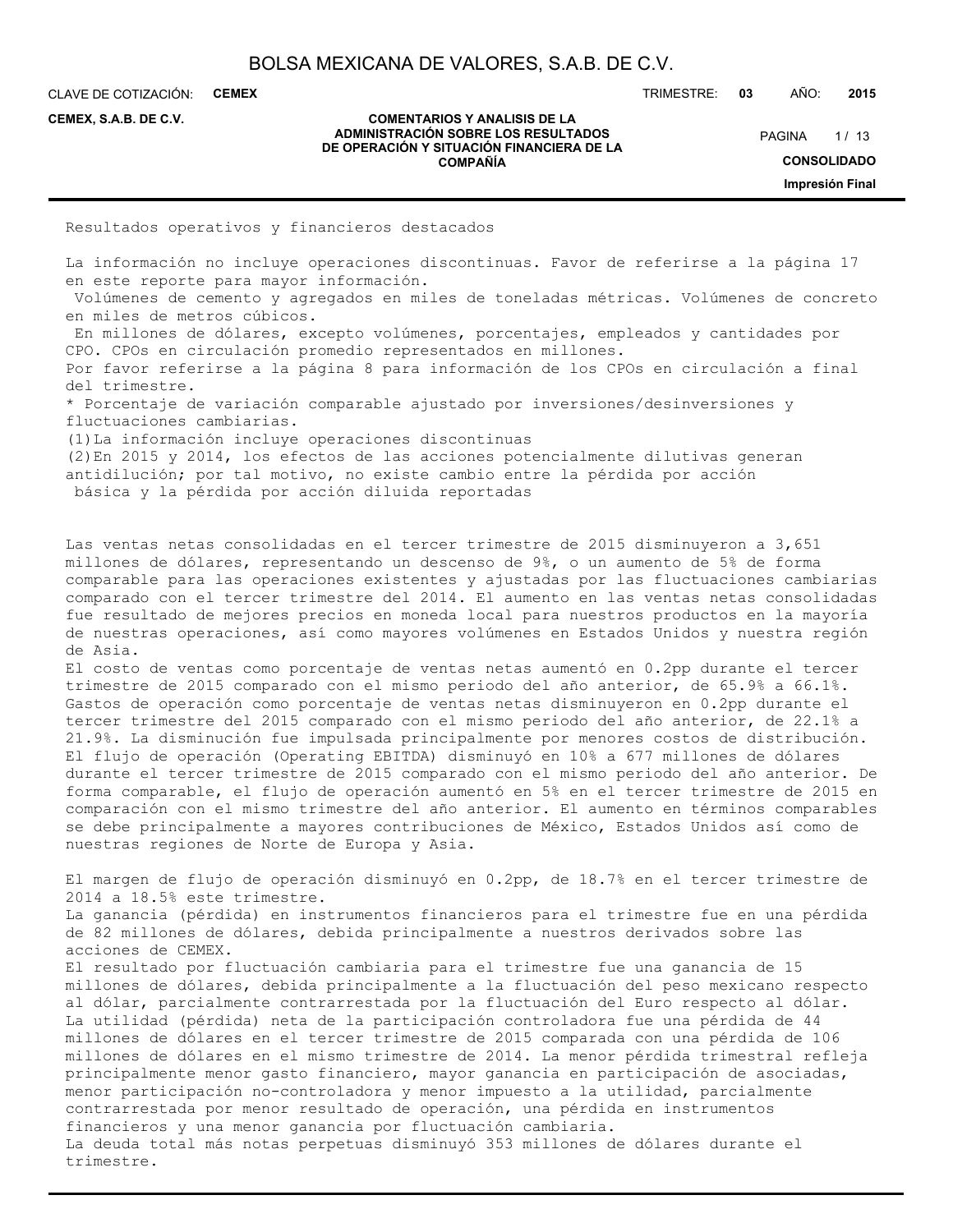CLAVE DE COTIZACIÓN: **CEMEX**

**CEMEX, S.A.B. DE C.V.**

TRIMESTRE: **03** AÑO: **2015**

 $2/13$ **PAGINA** 

> **CONSOLIDADO Impresión Final**

#### **COMENTARIOS Y ANALISIS DE LA ADMINISTRACIÓN SOBRE LOS RESULTADOS DE OPERACIÓN Y SITUACIÓN FINANCIERA DE LA COMPAÑÍA**

Resultados operativos

México

En México, nuestros volúmenes de cemento gris doméstico y concreto disminuyeron en 4% y 13%, respectivamente, durante el trimestre respecto al mismo periodo del año anterior. Durante los primeros nueve meses del año, los volúmenes de cemento gris doméstico aumentaron en 4% y los volúmenes de concreto disminuyeron en 1% en relación al periodo comparable del año anterior.

La demanda de cemento y concreto continuó creciendo durante el trimestre. La disminución de nuestros volúmenes refleja principalmente nuestra estrategia "value before volume" y el enfoque en rentabilidad. La demanda del sector industrial y comercial aumentó durante el trimestre, en línea con un incremento en las ventas al menudeo y la actividad comercial en general. La actividad en el sector residencial formal se moderó durante el trimestre después de un desempeño muy fuerte en la primera mitad del año. También, el ritmo de crecimiento del sector infraestructura disminuyó durante el trimestre debido a retrasos en algunos proyectos. Estados Unidos

En los Estados Unidos, nuestros volúmenes de cemento gris doméstico, concreto y agregados aumentaron en 4%, 15% y 11%, respectivamente, durante el tercer trimestre de 2015 con respecto al mismo periodo del año pasado. De forma comparable, ajustando por la adquisición de plantas de concreto en California, los volúmenes de concreto aumentaron en 12% comparado con el año pasado. Durante los primeros nueve meses del año y comparado con el año pasado, los volúmenes de cemento gris doméstico, los volúmenes comparables de concreto y los volúmenes de agregados aumentaron en 1%, 11% y 6%, respectivamente.

Nuestros volúmenes aumentaron durante el trimestre a pesar de malas condiciones climáticas y menor demanda de cemento para pozos petroleros. Los tres sectores de demanda contribuyeron al crecimiento del volumen durante el trimestre. La actividad en el sector residencial formal se mantiene favorable impulsada por bajos niveles de inventarios, creación de empleo y mayor formación de hogares. Para los primeros nueve meses del año, los comienzos de vivienda multifamiliar y unifamiliar crecieron en 14% y 11%, respectivamente, en relación al periodo comparable del año pasado. El segmento unifamiliar ha ganado impulso este año con las ventas de casas nuevas incrementándose 21% acumulado a agosto, en relación al mismo periodo del año anterior. El crecimiento del sector industrial y comercial fue apoyado por el gasto en construcción de alojamiento y oficinas. A pesar de la incertidumbre sobre el Programa Federal de Carreteras, la demanda de cemento del sector infraestructura aumentó durante el trimestre impulsada por mayor gasto estatal.

#### Norte de Europa

Nuestros volúmenes de cemento gris doméstico en la región Norte de Europa disminuyeron en 9% y 1% durante el tercer trimestre y los primeros nueve meses del año, respectivamente, en relación a los mismos periodos del 2014. De forma comparable ajustando por las transacciones con Holcim cerradas al inicio del primer trimestre, los volúmenes de cemento gris doméstico aumentaron en 1% y 11% durante el tercer trimestre y los primeros nueve meses del año, respectivamente, en relación a los periodos comparables en 2014.

En Alemania, nuestros volúmenes de cemento gris doméstico disminuyeron en 49% y 48% durante el tercer trimestre y los primeros nueve meses del año, respectivamente, con respecto a los mismos periodos del año anterior. Los volúmenes comparables disminuyeron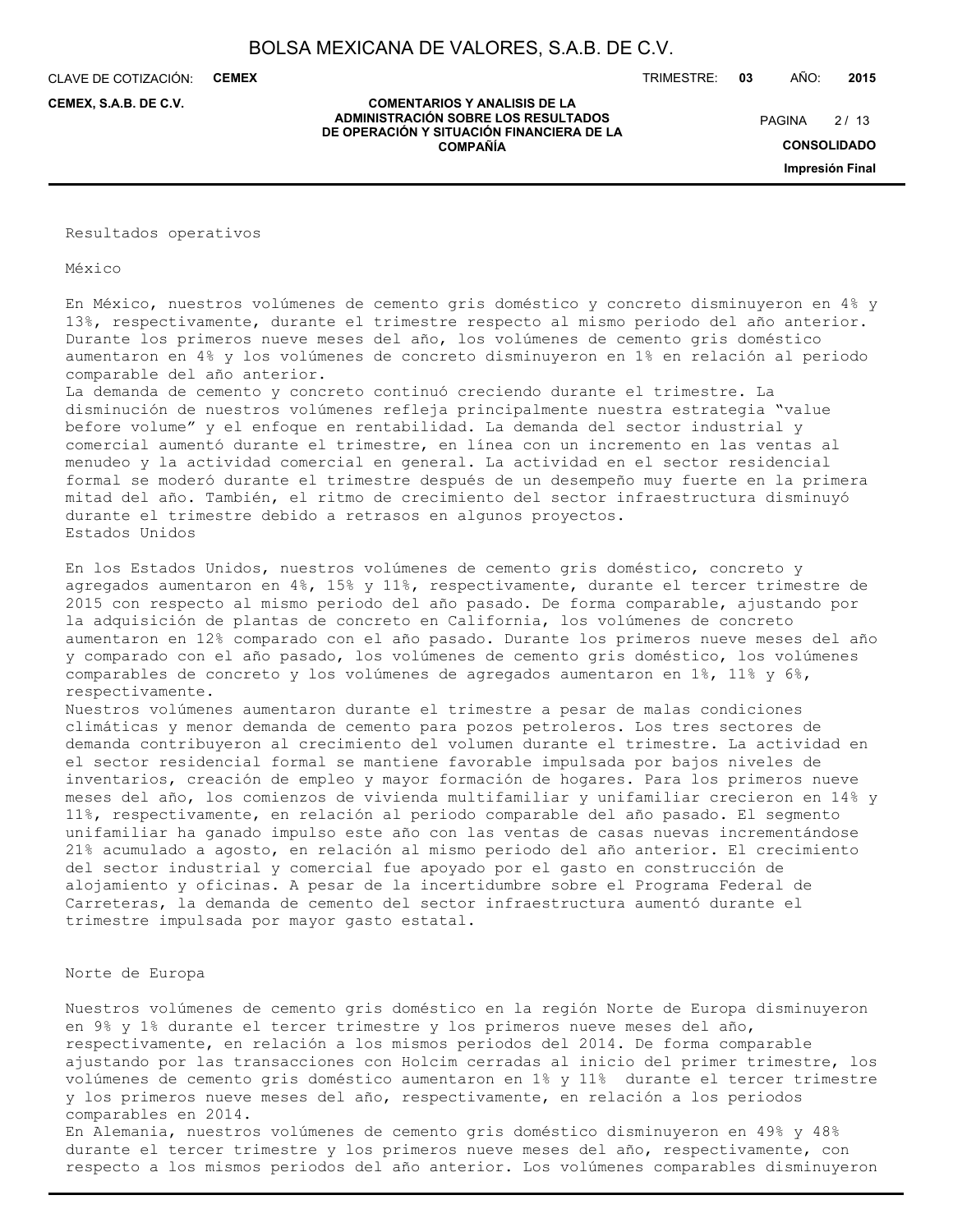CLAVE DE COTIZACIÓN: **CEMEX**

**CEMEX, S.A.B. DE C.V.**

TRIMESTRE: **03** AÑO: **2015**

#### **COMENTARIOS Y ANALISIS DE LA ADMINISTRACIÓN SOBRE LOS RESULTADOS DE OPERACIÓN Y SITUACIÓN FINANCIERA DE LA COMPAÑÍA**

 $3/13$ **PAGINA** 

**CONSOLIDADO**

**Impresión Final**

1% durante el tercer trimestre e incrementaron 5% durante los primeros nueve meses del año, comparado con los mismos periodos del año anterior. El sector residencial se mantuvo como el principal impulsor del consumo de cemento durante el trimestre a pesar de las limitaciones tales como disponibilidad de terrenos y límites regulatorios impuestos a los incrementos de las rentas. Este sector continuó beneficiándose del bajo desempleo, bajas tasas de interés hipotecarias, aumento en el poder adquisitivo y mayor inmigración.

En Polonia, los volúmenes de cemento gris doméstico para nuestras operaciones disminuyeron en 2% durante el trimestre como resultado de una moderación en la actividad así como de la dinámica de mercado. Sin embargo, los volúmenes de cemento durante los primeros nueve meses del año incrementaron en 19%. La dinámica positiva en lo que va del año es reflejo de nuestros esfuerzos por mantener nuestra presencia en el mercado, la cual se fortaleció en la segunda mitad del año pasado después de llegar a un nivel históricamente bajo en el segundo trimestre del 2014. Nuestras operaciones de concreto se beneficiaron del comienzo de proyectos importantes de infraestructura y de desarrollos residenciales en áreas metropolitanas, aún cuando ha habido retrasos en los proyectos previstos.

En nuestras operaciones en Francia, los volúmenes de concreto disminuyeron en 3% y los volúmenes de agregados permanecieron sin cambio durante el tercer trimestre de 2015 con respecto al periodo comparable del año anterior. Durante los primeros nueve meses del año, los volúmenes de concreto y agregados disminuyeron en 8% y 3%, respectivamente, contra el mismo periodo del año anterior. Hubo un incremento en la actividad de volúmenes de trading de agregados durante los primeros nueve meses del año. Los volúmenes durante el trimestre fueron afectados por la continua debilidad macroeconómica. Las ventas de casas han aumentado como resultado de las iniciativas del gobierno que incluyen el programa de compra-renta de vivienda y un paquete de estímulos.

En el Reino Unido, nuestros volúmenes de cemento gris doméstico y agregados aumentaron en 3% y 5%, respectivamente, mientras que los volúmenes de concreto disminuyeron en 1% durante el tercer trimestre del 2015 en comparación con el mismo periodo del 2014. Para los primeros nueve meses del año, los volúmenes de cemento gris doméstico y agregados aumentaron en 9% y 4%, respectivamente, mientras que el volumen de concreto disminuyó en 1%, en relación con el periodo comparable del año anterior. La disminución en los volúmenes de concreto refleja nuestro enfoque en rentabilidad. El crecimiento de volumen de cemento fue impulsado por mejoras en nuestros principales sectores de demanda.

#### Mediterráneo

Nuestros volúmenes de cemento gris doméstico en la región Mediterráneo aumentaron en 5% durante el tercer trimestre y disminuyeron en 4% durante los primeros nueve meses del 2015, con respecto a los mismos periodos del 2014. De forma comparable ajustando por las transacciones con Holcim cerradas al inicio del primer trimestre, los volúmenes de cemento gris doméstico disminuyeron en 5% y 11% durante el tercer trimestre y los primeros nueve meses del año, respectivamente, con respecto a los mismos periodos del 2014.

En España, nuestros volúmenes de cemento gris doméstico aumentaron en 32% y nuestros volúmenes de concreto disminuyeron en 18% durante el tercer trimestre con respecto al mismo periodo del año anterior. De forma comparable, los volúmenes de cemento disminuyeron en 13% durante el trimestre y 9% durante los primeros nueve meses del año, comparado con los mismos periodos del 2014. La disminución en los volúmenes comparables de cemento se debe principalmente a nuestro enfoque en volúmenes más rentables. El incremento en hipotecas y venta de casas, así como la mejora en los precios, continuaron teniendo un efecto positivo en el sector residencial durante el trimestre. El sector industrial y comercial también mejoró durante el trimestre.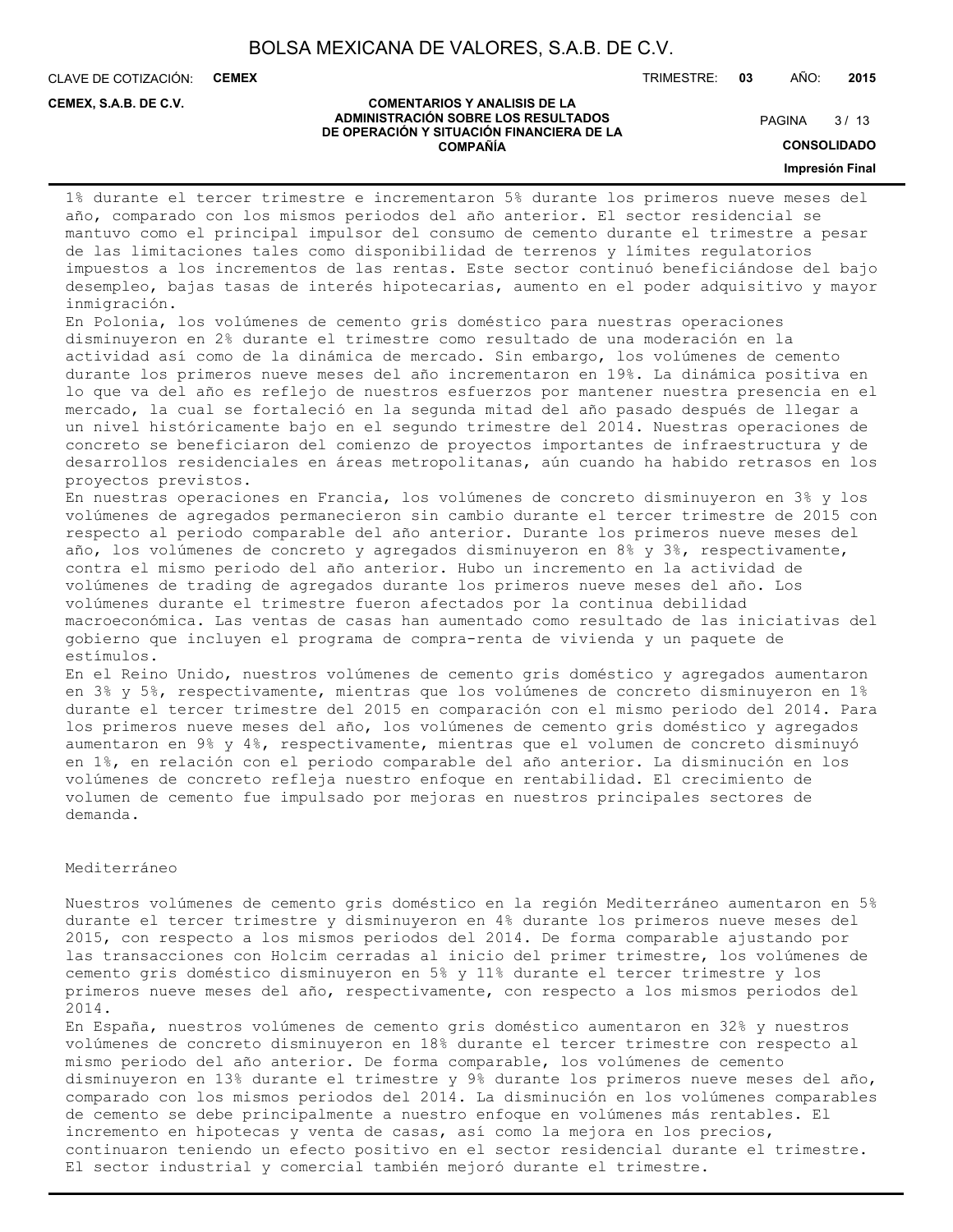CLAVE DE COTIZACIÓN: **CEMEX**

**CEMEX, S.A.B. DE C.V.**

TRIMESTRE: **03** AÑO: **2015**

#### **COMENTARIOS Y ANALISIS DE LA ADMINISTRACIÓN SOBRE LOS RESULTADOS DE OPERACIÓN Y SITUACIÓN FINANCIERA DE LA COMPAÑÍA**

 $4/13$ **PAGINA** 

**CONSOLIDADO**

**Impresión Final**

En Egipto, nuestros volúmenes de cemento gris doméstico disminuyeron en 2% y 13% durante el tercer trimestre y los primeros nueve meses del año, respectivamente, en comparación a los mismos periodos del año anterior. La disminución de nuestros volúmenes en lo que va del año refleja una base alta del año pasado cuando surtimos volúmenes adicionales debido al entonces prevaleciente ambiente de escasez de combustibles. Durante el trimestre, continuó la mayor actividad en los sectores residencial formal e infraestructura.

América del Sur, Central y el Caribe

Nuestros volúmenes de cemento gris doméstico en la región disminuyeron en 2% y 3% durante el tercer trimestre y los primeros nueve meses del año, respectivamente, con respecto a los periodos comparables del año anterior. En Colombia, durante el tercer trimestre nuestros volúmenes de cemento gris domestico, concreto y agregados disminuyeron en 6%, 8% y 11%, respectivamente, comparados con el tercer trimestre de 2014. Para los primeros nueve meses del 2015, los volúmenes de cemento y agregados disminuyeron en 9% y 3%, respectivamente, mientras que nuestros volúmenes de concreto permanecieron sin cambio, comparado con el mismo periodo del 2014. De forma secuencial, los volúmenes de cemento aumentaron en 7% y 18% comparado con el segundo y primer trimestre del 2015, respectivamente. La disminución en los volúmenes del tercer trimestre en comparación con el mismo periodo del año anterior refleja una base muy alta de comparación—el tercer trimestre del 2014 fue record histórico de volumen trimestral — así como nuestra estrategia de precios.

Asia

Nuestro volumen de cemento gris doméstico para la región de Asia aumentó en 16% y 17% durante el tercer trimestre y los primeros nueve meses del 2015, respectivamente, con respecto a los periodos comparables del año anterior. En las Filipinas, nuestro volumen de cemento gris doméstico mostró una dinámica positiva. Los volúmenes durante el trimestre se beneficiaron de la mayor actividad en nuestros principales sectores de demanda así como la mayor habilidad para servir a nuestros mercados por medio de la introducción de la nueva molienda de cemento a finales del año pasado. El sector residencial se mantiene con fortaleza, los desarrolladores de vivienda continúan expandiendo los proyectos apoyados por baja inflación, bajas tasas hipotecarias y mayor demanda de vivienda de filipinos que residen en el extranjero. El sector industrial y comercial continuó con su impulso de crecimiento apoyado por la fortaleza en la demanda de espacios de oficina. El sector infraestructura mostró una mayor demanda durante el trimestre debido a que el gobierno gradualmente empezó a incrementar el gasto en proyectos.

Flujo de operación, flujo de efectivo libre e información sobre deuda

Flujo de operación y flujo de efectivo libre

El flujo de efectivo libre durante el trimestre fue utilizado principalmente para reducir deuda. Nuestra deuda durante el trimestre refleja un efecto negativo de conversión de tipo de cambio de 5 millones de dólares.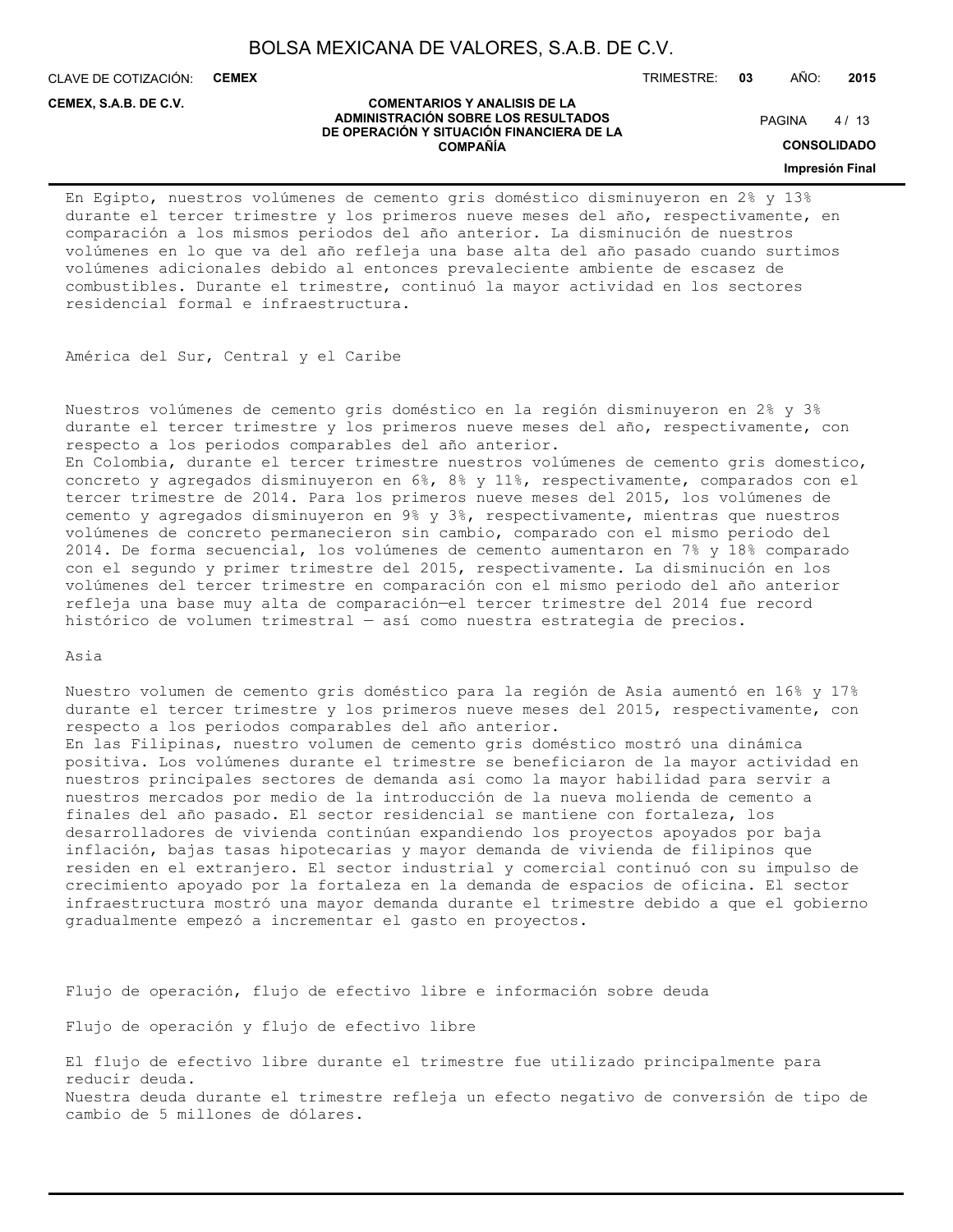CLAVE DE COTIZACIÓN: **CEMEX**

**CEMEX, S.A.B. DE C.V.**

#### **COMENTARIOS Y ANALISIS DE LA ADMINISTRACIÓN SOBRE LOS RESULTADOS DE OPERACIÓN Y SITUACIÓN FINANCIERA DE LA COMPAÑÍA**

 $5/13$ **PAGINA** 

**CONSOLIDADO**

**Impresión Final**

Información sobre deuda y notas perpetuas

(1)Incluye convertibles y arrendamientos financieros, de acuerdo a las Normas Internacionales de Información Financiera (NIIF). (2)La deuda fondeada consolidada al 30 de septiembre de 2015 es de 14,035 millones de dólares de acuerdo a nuestras obligaciones contractuales del Contrato de Crédito. (3)Flujo de operación calculado de acuerdo a NIIF. (4)Gasto por interés calculado de acuerdo a nuestras obligaciones contractuales del Contrato de Crédito.

Información sobre capital e instrumentos derivados

Información sobre capital

Las acciones en circulación equivalen al total de unidades equivalentes de CPOs de CEMEX menos las acciones en subsidiarias, las cuales al 30 de septiembre de 2015 eran 18,991,576. CEMEX tiene vigente obligaciones forzosamente convertibles que, al momento de conversión, incrementarán el número de CPOs en circulación en aproximadamente 218 millones, sujeto a ajustes antidilución.

Planes de compensación a largo plazo para ejecutivos Al 30 de septiembre de 2015, los ejecutivos en estos programas tenían un total de 29,417,811 CPOs restringidos, representando el 0.2% del total de CPOs en circulación a dicha fecha

Instrumentos derivados

El valor de mercado estimado de los instrumentos derivados arriba mencionados representa el valor estimado de liquidación de dichos instrumentos a la fecha de valuación. Dicha valuación está determinada por medio del resultado estimado de liquidación o mediante cotización de precios de mercado, los cuales pueden fluctuar en el tiempo. Los valores de mercado y montos nominales de los instrumentos derivados no representan cantidades de efectivo intercambiadas por las partes involucradas; las cantidades en efectivo se determinarán al terminar los contratos considerando los valores nominales de los mismos, así como los demás términos de los instrumentos derivados. Los valores de mercado no deben ser vistos en forma aislada sino que deben ser analizados con relación al valor de mercado de los instrumentos de los cuales se originan y de la reducción total en el riesgo de CEMEX. Nota: De acuerdo con las NIIF, las compañías deben reconocer todos los instrumentos financieros derivados en el balance general como activos o pasivos, a su valor de mercado estimado, con los cambios en dicho valor reconocidos en el estado de resultados del periodo en que ocurren, excepto cuando dichas operaciones son contratadas con fines de cobertura, en cuyo caso los cambios del valor de mercado estimado de dichos instrumentos derivados relacionados son reconocidos temporalmente en el capital y luego reclasificados al estado de resultados compensando los efectos del instrumento cubierto conforme los efectos de dicho instrumento son reconocidos en el estado de resultados. Al 30 de septiembre de 2015, en relación al reconocimiento del valor razonable estimado de su portafolio de derivados, CEMEX reconoció incrementos en sus activos y pasivos, los cuales resultaron en un activo neto de 74 millones de dólares, incluyendo un pasivo por 18 millones de dólares correspondientes a un derivado implícito relacionado con nuestras obligaciones forzosamente convertibles, que en función de nuestros acuerdos de deuda, son presentados netos del activo asociado con los instrumentos financieros

TRIMESTRE: **03** AÑO: **2015**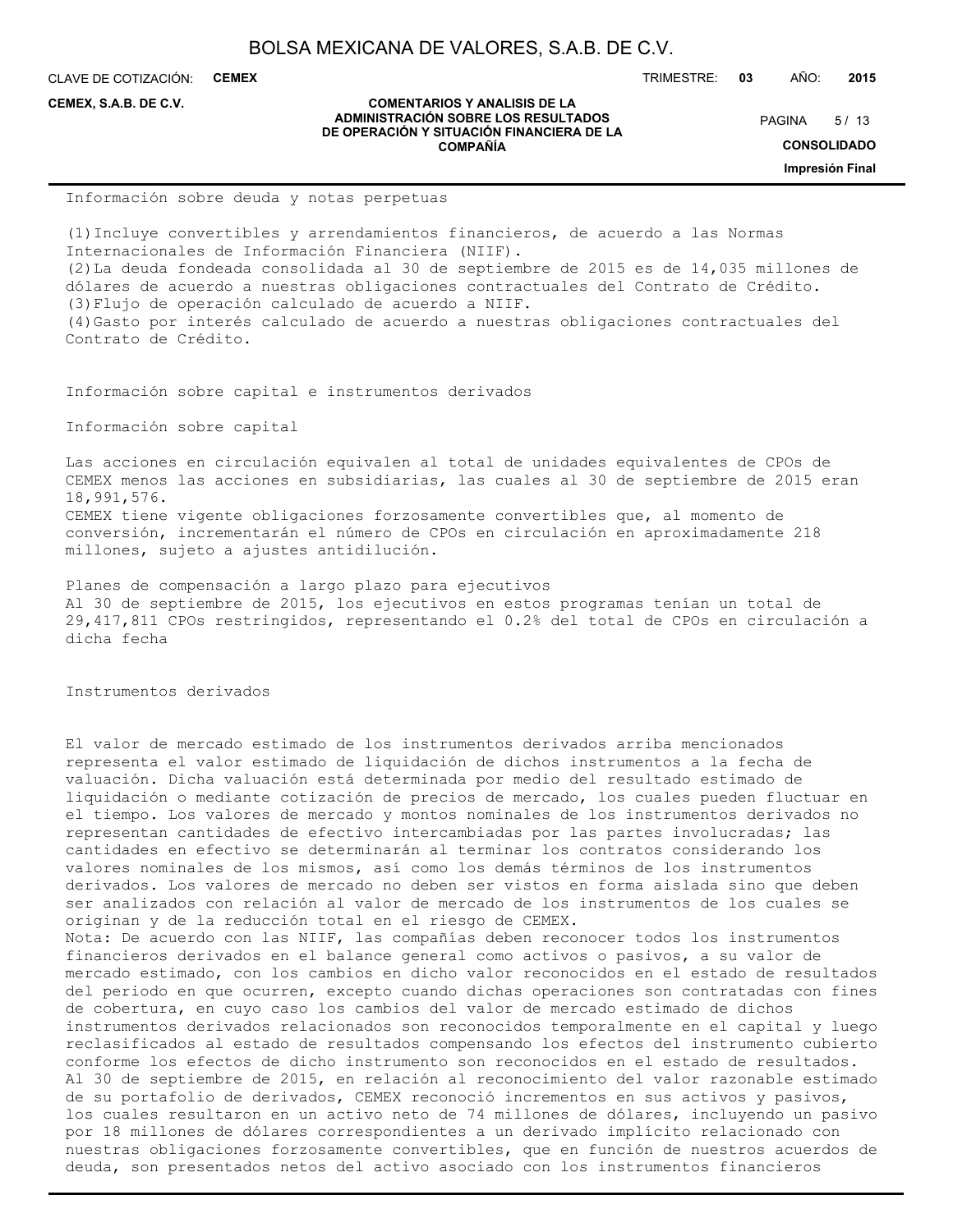CLAVE DE COTIZACIÓN: **CEMEX**

**CEMEX, S.A.B. DE C.V.**

#### **COMENTARIOS Y ANALISIS DE LA ADMINISTRACIÓN SOBRE LOS RESULTADOS DE OPERACIÓN Y SITUACIÓN FINANCIERA DE LA COMPAÑÍA**

 $6/13$ **PAGINA** 

**CONSOLIDADO**

**Impresión Final**

derivados. Los montos nominales de los instrumentos derivados corresponden en gran medida a los montos de los activos, pasivos o transacciones de capital que dichos derivados cubren.

(1)Excluye un contrato de intercambio ("swap") de tasas de interés relacionado a nuestros contratos de energía a largo plazo. Al 30 de septiembre de 2015, el monto nocional de dicho contrato de intercambio era de 161 millones de dólares y tenía un valor de mercado positivo de aproximadamente 34 millones de dólares.

(2)Neto de efectivo depositado como garantía en nuestras posiciones abiertas. Los depósitos en garantía fueron de 1 millón de dólares al 30 de septiembre de 2015 y 10 millones de dólares al 30 de septiembre de 2014.

(3)Según requiere las NIIF, el valor de mercado estimado al 30 de septiembre de 2015 y 2014 incluye un pasivo de 18 millones de dólares y 47 millones de dólares, respectivamente, relacionado a un derivado implícito en las obligaciones forzosamente convertibles de CEMEX.

Otras actividades

CEMEX inauguró molienda de cemento en Nicaragua El 27 de agosto de 2015, CEMEX anunció que su subsidiaria CEMEX Latam Holdings, S.A. ha concluido la construcción de la primera fase de su nueva planta de molienda de cemento en Ciudad Sandino, Managua. CLH invirtió aproximadamente 30 millones de dólares para la adquisición de infraestructura e instalación de un primer molino de cemento con una capacidad de producción anual de aproximadamente 220,000 toneladas métricas. La segunda fase, que se espera quede concluida a finales de 2017, comprenderá la instalación de un segundo molino de cemento con una capacidad de producción anual aproximada de 220,000 toneladas métricas y una inversión adicional de aproximadamente 25 millones de dólares. Al finalizar la segunda fase, se espera que CEMEX Nicaragua alcance una capacidad anual total de producción de cemento de aproximadamente 860,000 toneladas métricas. Fortune reconoce el impacto positivo de CEMEX en el mundo El 20 de agosto de 2015, CEMEX anunció que fue incluida en la lista Change the World de la revista Fortune, un ranking que reconoce a 50 empresas internacionales que han generado un impacto considerable en materia social o ambiental como parte de su estrategia de negocio. En décimo sexto lugar, CEMEX es la única compañía incluida en la lista con sede en Latinoamérica y la única de la industria de materiales para la construcción. CEMEX fue seleccionada de entre más de 200 empresas nominadas, gracias a su programa Patrimonio Hoy que proporciona acceso a materiales de construcción, microfinanciamiento, asesoría técnica y apoyo logístico para construir hogares en sectores desfavorecidos de la población que viven en áreas rurales o semiurbanas. El programa está destinado, además de proyectos de vivienda, a la mejora de infraestructura pública local; y ha ofrecido soluciones accesibles a aproximadamente 2 millones de personas en Latinoamérica desde su inicio. CEMEX anunció la desinversión de sus operaciones en Croacia, Austria y Hungría El 12 de agosto de 2015, en transacciones separadas, CEMEX anunció que firmó un acuerdo para la venta de sus operaciones en Croacia, incluyendo activos en Bosnia y Herzegovina, Montenegro y Serbia, a Duna-Dráva Cement por aproximadamente 230.9 millones de euros y para la venta de sus operaciones en Austria y Hungría al grupo Rohrdorfer por aproximadamente 160.1 millones de euros. Las operaciones que se venden en Croacia consisten principalmente en 3 plantas de cemento (aproximadamente 1.66 millones de toneladas de cemento vendidas en 2014), 2 canteras de agregados (aproximadamente 0.16 millones de toneladas métricas de agregados vendidas en 2014) y 7 plantas de concreto (aproximadamente 0.25 millones de metros cúbicos de concreto vendidos en 2014). Las operaciones de CEMEX en Croacia, Bosnia y Herzegovina, Montenegro y Serbia, registraron ventas de aproximadamente 138 millones de dólares durante 2014. Las operaciones en Austria que se venden consisten principalmente en 24

TRIMESTRE: **03** AÑO: **2015**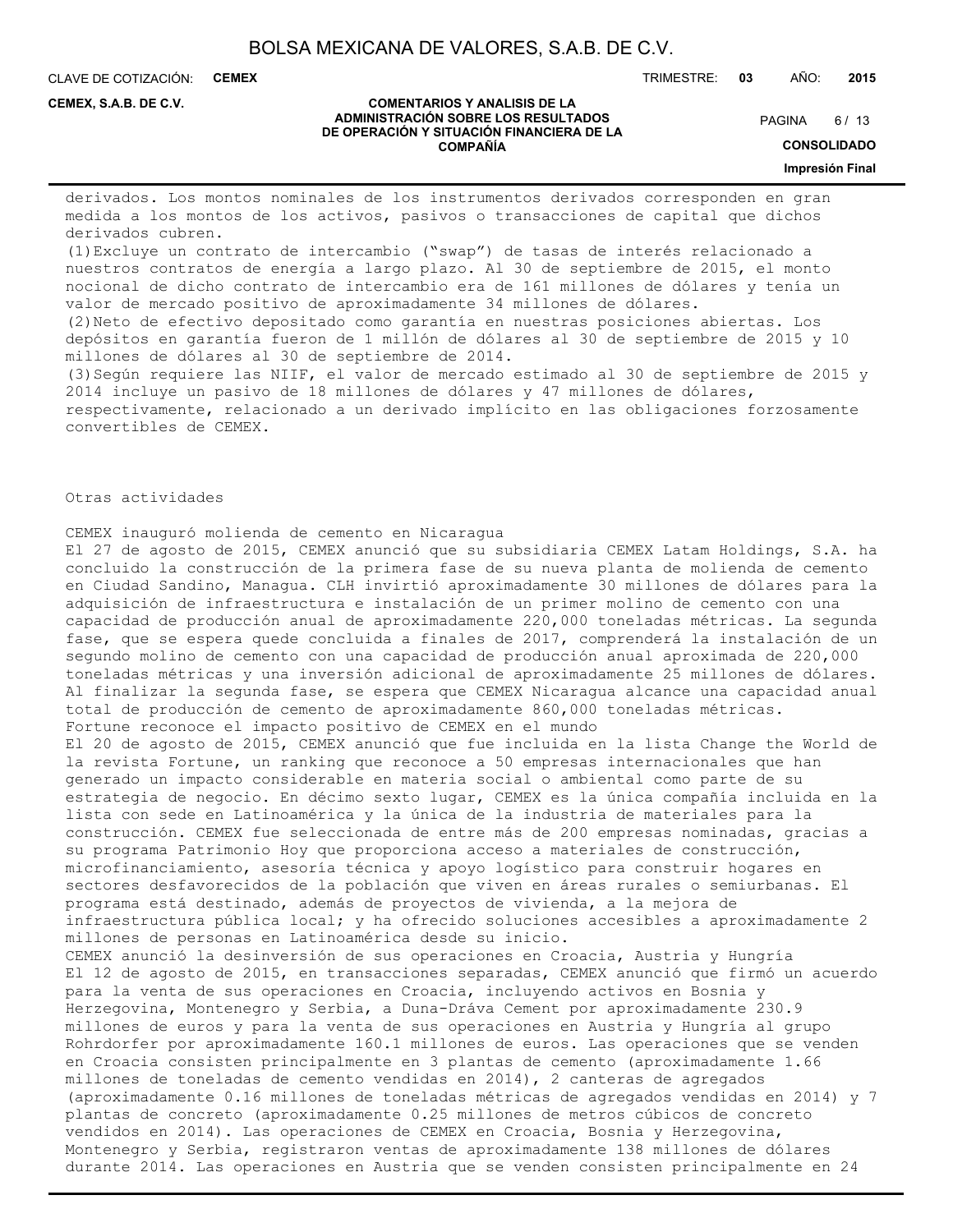CLAVE DE COTIZACIÓN: **CEMEX**

**CEMEX, S.A.B. DE C.V.**

TRIMESTRE: **03** AÑO: **2015**

#### **COMENTARIOS Y ANALISIS DE LA ADMINISTRACIÓN SOBRE LOS RESULTADOS DE OPERACIÓN Y SITUACIÓN FINANCIERA DE LA COMPAÑÍA**

 $7/13$ PAGINA

**CONSOLIDADO**

#### **Impresión Final**

canteras de agregados (aproximadamente 6.47 millones de toneladas métricas de agregados vendidas en 2014) y 34 plantas de concreto (aproximadamente 1.60 millones de metros cúbicos de concreto vendidos en 2014). Las operaciones de CEMEX en Austria registraron ventas de aproximadamente 241 millones de dólares durante 2014. En Hungría, las operaciones que se venden consisten principalmente en 5 canteras de agregados (aproximadamente 1.36 millones de toneladas métricas de agregados vendidas en 2014) y 34 plantas de concreto (aproximadamente 0.46 millones de metros cúbicos de concreto vendidos en 2014). Las operaciones de CEMEX en Hungría registraron ventas de aproximadamente 47 millones de dólares durante 2014. Los recursos obtenidos de estas transacciones serán utilizados principalmente para reducción de deuda, así como propósitos generales corporativos. El cierre de estas transacciones está sujeto al cumplimiento de condiciones habituales para este tipo de transacciones, las cuales incluyen la autorización de reguladores. Esperamos concluir la desinversión de nuestras operaciones en Croacia, incluyendo activos en Bosnia y Herzegovina, Montenegro y Serbia, durante el primer trimestre de 2016 y la desinversión de nuestras operaciones en Austria y Hungría durante el cuarto trimestre de 2015.

CEMEX completó exitosamente el refinanciamiento de su contrato de financiamiento 2012 con vencimiento en febrero 2017

El 3 de agosto de 2015, CEMEX informó que pagó en su totalidad el remanente de aproximadamente 1,937 millones de dólares bajo el contrato de financiamiento de fecha 17 de septiembre de 2012, según se ha enmendado en diversas ocasiones (el "Contrato de Financiamiento") con nuevos fondos de 17 instituciones financieras. Estas instituciones financieras se han incorporado al contrato de crédito de fecha 29 de septiembre de 2014, según se ha enmendado (el "Contrato de Crédito") bajo nuevos tramos, permitiendo a CEMEX incrementar la vida promedio de su deuda bancaria sindicada a 4 años aproximadamente. Otras instituciones financieras podrían incorporarse al Contrato de Crédito en los siguientes meses. Con esta transacción, los compromisos totales bajo el Contrato de Crédito se incrementaron a 3,793 millones de dólares. Estos compromisos incluyen aproximadamente 620 millones de Euros y aproximadamente 3,120 millones de dólares, de los cuales aproximadamente 710 millones de dólares están en un tramo de crédito revolvente. El Contrato de Crédito tiene ahora un perfil de amortización, considerando los compromisos totales, de aproximadamente 10% en 2017; 25% en 2018; 25% en 2019; y 40% en 2020. Los nuevos tramos comparten los mismos garantes y colateral que los tramos originales bajo el Contrato de Crédito. La razón de apalancamiento incluida en el Contrato de Crédito se mantendrá en 6.0x hasta el 31 de marzo de 2016 y bajará gradualmente hasta 4.0x para el 30 de junio de 2019. En esta transacción Banco Santander (México) y BBVA Securities Inc. actuaron como joint lead arrangers y joint bookrunners, y también como acreedores, directamente o a través de sus afiliadas. El 21 de septiembre de 2015, una institución se incorporó al Contrato de Crédito y dos más incrementaron sus compromisos bajo dicho contrato, representando nuevos compromisos por aproximadamente 30 millones de dólares. Como resultado de dicho incremento los compromisos totales bajo el Contrato de Crédito alcanzaron aproximadamente 621 millones de euros y aproximadamente 3,149 millones de dólares, de los cuales aproximadamente 735 millones de dólares están en un tramo de crédito revolvente. Fitch Ratings eleva calificación de CEMEX

El 28 de julio de 2015, CEMEX informó que ha recibido de Fitch Ratings una mejora a su calificación crediticia a BB- desde B+. Además de la mejora, Fitch también mejoró la escala nacional a A- (mex) desde BBB (mex) y la calificación de corto plazo en escala nacional a F2 (mex) desde F3 (mex), lo que permitirá a CEMEX acceder potencialmente al mercado institucional mexicano de bonos. La perspectiva de la calificación permanece estable.

Otra información

Reforma Fiscal 2010 y 2014 en México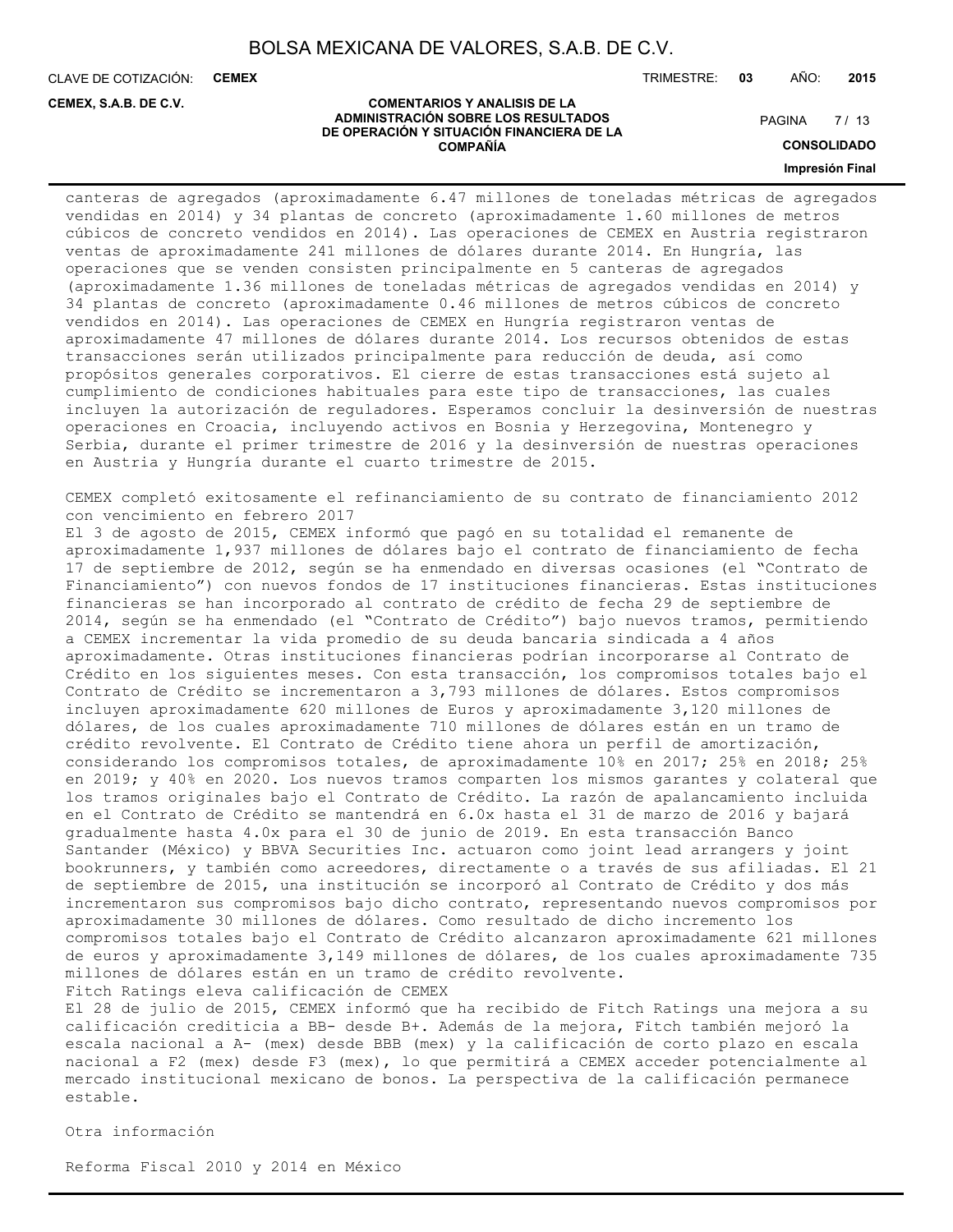**COMPAÑÍA**

CLAVE DE COTIZACIÓN: **CEMEX**

**CEMEX, S.A.B. DE C.V.**

TRIMESTRE: **03** AÑO: **2015**

#### **COMENTARIOS Y ANALISIS DE LA ADMINISTRACIÓN SOBRE LOS RESULTADOS DE OPERACIÓN Y SITUACIÓN FINANCIERA DE LA**

8/13 **PAGINA** 

**CONSOLIDADO**

**Impresión Final**

En noviembre de 2009, se aprobaron reformas en materia de impuesto sobre la renta en México efectivas a partir del 1 de enero de 2010, que entre otras cosas, modificaron el régimen de consolidación fiscal requiriendo a las empresas de determinar los impuestos a la utilidad a partir de 1999 como si la consolidación fiscal no hubiera existido, específicamente determinando gravamen sobre: a) la diferencia entre la suma del capital fiscal de las controladas y el capital fiscal del consolidado; b) los dividendos de las controladas a CEMEX, S.A.B. de C.V.; y c) otras transacciones que representaron transferencias de recursos entre las empresas del consolidado. En diciembre de 2010, mediante resolución miscelánea, la autoridad fiscal otorgó la opción de diferir la determinación y pago del impuesto sobre la diferencia en el capital mencionada anteriormente, hasta la desincorporación de la controlada o CEMEX, S.A.B. de C.V. elimine la consolidación fiscal. Los pasivos por impuestos a la utilidad asociados a las pérdidas fiscales aprovechadas en la consolidación de las controladas en México no se compensan en el balance general con los activos por impuestos a la utilidad diferidos. La realización de los activos está sujeta a la generación de renta gravable en las entidades controladas que generaron las pérdidas en el pasado. Adicionalmente, en diciembre 2013 se aprobaron nuevas reformas en materia de impuesto sobre la renta en México efectivas a partir del 1 de enero de 2014, que entre otras cosas, reemplazaron al régimen de consolidación fiscal con un nuevo régimen de integración fiscal al cual CEMEX S.A.B. de C.V. no accederá. En consecuencia, a partir de 2014 cada entidad mexicana determinará sus impuestos con base en sus resultados individuales mientras que el pasivo por la salida del régimen de consolidación fiscal al 31 de diciembre de 2013 se pagará en un periodo de 10 años. El pasivo por la salida del régimen de consolidación fiscal al 31 de diciembre de 2013 fue de de \$1,901 millones de dólares, con base en un tipo de cambio de Ps13.05 por dólar al 31 de diciembre de 2013. Los cambios en el pasivo de CEMEX, S.A.B. de C.V. por la consolidación fiscal en México en 2014 son como sigue (millones de dólares aproximados):

| 2014                      |           |      |
|---------------------------|-----------|------|
| Saldo al inicio del año   | $$1,683*$ |      |
| Actualización del periodo |           | \$65 |
| Pagos durante el periodo  | (5294)    |      |
| Saldo al final del año    | \$1,454   |      |

\* Con base en un tipo de cambio de Ps14.74 por dólar al 31 de diciembre de 2014.

Al 31 de diciembre de 2014, la amortización estimada del pasivo por impuestos por pagar resultante de estos cambios en la consolidación fiscal en México es (montos en millones de dólares aproximados):

2015\$350\*\* 2016\$293 2017\$291 2018\$215 2019 en adelante  $$305$ \$1,454

\*\* Este importe ya ha sido pagado.

Capped Calls

En relación a los capped calls comprados por CEMEX con los recursos obtenidos de sus obligaciones convertibles subordinadas emitidas en marzo del 2011 y con vencimiento en marzo 2016, en lo que va del año se enmendó una porción de los capped calls con el propósito de cerrar la posición. Como resultado, en lo que va del año CEMEX ha recibido un monto agregado de 44 millones de dólares en efectivo, equivalente a la terminación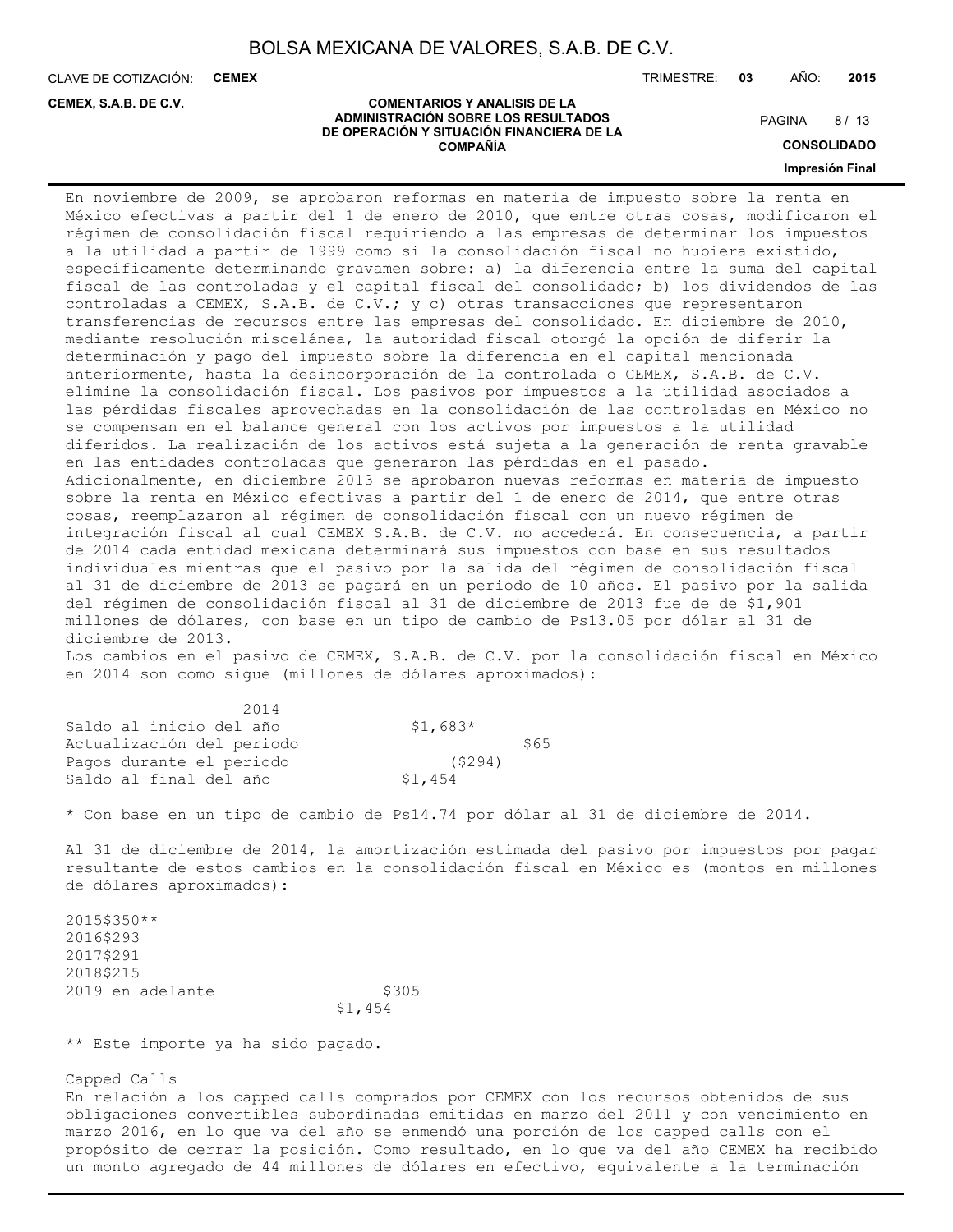**COMENTARIOS Y ANALISIS DE LA ADMINISTRACIÓN SOBRE LOS RESULTADOS DE OPERACIÓN Y SITUACIÓN FINANCIERA DE LA COMPAÑÍA**

CLAVE DE COTIZACIÓN: **CEMEX**

**CEMEX, S.A.B. DE C.V.**

TRIMESTRE: **03** AÑO: **2015**

 $9/13$ PAGINA

**CONSOLIDADO**

**Impresión Final**

### del 44.2% del monto nocional total de los capped calls.

Procedimientos de Competencia en Europa Cerrados por la Comisión Europea En relación con los procedimientos iniciados formalmente por la Comisión Europea el 8 de diciembre de 2010 en contra de CEMEX y otras empresas respecto a prácticas anticompetitivas en Austria, Bélgica, República Checa, Francia, Alemania, Italia, Luxemburgo, Países Bajos, España y el Reino Unido, estos procedimientos fueron cerrados por la Comisión Europea el 31 de Julio de 2015. Como resultado, CEMEX no está sujeto a multas o sanciones relacionadas a estos procedimientos. CEMEX cooperó con la Comisión Europea durante el proceso y, en términos generales, realizará cualquier paso necesario para continuar operando de acuerdo con las leyes y reglamentos de los países en los que opera.

#### Investigación Antimonopólica en Ohio

En relación con la demanda presentada en octubre 2013 ante un Tribunal Estatal de Ohio alegando que una alianza estratégica para la fabricación de acero no estructural en la que CEMEX, Inc. tiene una participación mayoritaria indirecta, otros fabricantes de acero no estructural, y asociaciones relacionadas participaron en una conspiración entre los demandados para adoptar estándares de la industria falsos con el objetivo de excluir del mercado a los productos de los demandantes, durante el tercer trimestre, el tribunal concedió a los demandados emitir sentencia sin apertura de la causa a prueba, desestimando las reclamaciones de los demandantes. Al 30 de septiembre de 2015, no podemos determinar si los demandantes apelarán esta decisión. Investigación Antimonopólica en Polonia

En relación con los procedimientos antimonopolio iniciada formalmente en enero 2007 en contra de todos los productores de cemento en Polonia, incluyendo CEMEX, así como la multa reducida de aproximadamente 25 millones de dólares dictada en diciembre de 2013, que fue apelada por CEMEX en mayo de 2014, el tribunal de apelaciones en septiembre de 2015 informó a las partes que tiene la intención de cerrar el asunto en diciembre de 2015. La multa a pagar, si es que se impone, debe ser pagada dentro de los 14 días hábiles siguientes al anuncio formal por parte del tribunal de apelaciones. Existe una provisión contable para este asunto.

#### Asuntos Fiscales – Egipto

En relación con el gravamen por desarrollo sobre arcilla de fecha 9 de febrero de 2014 (el "Gravamen") por un monto aproximado de 42 millones de dólares que fue requerido a CEMEX en Egipto, y a la solicitud presentada por CEMEX ante el Comité Ministerial para la Resolución de Disputas por Inversiones en Egipto (el "Comité Ministerial") argumentando que la autoridad fiscal egipcia no tiene derecho a la recaudación del Gravamen impuesto a la arcilla utilizada para la producción de cemento desde la fecha de vigencia de la Ley No. 114/2008 hasta la emisión de la Ley No. 73/2010, y del cemento producido utilizando clinker importado, el 28 de Septiembre de 2015, CEMEX fue notificada por el Gabinete Egipcio que éste ratificó una decisión de fecha 10 de agosto 2015 del Comité Ministerial por medio de la cual se instruyó a la autoridad fiscal egipcia que cesara el reclamo a CEMEX del pago del Gravamen. Esta decisión aplica a los años de 2008 hasta la fecha de emisión de la Ley No. 73/2010. Se decidió además que la recaudación del Gravamen no debe ser impuesta a clinker importado. Sujeto a la presentación de la decisión a la autoridad fiscal egipcia y la emisión de una liberación final, CEMEX estará en condiciones de ser liberada del pago de las cantidades del Gravamen anteriormente mencionadas y en consecuencia desistirse de la acción. Esperamos que la autoridad fiscal egipcia nos proporcione pronto con la liberación final en la implementación de la decisión aprobada por el Gabinete Egipcio.

#### Operaciones Discontinuas

El 12 de agosto, en transacciones separadas, CEMEX anunció que entró en acuerdos para la venta de sus operaciones en Austria y Hungría al grupo Rohrdorfer por aproximadamente 160.1 millones de euros, y para la venta de sus operaciones en Croacia,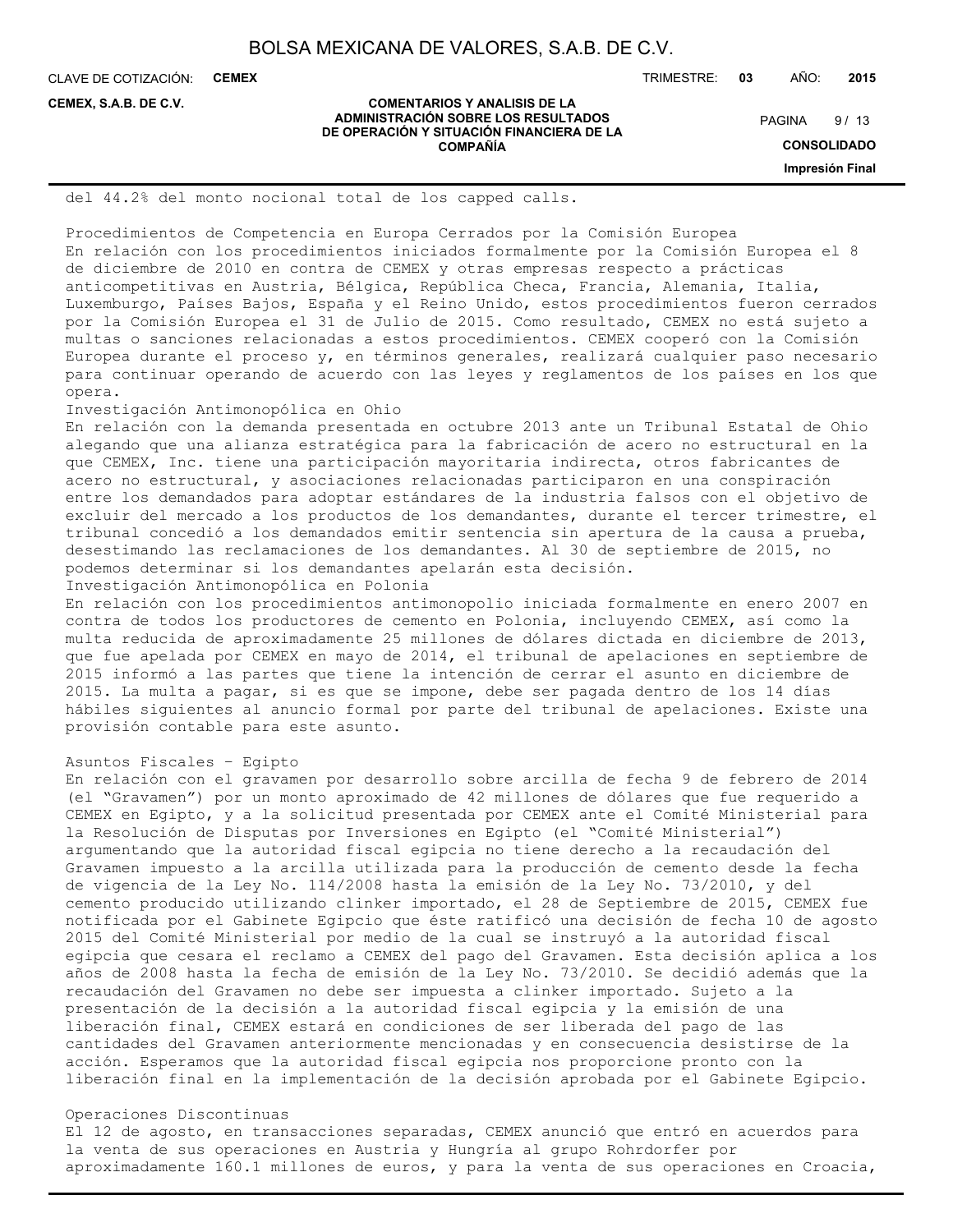CLAVE DE COTIZACIÓN: **CEMEX**

**CEMEX, S.A.B. DE C.V.**

TRIMESTRE: **03** AÑO: **2015**

#### **COMENTARIOS Y ANALISIS DE LA ADMINISTRACIÓN SOBRE LOS RESULTADOS DE OPERACIÓN Y SITUACIÓN FINANCIERA DE LA COMPAÑÍA**

PAGINA 10 / 13

**CONSOLIDADO**

**Impresión Final**

incluyendo activos en Bosnia y Herzegovina, Montenegro y Serbia, a Duna-Dráva Cement por aproximadamente 230.9 millones de euros. Las operaciones combinadas en Austria y Hungría que serán desinvertidas consisten en principalmente 29 canteras de agregados (aproximadamente 7.83 millones de toneladas métricas de agregados vendidas en 2014) y 68 plantas de concreto (aproximadamente 2.06 millones de metros cúbicos de concreto vendidos en 2014). Las operaciones combinadas en Austria y Hungría registraron ventas de aproximadamente 288 millones de dólares durante 2014. En adición, las operaciones en Croacia que serán desinvertidas consisten principalmente en 3 plantas de cemento (aproximadamente 1.66 millones de toneladas de cemento vendidas en 2014), 2 canteras de agregados (aproximadamente 0.16 millones de toneladas métricas de agregados vendidas en 2014) y 7 plantas de concreto (aproximadamente 0.25 millones de metros cúbicos de concreto vendidos en 2014). Las operaciones de CEMEX en Croacia, Bosnia y Herzegovina, Montenegro y Serbia, registraron ventas de aproximadamente 138 millones de dólares durante 2014. El cierre de estas transacciones está sujeto al cumplimiento de condiciones habituales para este tipo de transacciones, las cuales incluyen la autorización de reguladores. CEMEX espera concluir la desinversión de sus operaciones en Austria y Hungría durante el cuarto trimestre de 2015 y la desinversión de sus operaciones en Croacia, incluyendo los activos en Bosnia y Herzegovina, Montenegro y Serbia durante el primer trimestre de 2016. Los recursos obtenidos de estas transacciones serán utilizados principalmente para reducción de deuda, así como propósitos generales corporativos. Para fines contables al 30 de septiembre de 2015, los balances generales de las operaciones en Austria, Hungría y Croacia han sido reclasificados a los activos y pasivos mantenidos para la venta. Al 30 de septiembre de 2015 y 2014, la información financiera combinada condensada de balance general de las operaciones de CEMEX en estos países es la siguiente: BALANCE GENERAL **Al 30 de septiembre**, (Millones de pesos)20152014 Activos circulantes1,6031,358 Propiedad, maquinaria y equipo, neto4,5524,205 Activos intangibles y otros activos no circulantes1,004 980 Total de activos mantenidos para la venta7,159 6,543 Pasivos circulantes1,4541,209 Pasivos no circulantes1,068895 Total de pasivos mantenidos para la venta2,522 2,104 Activos netos mantenidos para la venta4,6374,439 En adición, conforme a lo requerido por las NIIF y considerando que las operaciones en

Austria, Hungría y Croacia representan segmentos operativos reportables en lo individual, durante los periodos que se reportan, los estados de resultados de estos activos netos mantenidos para la venta fueron reclasificados y reportados como operaciones discontinuas. La siguiente tabla presenta información combinada condensada del estado de resultados de Austria, Hungría y Croacia por los periodos de nueve y tres meses terminados el 30 de septiembre de 2015 y 2014:

ESTADO DE RESULTADOSEne-Sept.Tercer Trimestre (Millones de pesos)2015201420152014 Ventas4,5634,2371,8181,607 Costo de ventas y gastos de operación  $(4,241)$   $(4,000)$   $(1,651)$   $(1,444)$ Otros gastos, neto(6)(5)(11)(5) Resultado financiero neto y otros(40)(41)(9)(4) Utilidad (pérdida) antes de impuestos276191147154 Impuestos a la utilidad $(51)(1)(50)(0)$ Utilidad (pérdida) neta22519097154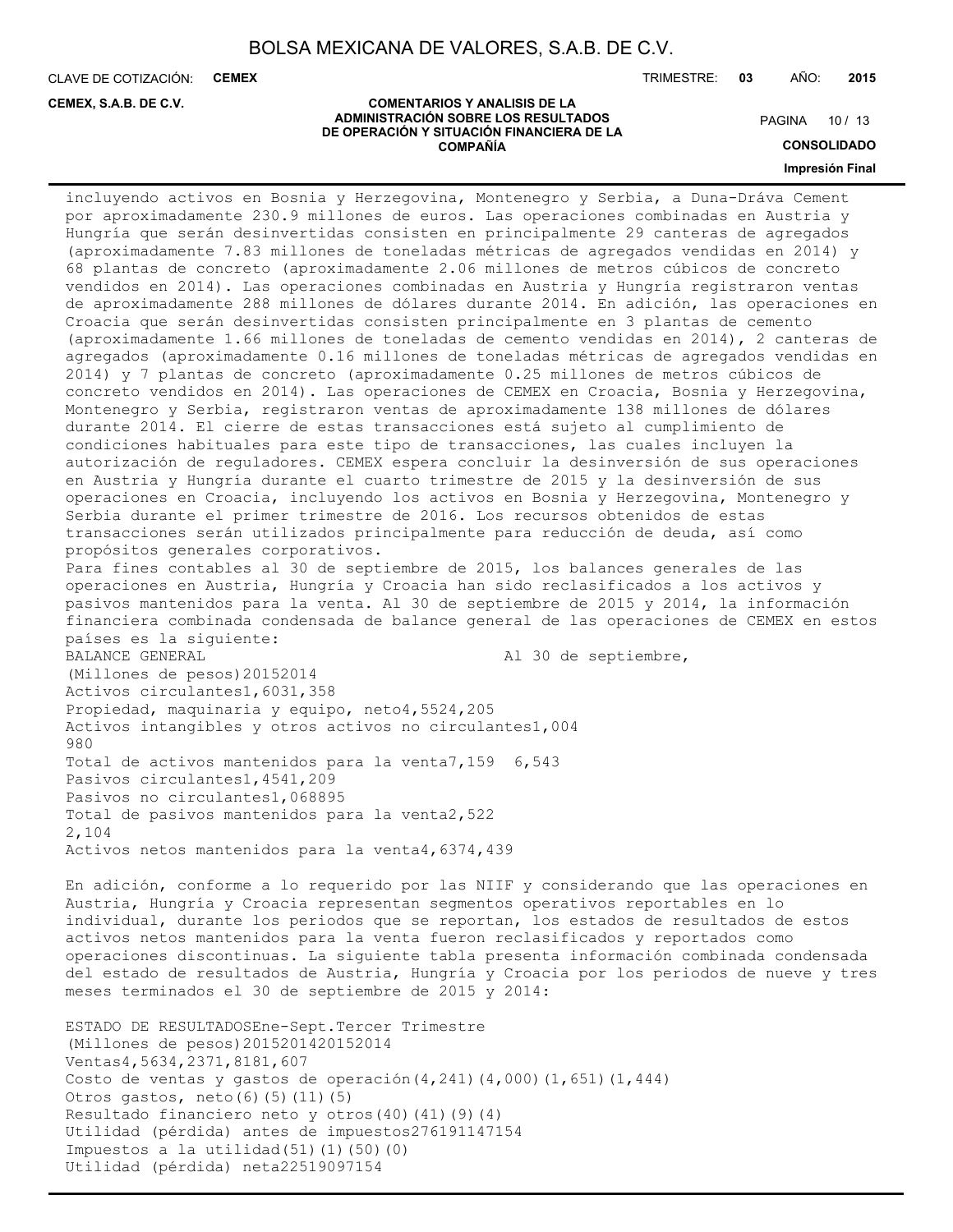**COMENTARIOS Y ANALISIS DE LA**

CLAVE DE COTIZACIÓN: **CEMEX**

**CEMEX, S.A.B. DE C.V.**

TRIMESTRE: **03** AÑO: **2015**

PAGINA 11 / 13

**CONSOLIDADO**

**Impresión Final**

**ADMINISTRACIÓN SOBRE LOS RESULTADOS DE OPERACIÓN Y SITUACIÓN FINANCIERA DE LA COMPAÑÍA**

Utilidad neta participación no controladora56 35 Utilidad neta participación controladora22018494149

Definiciones y otros procedimientos

Metodología de conversión, consolidación y presentación de resultados De acuerdo con las NIIF, a partir del 1 de enero de 2008, CEMEX convierte los estados financieros de subsidiarias en el extranjero utilizando los tipos de cambio a la fecha de reporte para las cuentas del balance general, y los tipos de cambio de cada mes para las cuentas del estado de resultados. CEMEX reporta sus resultados consolidados en pesos mexicanos.

Para conveniencia del lector, a partir del 30 de junio de 2008 las cantidades en dólares de los estados financieros consolidados se determinaron convirtiendo los montos en pesos nominales al cierre de cada trimestre utilizando el tipo de cambio promedio peso / dólar para cada trimestre. Los tipos de cambio utilizados para convertir los resultados del tercer trimestre de 2015 y del tercer trimestre de 2014 fueron de 16.59 y 13.24 pesos por dólar, respectivamente.

Las cantidades por país son presentadas en dólares para conveniencia del lector. Las cantidades en dólares para México, al 30 de septiembre de 2015 y al 30 de septiembre de 2014 pueden ser reconvertidas a su moneda local multiplicando las cantidades en dólares por los tipos de cambio promedio correspondientes para 2015 y 2014 mostrados en la tabla presentada abajo.

Integración de regiones

La región Norte de Europa incluye las operaciones en Austria, República Checa, Francia, Alemania, Hungría, Irlanda, Letonia, Polonia, y el Reino Unido, así como operaciones de trading en varios países nórdicos. La región Mediterráneo incluye las operaciones en Croacia, Egipto, Israel, España y los Emiratos Árabes Unidos. La región América del Sur, Central y el Caribe incluye las operaciones de CEMEX en Argentina, Bahamas, Brasil, Colombia, Costa Rica, República Dominicana, El Salvador, Guatemala, Haití, Jamaica, Nicaragua, Panamá, Perú y Puerto Rico, así como nuestras operaciones de trading en el Caribe. La región Asia incluye las operaciones en Bangladesh, China, Malasia, Filipinas, Taiwán y Tailandia. Definiciones

Capital de trabajo equivale a cuentas por cobrar operativas (incluyendo otros activos circulantes recibidos como pago en especie) más inventarios históricos menos cuentas por pagar operativas. Deuda neta equivale a la deuda total (deuda total más bonos convertibles y arrendamientos financieros) menos efectivo e inversiones temporales. Flujo de operación equivale al resultado de operación antes de otros gastos, neto, más depreciación y amortización operativa. Flujo de efectivo libre se calcula como flujo de operación menos gasto por interés neto, inversiones en activo fijo de mantenimiento y estratégicas, cambio en capital de trabajo, impuestos pagados, y otras partidas en efectivo (otros gastos netos menos venta de activos no operativos obsoletos y/o sustancialmente depreciados el pago de cupones de nuestros instrumentos perpetuos). Inversiones en activo fijo estratégico inversiones realizadas con el propósito de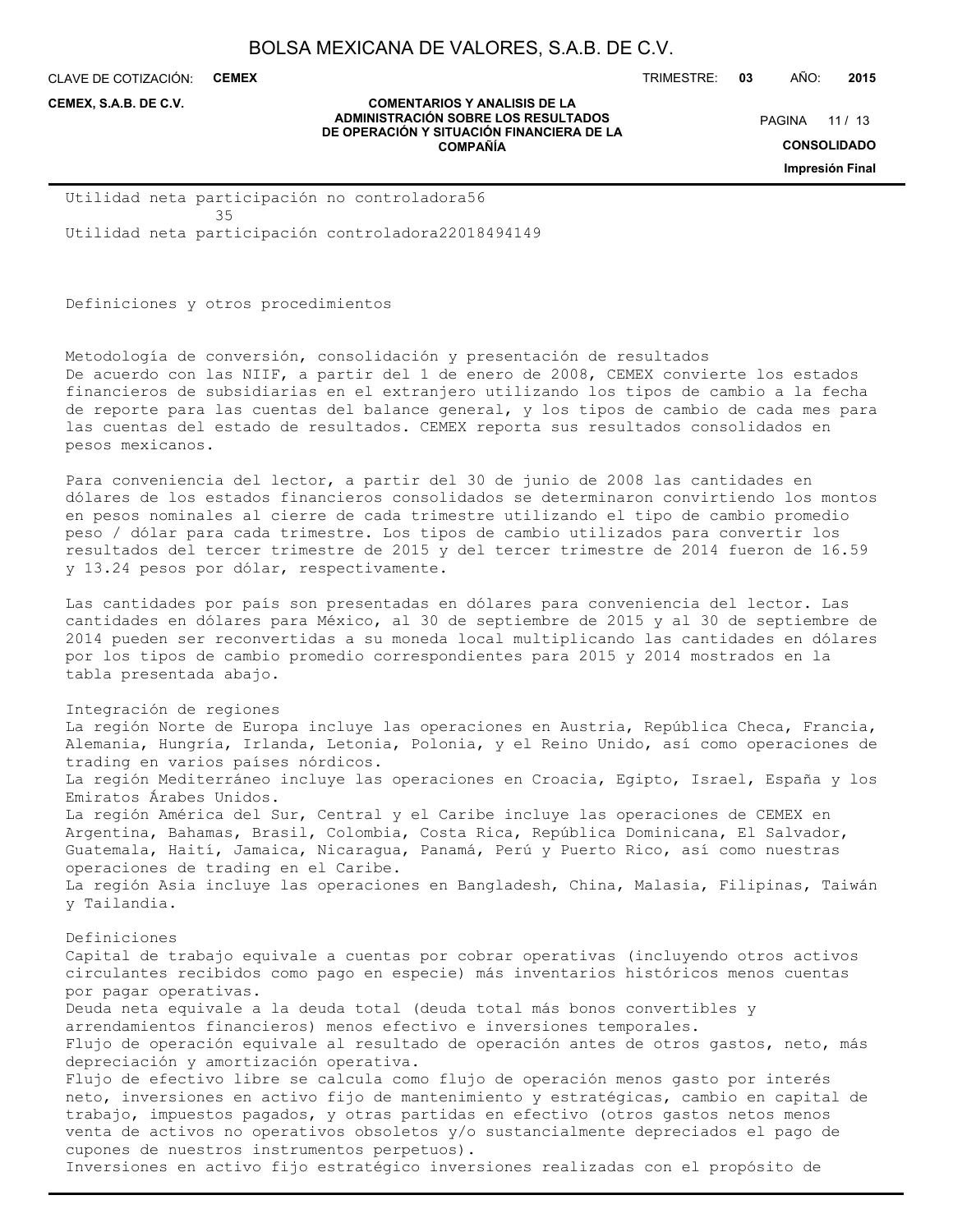CLAVE DE COTIZACIÓN: **CEMEX**

**CEMEX, S.A.B. DE C.V.**

TRIMESTRE: **03** AÑO: **2015**

#### **COMENTARIOS Y ANALISIS DE LA ADMINISTRACIÓN SOBRE LOS RESULTADOS DE OPERACIÓN Y SITUACIÓN FINANCIERA DE LA COMPAÑÍA**

PAGINA 12 / 13

**CONSOLIDADO**

**Impresión Final**

incrementar la rentabilidad de la compañía. Estas inversiones incluyen activo fijo de expansión, las cuales están diseñadas para mejorar la rentabilidad de la empresa por medio de incremento de capacidad, así como inversiones en activo fijo para mejorar el margen de operación, las cuales se enfocan a la reducción de costos. Inversiones en activo fijo de mantenimiento inversiones llevadas a cabo con el propósito de asegurar la continuidad operativa de la compañía. Estas incluyen inversiones en activo fijo, las cuales se requieren para reemplazar activos obsoletos o mantener los niveles actuales de operación, así como inversiones en activo fijo, las cuales se requieren para cumplir con regulaciones gubernamentales o políticas de la empresa. pp equivale a puntos porcentuales precios todas las referencias a iniciativas de precios, incremento de precios o disminuciones se refieren a nuestros precios para nuestros productos. Utilidad por CPO Para el cálculo de utilidad por CPO, el número promedio de CPOs utilizado fue de 13,717 millones para el tercer trimestre de 2015; 13,464 millones para los primeros nueve meses del 2015; 13,168 millones para el tercer trimestre de 2014 y 13,002 millones para los primeros nueve meses del 2014. De acuerdo a la NIC 33 Utilidad por acción, el promedio ponderado de acciones en circulación se determinó considerando el número de días dentro del periodo contable en que estuvieron en circulación las acciones, incluyendo las que se derivaron de eventos corporativos que modificaron la estructura de capital durante el periodo, tales como aumento en el número de acciones que integran el capital social por oferta pública y dividendos en acciones o capitalización de utilidades acumuladas así como las acciones potencialmente dilutivas (derivadas de opciones de compra, opciones restringidas de compra y las acciones del bono convertible mandatorio). Las acciones emitidas como resultado de dividendos en acciones, capitalización de utilidades y acciones dilutivas son consideradas como si se hubieran emitido al principio del periodo.

Casas de Bolsa o Instituciones de Crédito que dan cobertura de análisis a los valores emitidos por CEMEX S.A.B. de C.V.

InstituciónAnalista ActinverRamon Ortiz Banorte - IXEJosé Itzamna Espitia Banorte-IXEIdalia Céspedes BarclaysEriko Miyazaki-Ross Barclays CapitalBenjamin Theurer BB&TAdam Thalhimer BBVAJose Bernal BBVA ResearchFrancisco Chávez BNP ParibasYassine Touahri BofA - Merrill LynchAnne Milne BofA - Merrill LynchCarlos Peyrelongue BTG PactualGordon Lee CitigroupDan McGoey CitigroupEric Ollom Credit AgricoleRafael Elias-Linero Credit SuisseJamie Nicholson Credit SuisseVanessa Quiroga CreditSightsAndrew Belton Deutsche BankEsteban Polidura GBMLilian Ochoa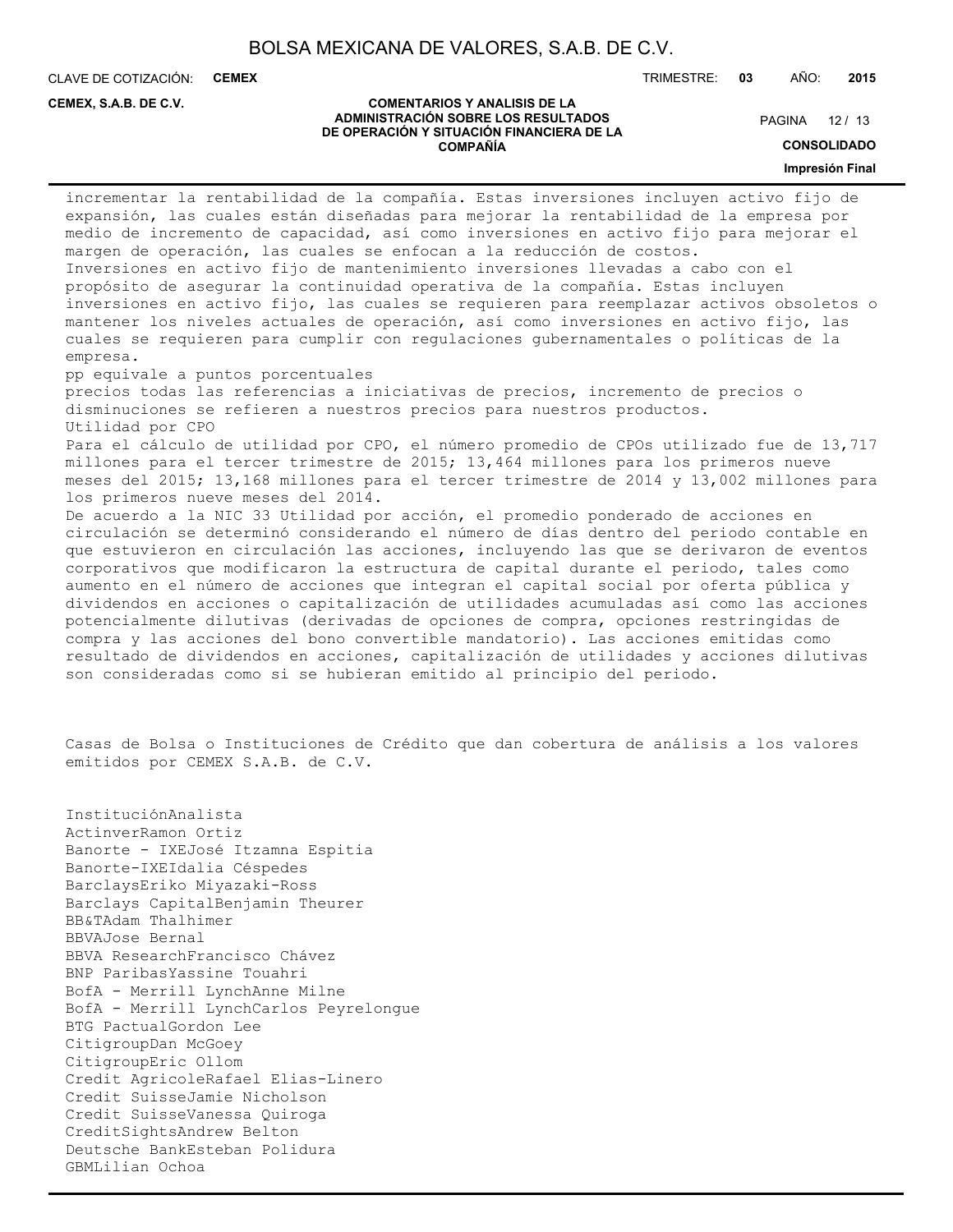CLAVE DE COTIZACIÓN: **CEMEX**

**CEMEX, S.A.B. DE C.V.**

#### **COMENTARIOS Y ANALISIS DE LA ADMINISTRACIÓN SOBRE LOS RESULTADOS DE OPERACIÓN Y SITUACIÓN FINANCIERA DE LA COMPAÑÍA**

TRIMESTRE: **03** AÑO: **2015**

PAGINA 13 / 13

**CONSOLIDADO**

**Impresión Final**

Goldman SachsJorg Friedemann HSBCJonathan Brandt InteraccionesJosé Helue Mena IntercamAlejandra Marcos InvexJosé Antonio Cebeira ItauMarcos Assumpcao J.P. MorganJacob Steinfeld JefferiesMike Betts JP MorganAdrian Huerta LongbowGarik Shmois MonexFernando Bolaños Morgan StanleyNikolaj Lippmann SantanderAaron Holsberg ScotiabankFrancisco Suarez Sterne AgeeTodd Vencil UBSMarimar Torreblanca VectorJorge Placido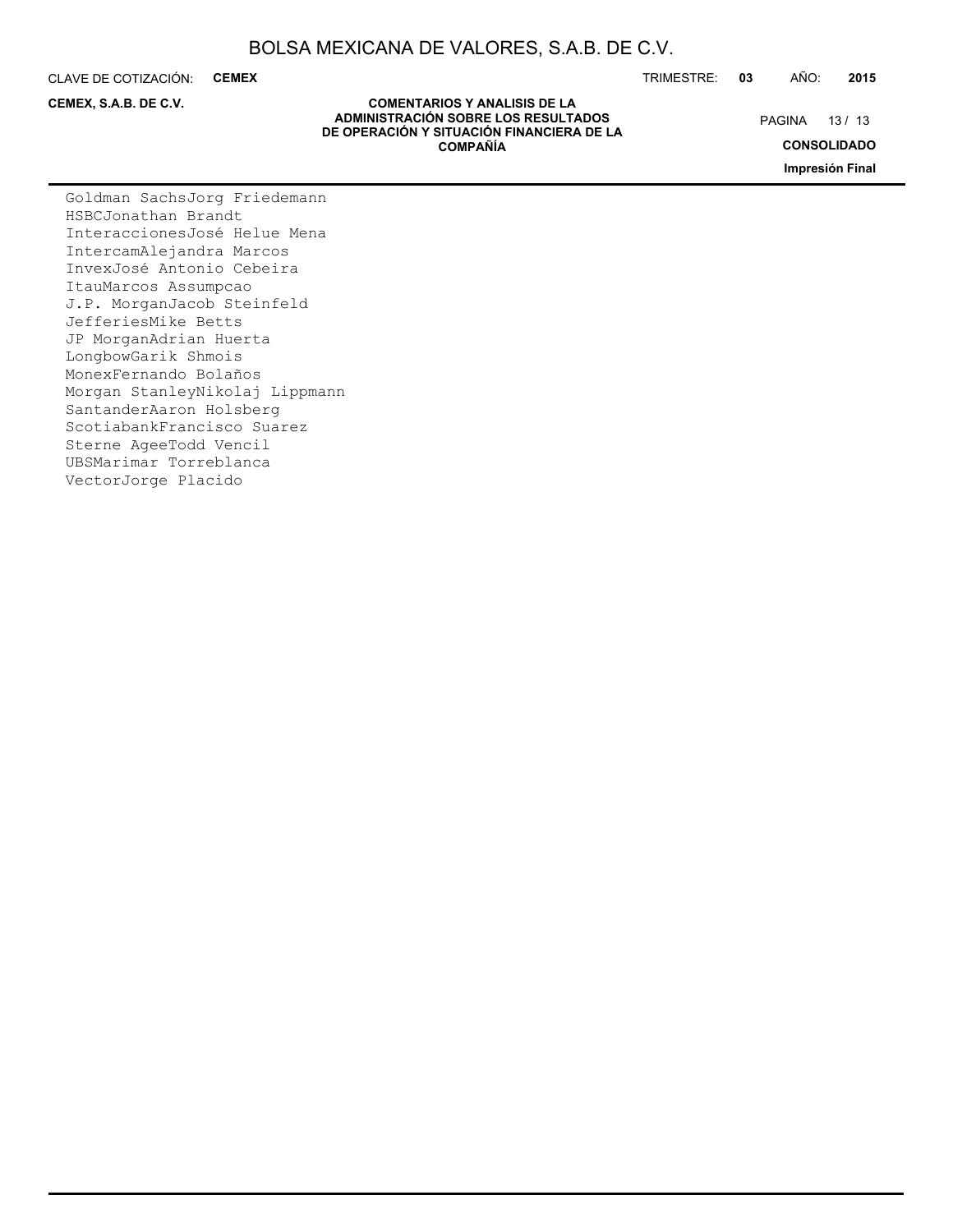**CEMEX**

**CEMEX, S.A.B. DE C.V.**

**NOTAS COMPLEMENTARIAS A LA INFORMACIÓN FINANCIERA**

CLAVE DE COTIZACIÓN: TRIMESTRE: **03** AÑO: **2015**

PAGINA 1/23

**CONSOLIDADO**

**Impresión Final**

#### 1)DESCRIPCIÓN DE LA EMPRESA

CEMEX, S.A.B. de C.V., Sociedad Anónima Bursátil de Capital Variable (S.A.B. de C.V.) organizada bajo las leyes de los Estados Unidos Mexicanos, o México, es una controladora de compañías cuyas actividades principales se orientan a la industria de la construcción, mediante la producción, comercialización, distribución y venta de cemento, concreto, agregados y otros materiales para la construcción. En adición, con el fin de facilitar la adquisición de financiamiento, y llevar a cabo en forma más eficiente sus operaciones en México, considerando que existen eficiencias y oportunidades de mejora al cambiar de una plataforma en la que los clientes eran atendidos desde diferentes entidades de acuerdo a la línea de negocio (cemento, concreto, agregados), a una plataforma en la que los clientes, clasificados por segmento de usuario final (distribuidor, constructor, fabricante) ahora son atendidos por una entidad única. En la primera etapa, a partir de 2014, CEMEX, S.A.B. de C.V. integró y lleva a cabo todos sus negocios y actividades operativas del sector de cemento en México. Durante la segunda fase en 2015, CEMEX, S.A.B. de C.V., integrará las actividades productivas, comerciales, de promoción y administrativas relacionadas con la venta de concreto, agregados y otros materiales de construcción en México.

CEMEX, S.A.B. de C.V. fue fundada en 1906 y se registró en el Registro Público de la Propiedad y Comercio en Monterrey, N.L., México en 1920 por un periodo de 99 años. En 2002, este periodo se extendió hasta el año 2100. Las acciones de CEMEX, S.A.B. de C.V. están listadas en la Bolsa Mexicana de Valores ("BMV") y se cotizan en forma de Certificados de Participación Ordinaria ("CPOs"). Cada CPO representa dos acciones serie "A" y una acción serie "B", representativas del capital social. Asimismo, las acciones de CEMEX, S.A.B. de C.V. se intercambian en la Bolsa de Valores de Nueva York ("NYSE") en la forma de American Depositary Shares ("ADS") bajo el símbolo "CX". Cada ADS representa diez CPOs.

En estas notas a los estados financieros, cuando se utilizan los términos "CEMEX, S.A.B. de C.V." y/o "la Controladora", se refiere a CEMEX, S.A.B. de C.V. sin sus subsidiarias consolidadas. Cuando se utilizan los términos "la Compañía" o "CEMEX", se está haciendo referencia a CEMEX, S.A.B. de C.V. en conjunto con sus subsidiarias consolidadas. La emisión de estos estados financieros consolidados fue autorizada por la administración de CEMEX, S.A.B. de C.V. el 20 de octubre de 2015.

#### 2)PRINCIPALES POLÍTICAS CONTABLES

#### 2A)BASES DE PRESENTACIÓN Y REVELACIÓN

De acuerdo con los requerimientos de la Comisión Nacional Bancaria y de Valores ("CNBV"), los estados financieros consolidados al 30 de septiembre de 2015 y 2014 y por los años terminados al 31 de diciembre de 2014, 2013 y 2012, fueron preparados de acuerdo con las Normas Internacionales de Información Financiera ("IFRS" por sus siglas en inglés), tal como las emite el Consejo Internacional de Normas de Contabilidad ("IASB" por sus siglas en inglés).

El 27 de abril de 2012, CEMEX emitió sus primeros estados financieros bajo las IFRS al 31 de diciembre de 2011 y 2010 y al 1 de enero de 2010, y por los años terminados al 31 de diciembre de 2011 y 2010 (no incluidos en este reporte), en los que CEMEX detalla las opciones seleccionadas en la migración a las IFRS y los efectos que dicha migración tuvo en (i) el balance inicial bajo IFRS al 1 de enero de 2010, con base en la IFRS 1, Primera adopción de las IFRS ("IFRS 1"), (ii) los balances de CEMEX al 31 de diciembre de 2011 y 2010, y (iii) los estados de resultados, los estados de pérdida integral y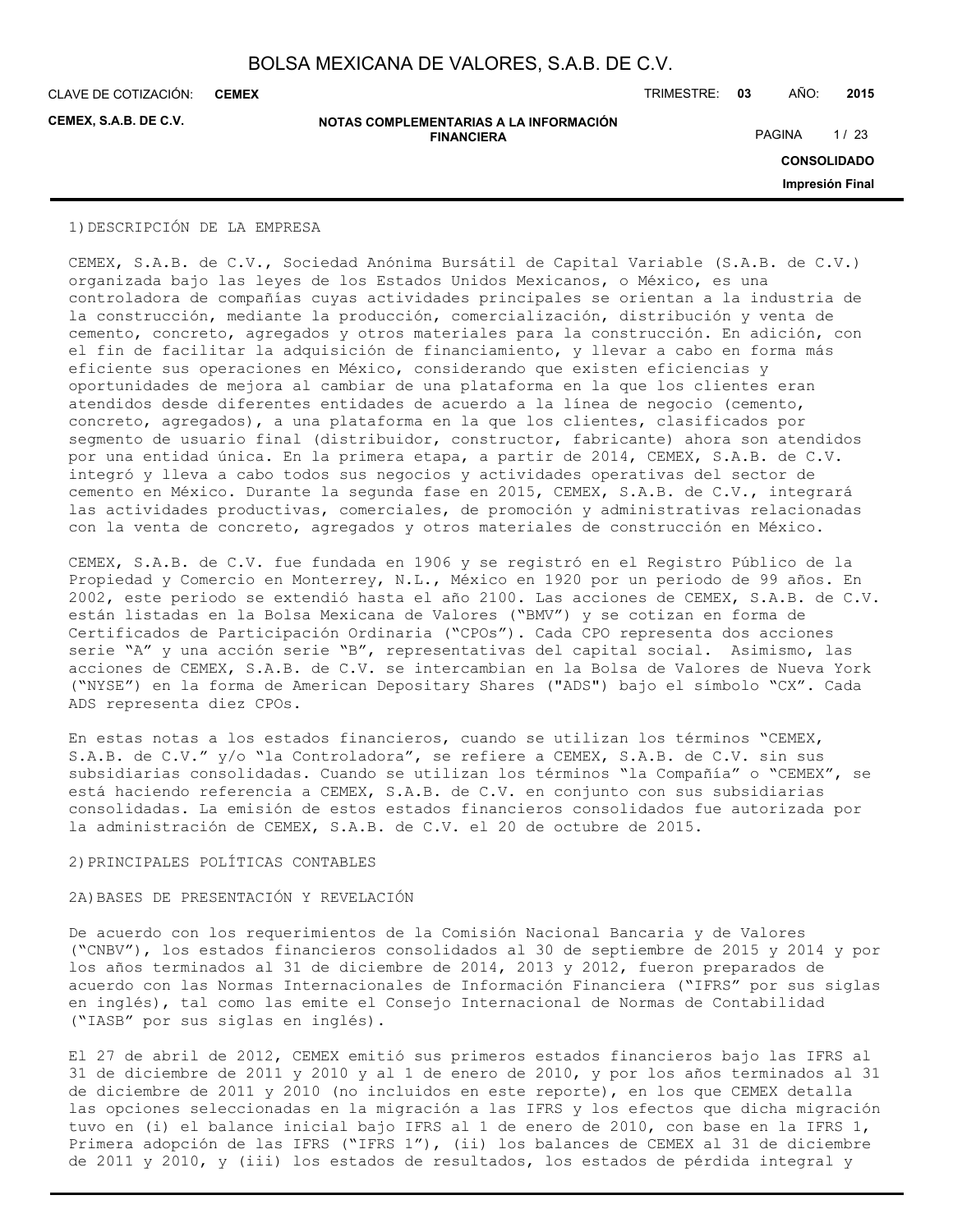**CEMEX**

CLAVE DE COTIZACIÓN: TRIMESTRE: **03** AÑO: **2015**

**CEMEX, S.A.B. DE C.V.**

#### **NOTAS COMPLEMENTARIAS A LA INFORMACIÓN FINANCIERA**

PAGINA 2/23

**CONSOLIDADO**

#### **Impresión Final**

los estados de flujos de efectivo por los años terminados el 31 de diciembre de 2011 y 2010, en cada caso, en comparación con las cifras previamente reportadas bajo Normas Mexicanas de Información Financiera.

Bases de presentación y revelación - continúa

Estados de resultados

En los estados de resultados, CEMEX incluye el renglón titulado "Resultado de operación antes de otros gastos, neto" por considerar que es una cifra relevante para la administración como se detalla en la nota 4. De acuerdo con las IFRS, en tanto que existen renglones que se incluyen regularmente en los estados de resultados, como ventas netas, costos y gastos de operación e ingresos y gastos financieros, entre otros, la inclusión de ciertos subtotales como el "Resultado de operación antes de otros gastos, neto" y la forma de reportar dicho estado de resultados, varía significativamente por industria y compañía, atendiendo a sus necesidades específicas.

El renglón de "Otros gastos, neto" en los estados de resultados se integra principalmente por ingresos y gastos que no están directamente relacionados con las actividades principales de CEMEX, o bien que son de naturaleza inusual y/o no recurrente, como son las pérdidas por deterioro de activos de larga vida, los resultados en venta de activo y los costos por reestructura, entre otros (nota 6).

Estados de utilidad (pérdida) integral

Por los años terminados al 31 de diciembre de 2014, 2013 y 2012, con base en la IAS 1, Presentación de los Estados Financieros, CEMEX presenta los conceptos de la utilidad (pérdida) integral del periodo, agrupados en aquellos que, de acuerdo con otras IFRS: a) no serán reclasificados posteriormente al estado de resultados; y b) serán reclasificados posteriormente al estado de resultados al cumplirse con las condiciones específicas.

Estados de flujos de efectivo

Los estados de flujos de efectivo presentan las entradas y salidas de efectivo, excluyendo los efectos cambiarios no realizados, así como las siguientes transacciones que no representaron el origen o la aplicación de efectivo:

•En 2014, la reducción en deuda por \$6,483, la reducción en otras reservas de capital por \$618, el crecimiento en capital social por \$4 y el crecimiento en la prima en colocación de acciones por \$8,046, en relación con las conversiones anticipadas de notas convertibles subordinadas con vencimiento en 2015 y cupón de 4.875% (las "Notas Convertibles 2015") por un valor nominal de aproximadamente US\$511, ejecutadas en diferentes fechas durante el año, mediante las cuales se reconocieron dentro del renglón de Otros productos (gastos) financieros, neto, primas por la inducción de la conversión representando gastos por aproximadamente \$828 (nota 16B);

•En 2014, 2013 y 2012, los aumentos en capital social y prima en colocación de acciones asociados con: (i) la capitalización de utilidades retenidas por \$7,618, \$5,991 y \$4,138, respectivamente (nota 20A), y (ii) los CPOs emitidos bajo el programa de compensación a ejecutivos por \$765, \$551, \$486, respectivamente (nota 20A);

•En 2014, 2013 y 2012, los incrementos en activo fijo por aproximadamente \$108, \$141 y \$2,025, respectivamente, una disminución en la deuda de aproximadamente \$827, un decremento de aproximadamente \$657 y un incremento de aproximadamente \$1,401, respectivamente, asociados a la contratación de arrendamientos financieros (nota 16B);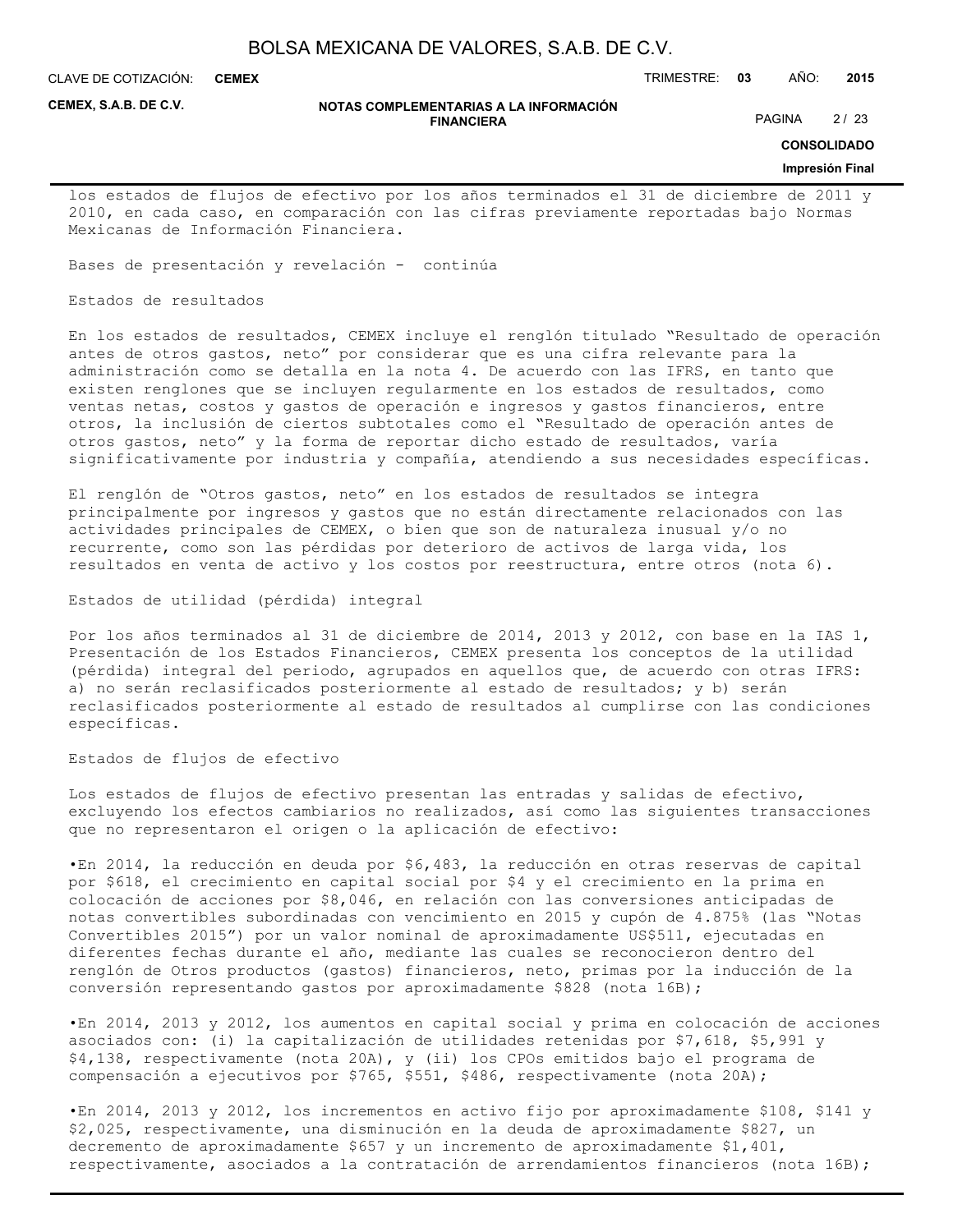**CEMEX**

CLAVE DE COTIZACIÓN: TRIMESTRE: **03** AÑO: **2015**

**CEMEX, S.A.B. DE C.V.**

**NOTAS COMPLEMENTARIAS A LA INFORMACIÓN FINANCIERA**

PAGINA 3/23

**CONSOLIDADO**

**Impresión Final**

•En 2013, el aumento en la inversión en asociadas por \$712, relacionado con el acuerdo conjunto de CEMEX en Concrete Supply Co., LLC (nota 13A). Como parte del acuerdo CEMEX aporto efectivo por aproximadamente US\$4 millones;

•En 2013, un decremento en otros pasivos no circulantes por aproximadamente \$4,325 antes de impuestos diferidos por aproximadamente \$1,298, en relación al cambio de moneda funcional de la Controladora (nota 16B);

•En 2012, el intercambio de aproximadamente US\$452 (48%) del entonces monto agregado de notas perpetuas, y de aproximadamente €470 (53%) del entonces monto vigente de las notas 4.75% denominadas en euros y vencimiento en 2014, por nuevas notas denominadas en euros por €179 y nuevas notas denominadas en dólares por US\$704. Estos intercambios resultaron en el aumento neto en la deuda por \$4,111, y en la reducción en la participación no controladora en capital por \$5,808, y el aumento en la participación controladora en capital por \$1,680.

#### 2B)BASES DE CONSOLIDACIÓN

Con base en la IFRS 10, Estados financieros consolidados, los estados financieros consolidados incluyen los de CEMEX, S.A.B. de C.V. y aquellos de las entidades, incluyendo Vehículos para Propósitos Especiales ("VPEs"), en que la Controladora ejerce control, por medio del cual, la Tenedora está expuesta, o tiene derechos, a rendimientos variables de su relación con la entidad, y está en posición de afectar dichos rendimientos a través de su poder sobre la entidad. Entre otros factores, el control se evidencia cuando la Tenedora: a) tiene directamente o a través de subsidiarias, más del 50% del capital social de la entidad; b) tiene el poder, directa o indirectamente, para gobernar las políticas administrativas, financieras y de operación de una entidad; o c) es el principal receptor de los riesgos y beneficios de una VPE. Los saldos y operaciones entre partes relacionadas se eliminaron en la consolidación.

Con base en la IAS 28, Inversiones en asociadas, las inversiones en asociadas se reconocen inicialmente al costo, y se valúan por el método de participación cuando CEMEX ejerce influencia significativa, la cual se presume generalmente con una participación mínima de 20%, a menos que se demuestre en casos inusuales que con un porcentaje menor se tiene influencia significativa. El método de participación adiciona al costo de adquisición, la proporción que le corresponde a la Controladora en el capital, los resultados y, en su caso, los efectos de inflación de la emisora, posteriores a su fecha de compra. Con base en la IFRS 11, Acuerdos conjuntos, los estados financieros de negocios conjuntos, que son los acuerdos conjuntos en los que CEMEX y otros accionistas ejercen el control conjuntamente, y tienen derechos sobre los activos netos del mismo, son reconocidos por el método de participación, en tanto que, los estados financieros de las operaciones conjuntas, en las que, las partes que ejercen control común en el acuerdo tienen derechos sobre los activos, y obligaciones por los pasivos del acuerdo, son consolidados línea por línea proporcionalmente. El método de participación se suspende cuando el valor en libros de la inversión, incluyendo algún interés de largo plazo en la asociada o negocio conjunto, llega a cero, a menos que CEMEX hubiera incurrido o garantizado obligaciones adicionales de la asociada o negocio conjunto.

Otras inversiones de naturaleza permanente donde CEMEX tiene una participación menor al 20% y/o no se tiene influencia significativa son reconocidas a su costo histórico.

2C)USO DE ESTIMACIONES Y SUPUESTOS CRITICOS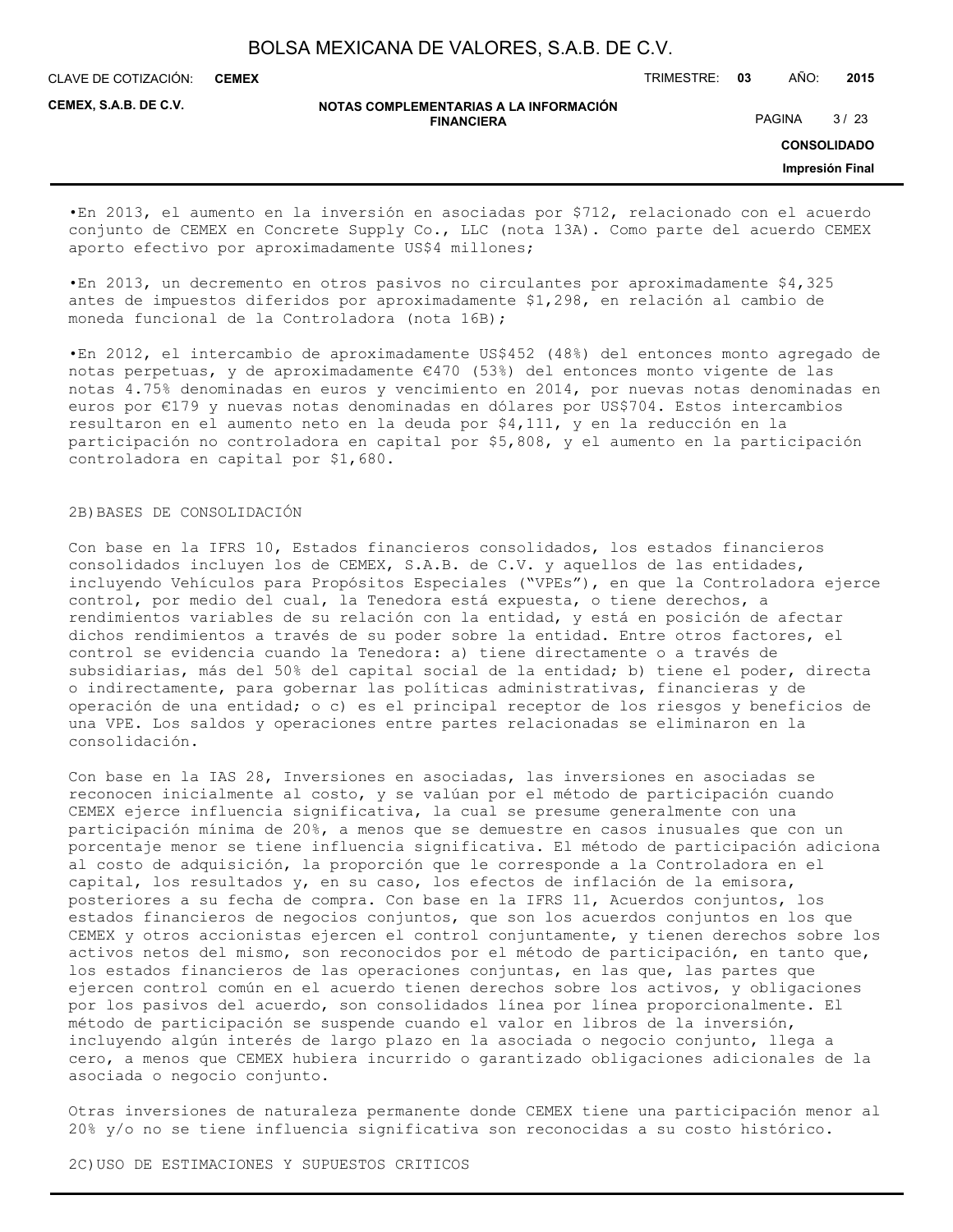**CEMEX**

CLAVE DE COTIZACIÓN: TRIMESTRE: **03** AÑO: **2015**

**CEMEX, S.A.B. DE C.V.**

#### **NOTAS COMPLEMENTARIAS A LA INFORMACIÓN FINANCIERA**

PAGINA 4/23

**CONSOLIDADO**

**Impresión Final**

La preparación de los estados financieros de acuerdo con las IFRS requiere que la administración efectúe estimaciones y suposiciones que afectan los saldos de activos y pasivos y la revelación de activos y pasivos contingentes a la fecha de reporte, así como los ingresos y gastos del periodo. Estos supuestos son revisados continuamente utilizando la información disponible. Los resultados reales pueden diferir de estas estimaciones.

Los conceptos principales sujetos a estimaciones y suposiciones incluyen, entre otros, los análisis de deterioro de activos de larga vida, las estimaciones de valuación de cuentas por cobrar e inventarios, el reconocimiento de activos por impuestos a la utilidad diferidos, así como la valuación de instrumentos financieros y los activos y pasivos relativos a obligaciones laborales. Se requiere un alto juicio de la administración para valuar apropiadamente estos activos y pasivos.

2D)TRANSACCIONES EN MONEDA EXTRANJERA Y CONVERSIÓN DE ESTADOS FINANCIEROS DE EMPRESAS EXTRANJERAS

Con base en la IAS 21, Los efectos de cambios en monedas extranjeras ("IAS 21"), las transacciones en moneda extranjera se registran inicialmente en la moneda funcional al tipo de cambio vigente a la fecha en que se efectúan. Los activos y pasivos monetarios en moneda extranjera se convierten a la moneda funcional al tipo de cambio vigente a la fecha de los estados financieros y las fluctuaciones cambiarias resultantes se reconocen en los resultados del ejercicio, con excepción de las fluctuaciones generadas por: 1) deuda en moneda extranjera asociados con la adquisición de subsidiarias extranjeras; y 2) saldos entre partes relacionadas en moneda extranjera, cuya liquidación no está planeada y no se prevé en el futuro previsible, por lo que, dichos saldos tienen características de inversión permanente. Estas fluctuaciones cambiarias se registran dentro de "Otras reservas de capital" como parte del resultado por conversión (nota 20B) hasta que se disponga la inversión neta en el extranjero, en tal momento el monto acumulado será reciclado a través del estado de resultados como parte de la ganancia o pérdida en la venta.

Los estados financieros de las subsidiarias extranjeras, determinados en su moneda funcional, se convierten a pesos al tipo de cambio de cierre del año para las cuentas de balance, y a los tipos de cambio de cada mes dentro del periodo para las cuentas de resultados. La moneda funcional es aquella en la cual cada entidad consolidada tiene su principal generación y erogación de efectivo. El correspondiente ajuste por conversión se incluye dentro de "Otras reservas de capital" y se presenta en el estado de utilidad (pérdida) integral del periodo como parte del resultado por conversión (nota 20B) hasta que se disponga la inversión neta en el extranjero.

Transacciones en moneda extranjera y conversión de estados financieros de empresas extranjeras - continúa

Con base en la IAS 21, y considerando cambios a partir del 1 de enero de 2013 en la posición monetaria neta en monedas extranjeras de la Controladora, principalmente: a) una disminución significativa en los pasivos por impuestos denominados en pesos mexicanos; b) un incremento significativo en su deuda como en las otras obligaciones financieras denominadas en dólares y c) el incremento en los gastos administrativos denominados en dólares con empresas del grupo asociados a la externalización con IBM de las principales actividades de procesamientos de datos (nota 23C), a partir del 1 de enero de 2013, CEMEX, S.A.B de C.V., la compañía Controladora sobre base individual, cambió prospectivamente su moneda funcional del peso mexicano al dólar de los Estados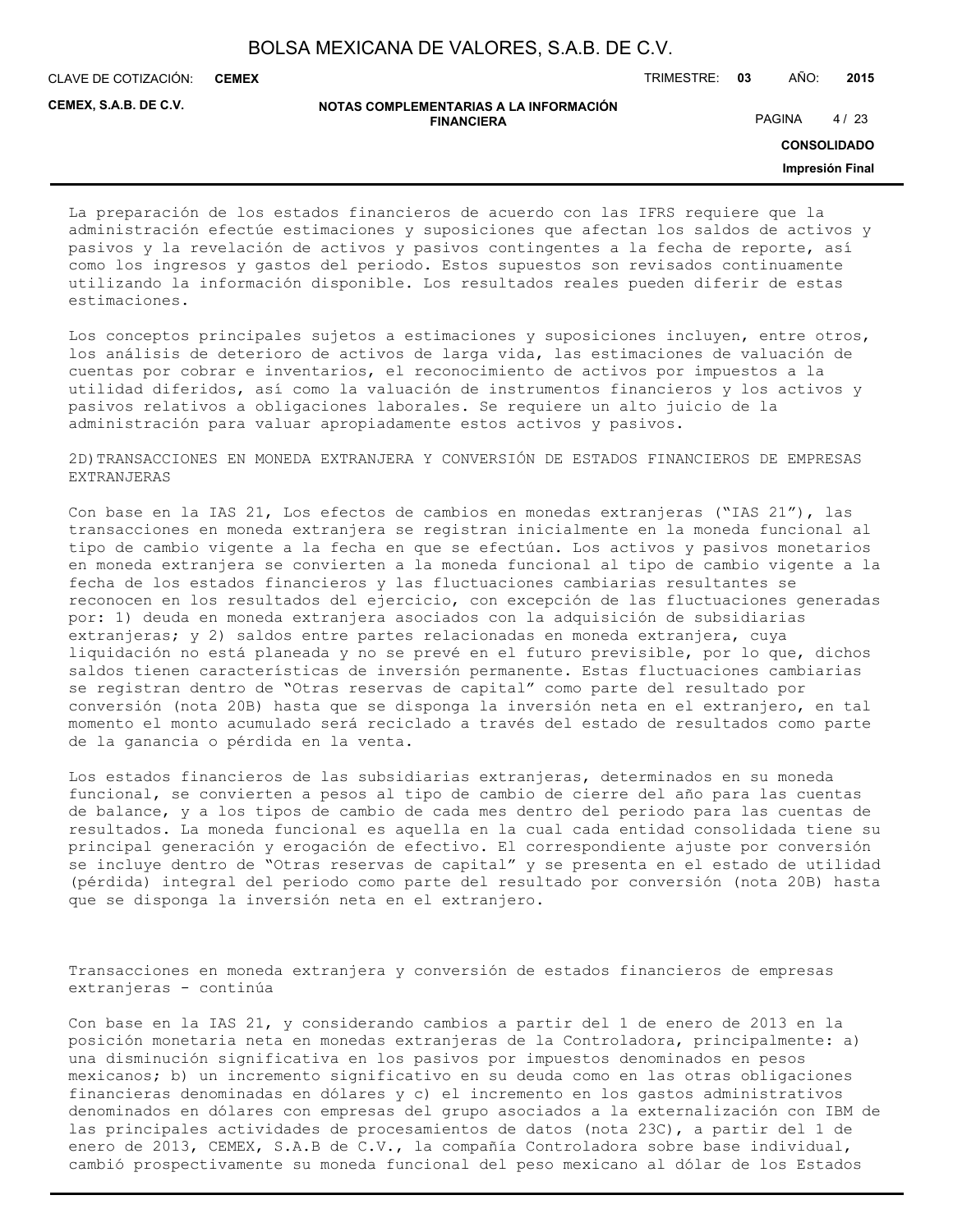**CEMEX**

CLAVE DE COTIZACIÓN: TRIMESTRE: **03** AÑO: **2015**

**CEMEX, S.A.B. DE C.V.**

#### **NOTAS COMPLEMENTARIAS A LA INFORMACIÓN FINANCIERA**

PAGINA 5/23

**CONSOLIDADO**

#### **Impresión Final**

Unidos. Los efectos principales en 2013 de este cambio en los estados financieros individuales de la Controladora comenzando el 1 de enero de 2013 comparado con años anteriores son: i) todas las transacciones, ingresos y gastos en cualquier moneda se reconocen en dólares a los tipos de cambio vigentes en las fechas de su ejecución; ii) los saldos monetarios de CEMEX, S.A.B. de C.V. denominados en dólares no generarán fluctuaciones cambiarias, mientras que los saldos en pesos, así como los saldos en otras monedas distintas al dólar generan ahora fluctuaciones cambiarias a través del estado de resultados, y iii) la opción de conversión implícita en las notas obligatoriamente convertibles de la Controladora denominadas en pesos mexicanos ahora es tratada como un instrumento derivado independiente con cambios en el valor de mercado a través del estado de resultados (notas 16B y 16D), las opciones de conversión implícitas en las notas opcionalmente convertibles de la Controladora denominadas en dólares dejaron de ser tratadas como instrumentos derivados independientes, reconociendo su valor de mercado como componente de capital (notas 16B y 16D). Con base en las IFRS, los estados financieros de periodos anteriores no fueron recalculados. En adición, como resultado de la ampliación en el giro y las actividades de la Controladora en 2014 como se menciona en la nota 1, y el correspondiente incremento en operaciones y saldos en pesos mexicanos, considerando la guía de la IAS 21, para fines de la definición de su moneda funcional y de manera prospectiva, a partir del 1 de abril de 2014, la Controladora cuenta con dos divisiones, una financiera y de tenencia de acciones de subsidiarias, cuya moneda funcional es el dólar, y otra correspondiente a sus operaciones en México, cuya moneda funcional es el peso mexicano. La deuda, las notas convertibles y las transacciones de la Controladora distintas a sus operaciones en México, son parte de la división cuya moneda funcional es el dólar, motivo por el cual, no existieron efectos durante el 2014 asociados a cambios en moneda funcional derivados de la ampliación de operaciones de la Controladora en México y la resultante división cuya moneda funcional es el peso mexicano. Los cambios antes mencionados en la moneda funcional de la Controladora en 2014 y 2013, no tuvieron ningún impacto en las monedas funcionales del resto de las entidades consolidadas. La moneda de reporte de los estados financieros individuales y consolidados continúa siendo el peso mexicano.

Durante los periodos que se reportan, CEMEX no tuvo ninguna subsidiaria operando en una economía hiperinflacionaria, la cual se considera generalmente cuando la inflación acumulada en los últimos tres años se aproxima o sobrepasa el 100%. En una economía hiperinflacionaria, las partidas del estado de resultados de la subsidiaria se expresarían a valores constantes a la fecha de reporte, en cuyo caso, tanto el balance general como el estados de resultados se convertirían a pesos utilizando los tipos de cambio de cierre del año.

Los estados financieros de subsidiarias extranjeras se convierten de su moneda funcional a dólares y posteriormente a pesos. Los tipos de cambio de la tabla anterior representan los tipos de cambio inferidos de esta metodología. El tipo de cambio peso al dólar, es el promedio de los tipos de cambio de mercado a los que accede CEMEX para la liquidación de sus transacciones en dicha moneda. En ningún caso existen diferencias significativas entre los tipos de cambio utilizados por CEMEX y aquellos que publica el Banco de México.

### 2E)EFECTIVO Y EQUIVALENTES DE EFECTIVO (nota 8)

Incluye los montos de efectivo en caja y los equivalentes de efectivo, representados por inversiones de corto plazo, de gran liquidez, fácilmente convertibles en efectivo y que están sujetos a riesgos poco importantes de cambios en su valor, incluyendo inversiones disponibles a la vista, las cuales generan rendimientos y tienen vencimientos hasta de tres meses a partir de su fecha de adquisición. Las inversiones que devengan intereses se reconocen al costo más los intereses acumulados. Otras inversiones fácilmente convertibles en efectivo se presentan a su valor razonable. Las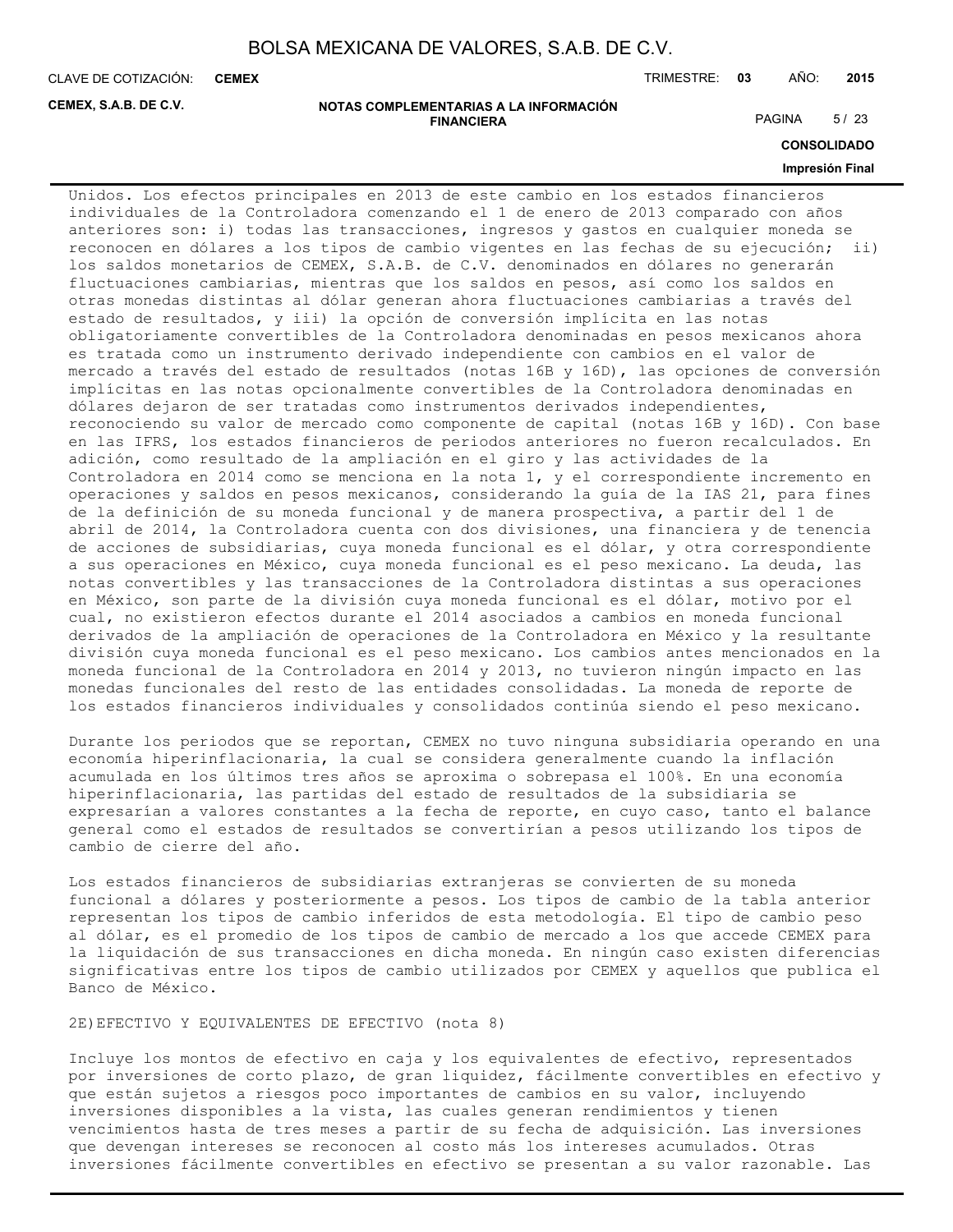**CEMEX**

CLAVE DE COTIZACIÓN: TRIMESTRE: **03** AÑO: **2015**

**CEMEX, S.A.B. DE C.V.**

**NOTAS COMPLEMENTARIAS A LA INFORMACIÓN FINANCIERA**

PAGINA 6/23

**CONSOLIDADO**

#### **Impresión Final**

pérdidas o ganancias por cambios en valuación y los intereses ganados se incluyen en el estado de resultados como parte de otros (gastos) productos financieros, neto.

El saldo de efectivo y equivalentes de efectivo en el balance general incluye los montos de efectivo o inversiones restringidos, representados por depósitos en cuentas de margen que garantizan diversas obligaciones de CEMEX, siempre y cuando la restricción se libere en un plazo de tres meses o menos a la fecha del balance general. Cuando la restricción es mayor a tres meses, estos saldos de efectivo y equivalentes de efectivo restringidos no se consideran equivalentes de efectivo y se incluyen dentro de "Otras cuentas por cobrar" de corto o largo plazo, según corresponda. Cuando existen acuerdos de compensación de saldos, estos saldos de efectivo y equivalentes de efectivo restringidos se presentan compensando los pasivos de CEMEX con las contrapartes.

#### 2F)CLIENTES Y OTRAS CUENTAS POR COBRAR A CORTO PLAZO (notas 9, 10)

De acuerdo con la IAS 39, Instrumentos financieros: Reconocimiento y valuación ("IAS 39"), los conceptos dentro de este rubro son clasificados como de "préstamos y cuentas por cobrar" sin costo explícito, los cuales se reconocen a su costo amortizado, es decir, el valor presente neto del monto por cobrar o por pagar a la fecha de la transacción. Por su naturaleza de corto plazo, CEMEX reconoce estas cuentas inicialmente a su valor original de facturación menos un estimado de cuentas incobrables. La reserva por cuentas incobrables, así como el deterioro de otras cuentas por cobrar de corto plazo se reconocen con cargo a los gastos de administración y venta.

La cartera vendida bajo programas para la monetización de cartera de clientes, en los cuales CEMEX mantiene algún interés residual en la cartera vendida en caso de falta de cobro, así como un envolvimiento continuo con dichos activos, no se considera como vendida y se mantiene en el balance general.

#### 2G)INVENTARIOS (nota 11)

Los inventarios se valúan a su costo o su valor neto de realización, el menor. El costo de los inventarios incluye desembolsos incurridos en la compra de los mismos, costos de producción o conversión y otros costos incurridos para tenerlos en su actual condición y ubicación. Los inventarios se analizan para determinar si, por la ocurrencia de eventos internos, como pueden ser daños físicos, o externos, como pueden ser cambios tecnológicos o condiciones de mercado, alguna porción del saldo ha quedado obsoleto o se ha deteriorado. Cuando se presenta un caso de deterioro, se disminuye el saldo del inventario a su valor neto de realización, en tanto que, cuando se presenta una situación de obsolescencia, se incrementa la reserva de valuación; en ambos casos contra los resultados del ejercicio. Los anticipos a proveedores de inventario se presentan dentro de cuentas por cobrar de corto plazo.

2H)OTRAS INVERSIONES Y CUENTAS POR COBRAR A LARGO PLAZO (nota 13B)

Como parte de la categoría de "préstamos y cuentas por cobrar" bajo IAS 39, los saldos por cobrar de largo plazo, así como las inversiones clasificadas como conservadas a vencimiento se reconocen inicialmente a su costo amortizado. Los cambios en el valor presente neto se reconocen en el estado de resultados dentro de otros ingresos (gastos) financieros, neto.

Las inversiones en instrumentos financieros conservados con fines de negociación y las inversiones disponibles para la venta, clasificadas bajo IAS 39, se reconocen a su valor razonable estimado, en el primer caso a través del estado de resultados dentro de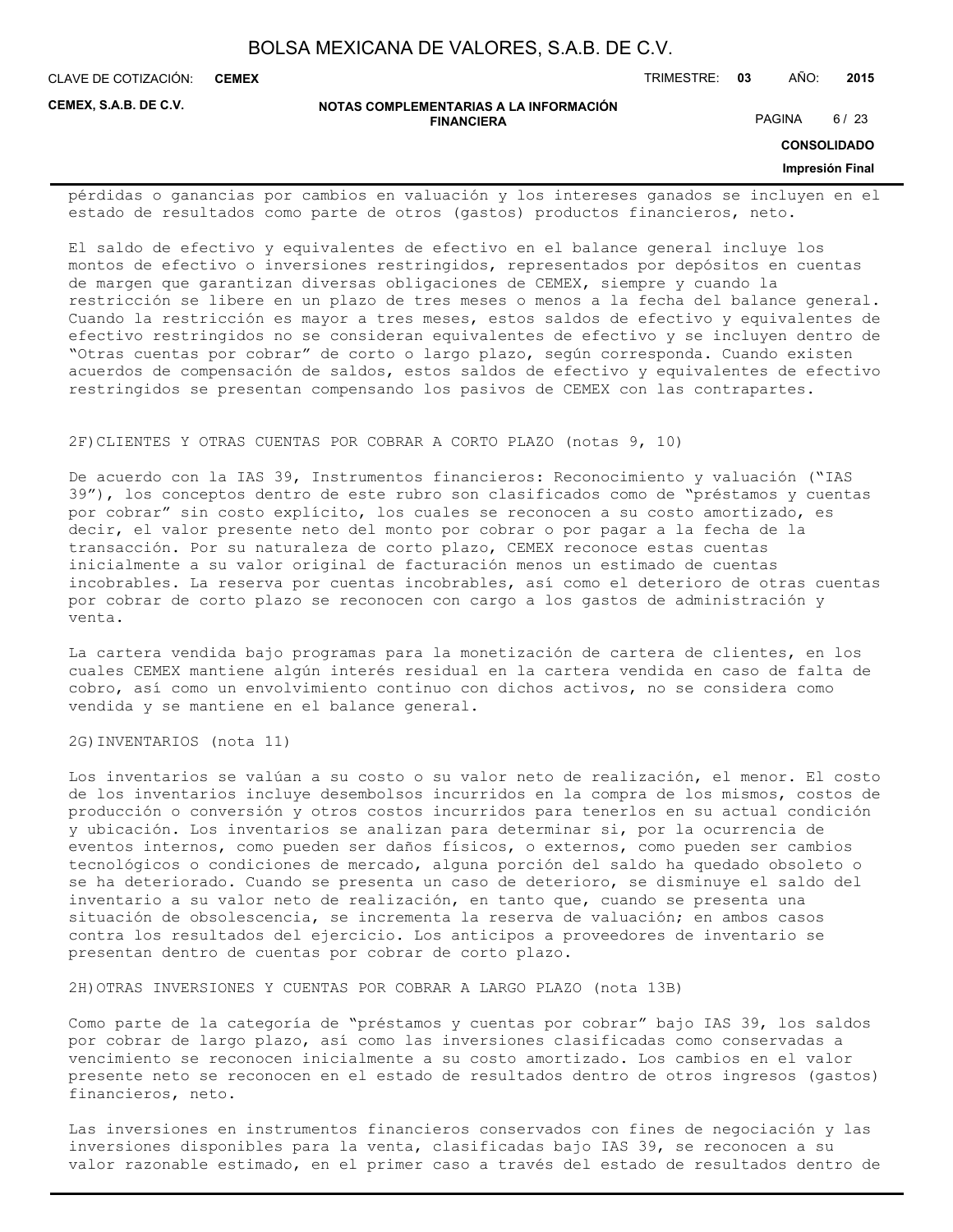**CEMEX**

CLAVE DE COTIZACIÓN: TRIMESTRE: **03** AÑO: **2015**

**CEMEX, S.A.B. DE C.V.**

#### **NOTAS COMPLEMENTARIAS A LA INFORMACIÓN FINANCIERA**

PAGINA 7/23

**CONSOLIDADO**

#### **Impresión Final**

otros productos (gastos) financieros, neto, y en el último caso, los cambios en valuación se reconocen en la utilidad (pérdida) integral del periodo dentro de otras reservas de capital hasta el momento de su disposición, en el cual, el efecto acumulado en capital es reclasificado a otros ingresos (gastos) financieros, neto. Estas inversiones se evalúan por deterioro ante la ocurrencia de un cambio adverso significativo, o al menos una vez al año durante el último trimestre.

2I)PROPIEDADES, MAQUINARIA Y EQUIPO (nota 14)

Las propiedades, maquinaria y equipo se reconocen a su costo de adquisición o construcción, según corresponda, menos su depreciación acumulada y pérdidas por deterioro acumuladas. La depreciación de los activos fijos se reconoce como parte de los costos y gastos de operación (nota 5), y se calcula por el método de línea recta, con base en las vidas útiles estimadas, excepto por las reservas minerales, las cuales son agotadas con base en el método de unidades de producción.

Al 30 de septiembre de 2015, las vidas útiles máximas promedio por categoría de activos fijos son como sigue: Años Edificios administrativos 34 Edificios industriales 33

 Maquinaria y equipo en planta 18 Camiones revolvedores y vehículos de motor 7 Equipo de oficina y otros activos 6

CEMEX capitaliza, como parte del costo de los activos fijos, el gasto financiero de la deuda existente durante la construcción o instalación de activos fijos significativos, utilizando el saldo promedio de las inversiones en proceso en el periodo y la tasa de interés corporativa promedio del período.

#### Propiedades, maquinaria y equipo – continúa

Con base en la IFRIC 20, Costos de descapote en la fase de producción de una cantera ("IFRIC 20"), los costos de remoción de desperdicio o, costos de descapote, que se incurren en una cantera durante la fase de producción que resultan en mejor acceso a las reservas minerales son reconocidos como parte de los valores en libros de las canteras correspondientes. Los montos capitalizados son amortizados durante la vida útil estimada de los materiales expuestos con base en el método de unidades producidas. Hasta el 31 de diciembre de 2012, solo los costos del primer descapote se capitalizaban, en tanto que, los costos de descapote recurrentes en la misma cantera se reconocían en los resultados al incurrirse, por lo cual, el estado de resultados por del año 2012 incluido como parte de estos estados financieros fue reformulados como resultado de la adopción de la IFRIC 20. Los efectos no fueron significativos.

Los costos incurridos en activos fijos que resultan en beneficios económicos futuros, como incrementar su vida útil, capacidad operativa o seguridad, y los costos incurridos para mitigar o prevenir daños al medio ambiente, se capitalizan como parte del valor en libros de los activos relacionados. Los costos capitalizados se deprecian en la vida útil remanente de dichos activos. El mantenimiento periódico de los activos fijos, se reconocen en los resultados conforme se incurre. Los anticipos a proveedores de activo fijo se presentan dentro de cuentas por cobrar de largo plazo.

2J) ADQUISICIONES DE NEGOCIOS, CRÉDITO MERCANTIL, OTROS ACTIVOS INTANGIBLES Y CARGOS DIFERIDOS (nota 15)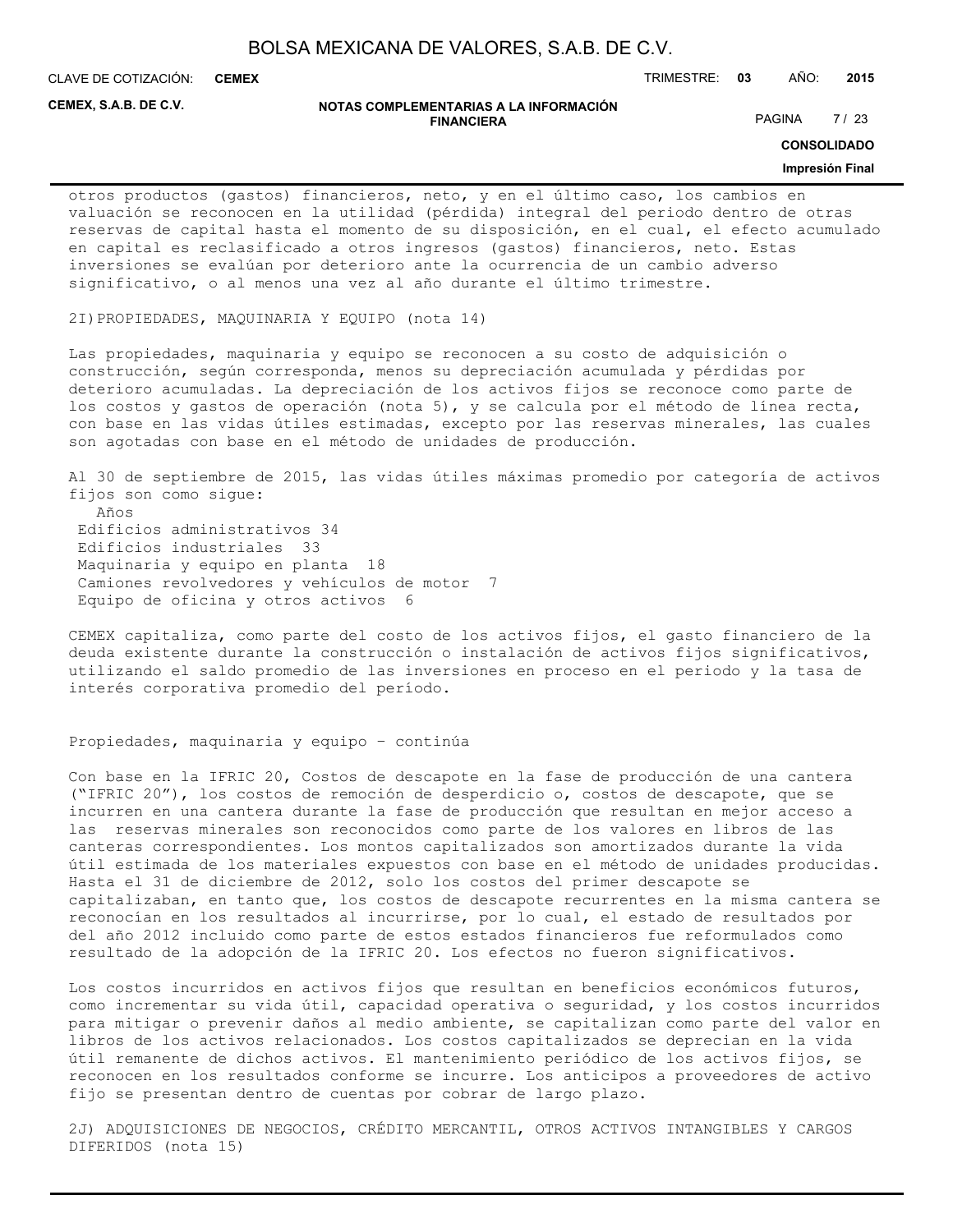**CEMEX**

CLAVE DE COTIZACIÓN: TRIMESTRE: **03** AÑO: **2015**

**CEMEX, S.A.B. DE C.V.**

#### **NOTAS COMPLEMENTARIAS A LA INFORMACIÓN FINANCIERA**

PAGINA 8/23

**CONSOLIDADO**

#### **Impresión Final**

Las adquisiciones de negocios se reconocen mediante el método de compra, asignando el precio pagado para tomar el control de la entidad a los activos adquiridos y pasivos asumidos con base en sus valores razonables a la fecha de adquisición. Los activos intangibles adquiridos se identifican y reconocen a su valor razonable. La porción del precio de compra no asignada representa el crédito mercantil, el cual no se amortiza y queda sujeto a evaluaciones periódicas por deterioro (nota 2K), puede ajustarse por alguna corrección del valor de los activos adquiridos y/o pasivos asumidos dentro de los doce meses posteriores a la compra. Los gastos asociados a la compra se reconocen en el estado de resultados conforme se incurren.

CEMEX capitaliza los activos intangibles adquiridos, así como los costos directos incurridos en el desarrollo de activos intangibles, cuando se identifican beneficios futuros asociados y se tiene evidencia del control sobre los beneficios. Los activos intangibles se reconocen a su costo de adquisición o desarrollo, según aplique. Dichos activos se clasifican como de vida definida o como de vida indefinida, estos últimos no se amortizan al no poderse precisar la terminación del periodo de obtención de beneficios. La amortización de los activos intangibles de vida definida se calcula con base al método de línea recta y se reconoce como parte de los costos y gastos de operación (nota 5).

Los gastos preoperativos se reconocen en los resultados del periodo en que se incurren. Los costos asociados con actividades de investigación y desarrollo ("actividades de I&D"), asociadas a la creación de productos y servicios, así como al desarrollo de procesos, equipos y métodos que optimicen la eficiencia operacional y reduzcan costos, se reconocen en los resultados de operación conforme se incurren. Las áreas de Tecnología y de Energía en CEMEX llevan a cabo substancialmente todas las actividades de I&D como parte de sus funciones cotidianas. En 2014, 2013 y 2012, el gasto total combinado de estas áreas fue de aproximadamente \$538 (US\$36), \$494 (US\$38) y \$514 (US\$40), respectivamente. Los costos de desarrollo se capitalizan solo si cumplen la definición de activo intangible mencionada anteriormente.

Los costos directos asociados con la fase de desarrollo de aplicaciones de informática (software) para uso interno se capitalizan y se amortizan a los resultados de operación durante la vida útil de las aplicaciones, que en promedio se estima en alrededor de 5 años.

Los costos de actividades de exploración como son el pago de derechos para explorar, estudios topográficos y geológicos, así como perforaciones, entre otros conceptos incurridos para evaluar la viabilidad técnica y comercial de extraer recursos minerales, los cuales no son significativos en CEMEX, se capitalizan cuando se identifican beneficios económicos futuros asociados a dichas actividades. Cuando comienza la extracción, estos costos se amortizan durante la vida útil de la cantera con base en las toneladas de materiales que se estima extraer. En caso de no materializarse los beneficios económicos, cualquier costo de exploración capitalizado es sujeto de deterioro.

Los permisos y licencias de extracción tienen vidas útiles máximas entre los 30 y 100 años. Al 30 de septiembre de 2015, excepto por los permisos y licencias y/o salvo mención en contrario, CEMEX amortiza sus activos intangibles en línea recta durante sus vidas útiles que se encuentran en un rango de 3 a 20 años.

#### 2K)DETERIORO DE ACTIVOS DE LARGA VIDA (notas 14, 15)

Propiedades, maquinaria y equipo, activos intangibles de vida definida y otras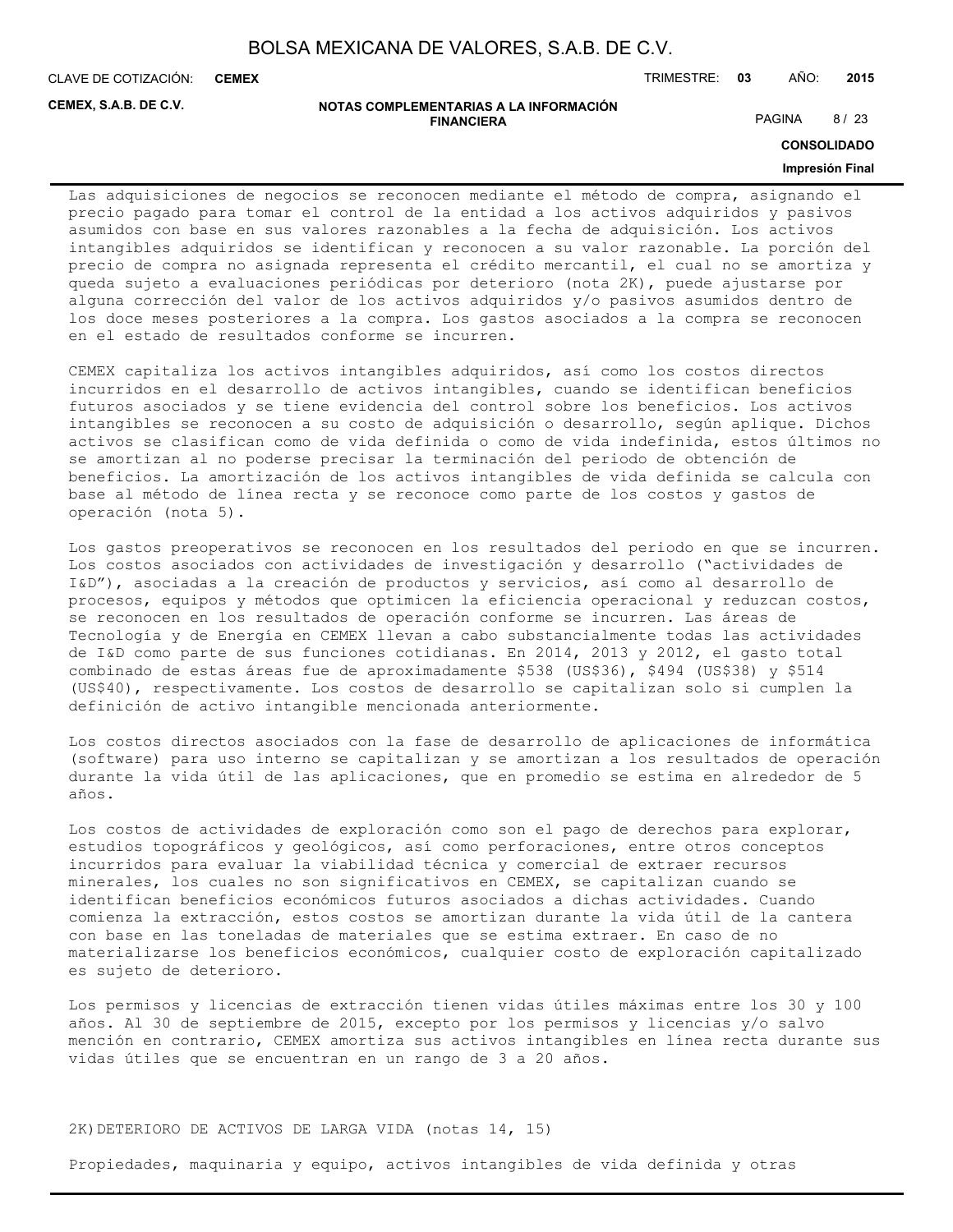CLAVE DE COTIZACIÓN: TRIMESTRE: **03** AÑO: **2015 CEMEX**

**CEMEX, S.A.B. DE C.V.**

**NOTAS COMPLEMENTARIAS A LA INFORMACIÓN FINANCIERA**

PAGINA 9/23

**CONSOLIDADO**

**Impresión Final**

#### inversiones

Las propiedades, maquinaria y equipo, los activos intangibles de vida definida y las inversiones, se analizan por deterioro ante la ocurrencia de un evento adverso significativo, cambios en el medio ambiente operativo del negocio, cambios en utilización o tecnología, así como baja en las expectativas de resultados de operación para cada unidad generadora de efectivo; para determinar si su valor en libros no será recuperado. En estos casos, se reconoce una pérdida por deterioro en los resultados del periodo dentro del rubro de "Otros gastos, neto". La pérdida por deterioro resulta por el exceso del valor en libros del activo sobre su valor de recuperación, representado por el mayor entre el valor razonable del activo, menos costos de venta, y su valor de uso, correspondiente este último al valor presente neto de los flujos de efectivo estimados que son relativos a dicho activo por su uso o su eventual disposición.

Se requiere un alto juicio de la administración para determinar apropiadamente el valor razonable de estos activos, Los supuestos principales utilizados para desarrollar estos estimados son la tasa de descuento que refleja el riesgo de los flujos futuros asociados con los activos y la estimación de los ingresos futuros. Estos supuestos son evaluados para su razonabilidad comparando dichas tasas de descuento con la información de mercado disponible, así como comparando con las expectativas del crecimiento de la industria emitidas por terceros como agencias gubernamentales, de la industria o cámaras de comercio.

Crédito mercantil y activos intangibles de vida indefinida

El crédito mercantil y otros activos intangibles de vida indefinida se evalúan por deterioro ante cambios adversos significativos o al menos una vez al año durante el último trimestre, calculando el valor de recuperación de los grupos de unidades generadoras de efectivo ("UGEs") a las cuales se han asignado los saldos del crédito mercantil, el cual consiste en el mayor entre el valor razonable de dicho grupo de UGEs, menos costos de venta, y su valor en uso, representado por el valor presente de los flujos de efectivo relativos a las UGEs a que refieren el crédito mercantil asignado. Otros activos intangibles de vida indefinida se analizan al nivel de la UGE o del grupo de UGEs, dependiendo su asignación. CEMEX determina flujos de efectivo descontados generalmente por periodos de 5 años. En ocasiones, cuando con base en la experiencia los resultados actuales de una unidad generadora de efectivo no reflejan fielmente su desempeño histórico, y para la cual existen variables económicas externas que permiten determinar razonablemente una mejora en sus resultados de operación en el mediano plazo, la administración utiliza proyecciones de flujos de efectivo por periodos de hasta 10 años, en la medida, como se indicó, que se cuenta con pronósticos financieros detallados y confiables, y que CEMEX confía y puede demostrar su habilidad con base en la experiencia, que puede proyectar flujos de efectivo con precisión sobre un periodo mayor. El número de años adicionales al periodo general de 5 años de flujos de efectivo proyectados hasta 10 años se determina en la medida en que el desempeño futuro promedio asemeja el desempeño promedio histórico. Si el valor de uso en algún grupo de UGEs a la cual se han asignado saldos de crédito mercantil es inferior a su valor neto en libros, CEMEX determina el valor razonable de dicho grupo de UGEs utilizando algún método ampliamente aceptado en el mercado para valuar entidades, como son el de múltiplos de Flujo de Operación y el valor de transacciones equivalentes, entre otros. Se reconoce una pérdida por deterioro dentro de otros gastos, neto, cuando el valor neto en libros del grupo de UGEs a la cual se han asignado saldos de crédito mercantil excede su valor de recuperación. Las pérdidas por deterioro del crédito mercantil no se reversan en periodos posteriores.

Los segmentos geográficos operativos reportados (nota 4), representan los grupos de UGEs de CEMEX a las cuales se han asignado los saldos del crédito mercantil para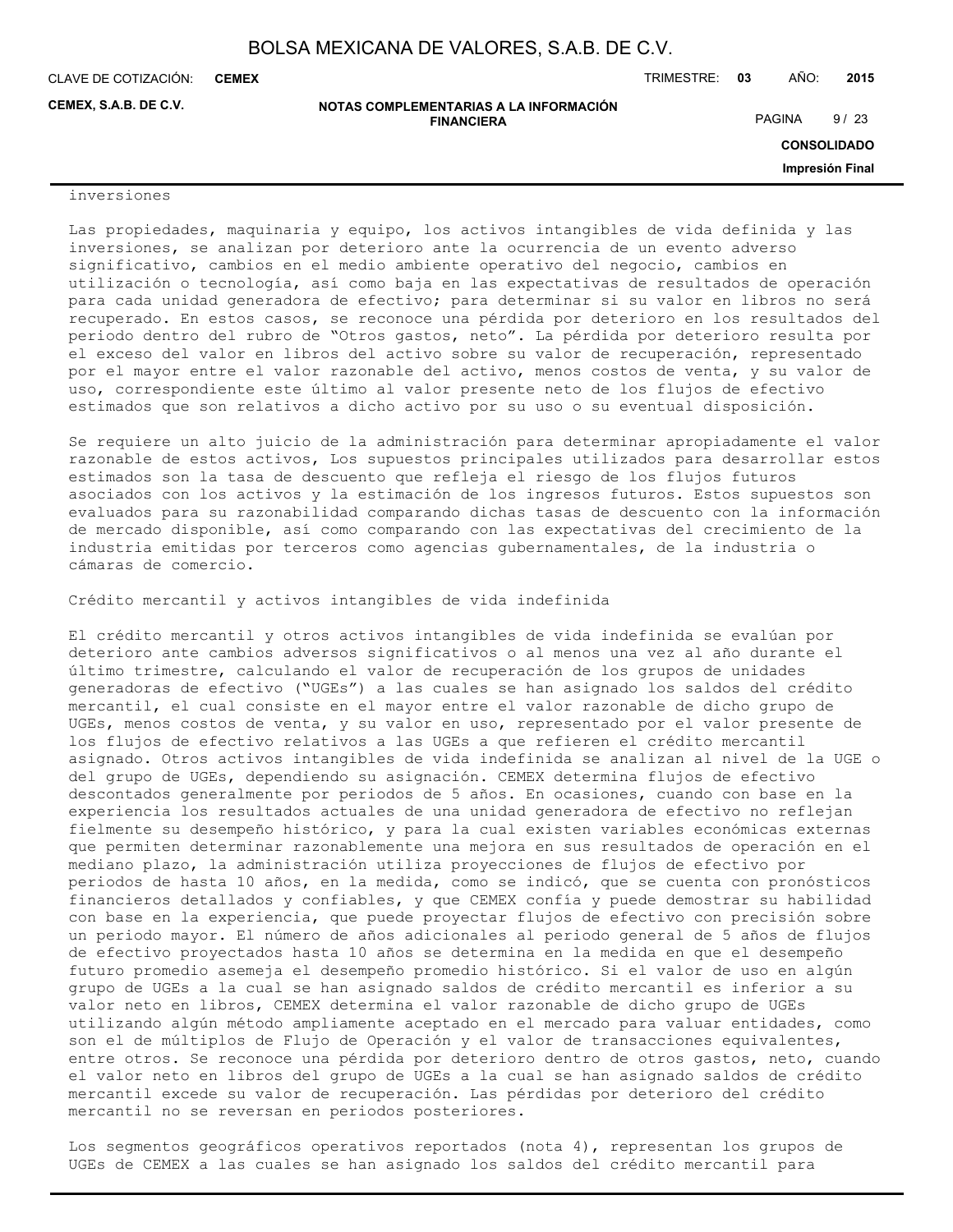**CEMEX**

CLAVE DE COTIZACIÓN: TRIMESTRE: **03** AÑO: **2015**

**CEMEX, S.A.B. DE C.V.**

#### **NOTAS COMPLEMENTARIAS A LA INFORMACIÓN FINANCIERA**

PAGINA 10 / 23

**CONSOLIDADO**

#### **Impresión Final**

propósito de la evaluación de deterioro del crédito mercantil. Para llegar a esta conclusión, CEMEX consideró: a) que después de la adquisición, el crédito mercantil se asignó al nivel del segmento geográfico operativo; b) que los componentes operativos que integran el segmento reportado tienen características económicas similares; c) que los segmentos reportados son utilizados en CEMEX para organizar y evaluar sus actividades en el sistema de información interno; d) la naturaleza homogénea de los artículos que se producen y comercializan en cada componente operativo, los cuales son todos utilizados por la industria de la construcción; e) la integración vertical en la cadena de valor de los productos de cada componente; f) el tipo de clientes, los cuales son similares en todos los componentes; g) la integración operativa de los componentes; y h) que la compensación a empleados se basa en los resultados agregados del segmento geográfico. En adición, el país representa el nivel más bajo dentro de CEMEX al cual el crédito mercantil es monitoreado internamente por la administración.

#### Deterioro de activos de larga vida – continúa

Las evaluaciones de deterioro son muy sensibles, entre otros factores, a las estimaciones de los precios futuros de los productos, la evolución de los gastos de operación, las tendencias económicas locales e internacionales en la industria de la construcción, las expectativas de crecimiento de largo plazo en los distintos mercados, así como a las tasas de descuento y de crecimiento en la perpetuidad utilizadas. Para fines de estimar los precios futuros, CEMEX utiliza, en la medida de su disponibilidad, datos históricos más el incremento o disminución esperada de acuerdo con la información emitida por fuentes externas confiables, como las cámaras de la construcción o de productores de cemento y/o expectativas económicas gubernamentales. Los gastos de operación se miden normalmente como una proporción constante de los ingresos, con base en la experiencia. No obstante, dichos gastos de operación son revisados considerando fuentes de información externa con relación a insumos que se comportan de acuerdo con precios internacionales, como gas y petróleo. CEMEX utiliza tasas de descuento antes de impuestos para cada grupo de UGEs a las que se ha asignado el crédito mercantil, las cuales se aplican para descontar flujos de efectivo antes de impuestos. Los flujos de efectivo no descontados, son muy sensibles a la tasa de crecimiento en la perpetuidad utilizada. Asimismo, los flujos de efectivo descontados son muy sensibles a la tasa de descuento utilizada. A mayor tasa de crecimiento en la perpetuidad, mayores son los flujos de efectivo no descontados por grupo de UGEs. Por el contrario, a mayor tasa de descuento utilizada, menores son los flujos de efectivo descontados relacionados.

2L)PASIVOS FINANCIEROS, INSTRUMENTOS FINANCIEROS DERIVADOS Y MEDICIONES DE VALOR RAZONABLE (nota 16)

#### Deuda

Los préstamos bancarios y documentos por pagar se reconocen a su costo amortizado. Los intereses devengados asociados se reconocen en el balance general dentro de "Otras cuentas y gastos acumulados por pagar" contra el gasto financiero. Durante los años que se reportan, CEMEX no mantuvo pasivos financieros reconocidos voluntariamente a valor razonable o asociados a coberturas de valor razonable con instrumentos financieros derivados. Los costos directos incurridos en la emisión o contratación de deuda, así como en refinanciamientos o modificaciones no sustanciales a contratos de crédito que no representan la extinción de la deuda, por considerar: a) que los términos económicos relevantes del nuevo instrumento no son significativamente distintos a los del instrumento que reemplaza, y b) la proporción en que los tenedores finales del nuevo instrumento son los mismos que los del instrumento reemplazado, ajustan el valor en libros de la deuda relacionada y se amortizan al gasto financiero utilizando la tasa de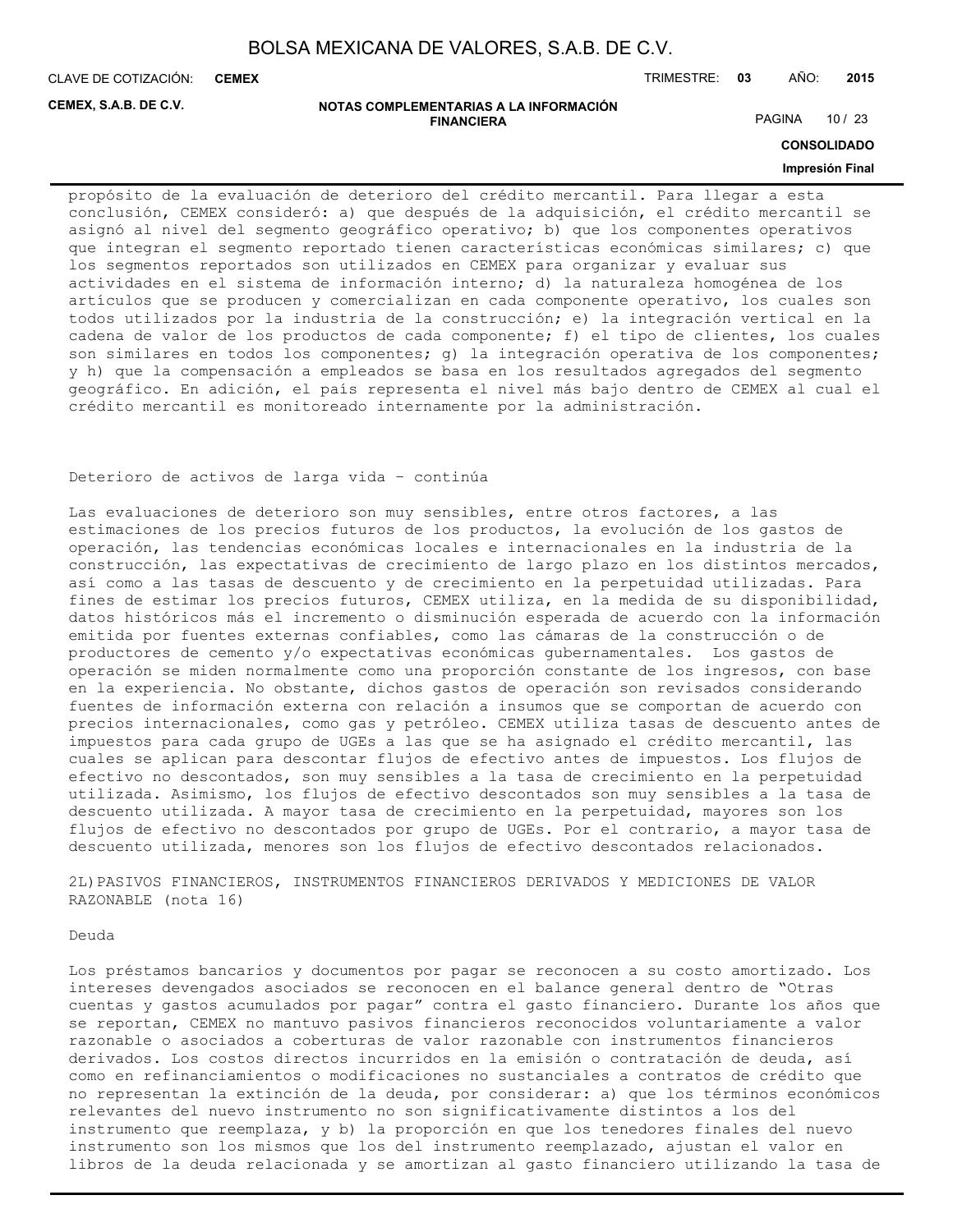**CEMEX**

CLAVE DE COTIZACIÓN: TRIMESTRE: **03** AÑO: **2015**

**CEMEX, S.A.B. DE C.V.**

#### **NOTAS COMPLEMENTARIAS A LA INFORMACIÓN FINANCIERA**

PAGINA 11 / 23

**CONSOLIDADO**

#### **Impresión Final**

interés efectiva en la vigencia de cada transacción. Estos costos incluyen comisiones y honorarios profesionales. Los costos incurridos en la extinción de deuda, así como en refinanciamientos o modificaciones a contratos de crédito cuando el nuevo instrumento es substancialmente distinto al anterior con base en un análisis cualitativo y cuantitativo, se reconocen en el gasto financiero conforme se incurren.

#### Arrendamientos capitalizables

Los arrendamientos capitalizables, en los cuales CEMEX retiene sustancialmente todos los riesgos y beneficios asociados a la propiedad del activo, se reconocen como pasivos financieros contra un activo fijo relacionado, por el monto menor entre el valor de mercado del activo arrendado y el valor presente neto de los pagos mínimos futuros, usando la tasa de interés implícita en el contrato cuando es determinable, o en su lugar la tasa de interés incremental. Entre otros elementos de juicio, los factores principales para determinar un arrendamiento capitalizable son: a) si la propiedad del activo se transfiere a CEMEX al término del plazo; b) si CEMEX tiene la opción para adquirir el activo al término del plazo a precio muy reducido; c) si el plazo del contrato cubre la mayor parte de la vida útil del activo; y/o d) si el valor presente neto de los pagos mínimos representa sustancialmente todo el valor razonable del activo al inicio del arrendamiento.

Instrumentos financieros con características de pasivo y capital

Con base en la IAS 32, Instrumentos financieros: presentación ("IAS 32") y la IAS 39, cuando un instrumento financiero contiene componentes tanto de pasivo como de capital, como en una nota convertible a su vencimiento en un número fijo de acciones de CEMEX y la moneda en que se denomina el instrumento es la misma que la moneda funcional del emisor, cada componente se reconoce por separado en el balance general con base en los elementos específicos de cada transacción. En el caso de instrumentos obligatoriamente convertibles en acciones del emisor, el componente de pasivo representa el valor presente neto de los pagos de interés sobre el principal utilizando una tasa de interés de mercado, sin asumir conversión anticipada, y se reconoce dentro de "Otras obligaciones financieras", en tanto que el componente de capital representa la diferencia entre el monto del principal y el componente de pasivo, y se reconoce dentro de "Otras reservas de capital" neto de comisiones. En instrumentos opcionalmente convertibles por un monto fijo de acciones, el componente de deuda representa la diferencia en el monto principal y el valor razonable de la prima por la opción de conversión, la cual refleja el componente de capital (nota 2P). Cuando la transacción se denomina en una moneda distinta a la moneda funcional del emisor, la opción de conversión se separa del instrumento convertible y se reconoce como un instrumento financiero derivado a valor razonable través del estado de resultados. Pasivos financieros, instrumentos financieros derivados y mediciones de valor razonable – continúa

Las IFRS no proporcionan guía para el tratamiento de los efectos asociados al cambio en la clasificación de un pasivo financiero simple que se convierte en un instrumento compuesto con un componente de pasivo y otro de capital, o viceversa, como resultado del cambio de la moneda funcional del emisor. Por lo anterior, considerando la guía de la IAS 32 para instrumentos de venta e instrumentos que imponen a la entidad la obligación de entregar un monto pro rata de los activos netos de la entidad en caso de liquidación, por analogía, a partir de la fecha del cambio en la moneda funcional, la política contable de CEMEX es la de reclasificar el pasivo financiero al capital, o el componente de capital al pasivo financiero, según corresponda, sin reconocer pérdidas o ganancias. Cualquier efecto resultante de la reclasificación se reconoce dentro de "Otras reservas de capital".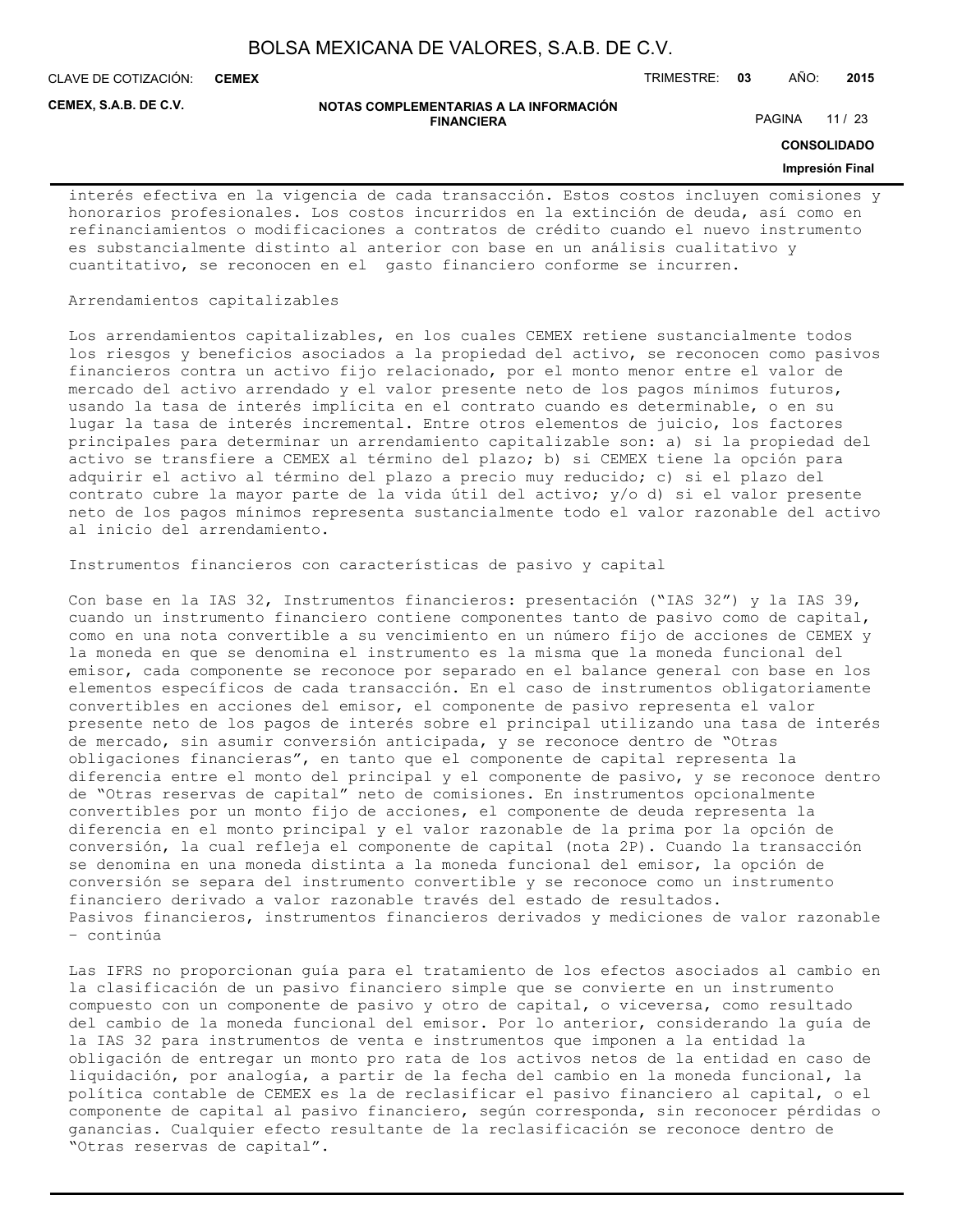CLAVE DE COTIZACIÓN: TRIMESTRE: **03** AÑO: **2015 CEMEX**

**CEMEX, S.A.B. DE C.V.**

**NOTAS COMPLEMENTARIAS A LA INFORMACIÓN FINANCIERA**

PAGINA 12 / 23

**CONSOLIDADO**

**Impresión Final**

#### Instrumentos financieros derivados

CEMEX reconoce todos los instrumentos derivados como activos o pasivos en el balance general a su valor razonable estimado, y sus cambios en los resultados del periodo en que ocurren dentro de "Otros gastos financieros, neto", excepto por los cambios en el valor razonable de instrumentos derivados asociados a coberturas de flujos de efectivo, en las cuales, dichos cambios en el valor razonable se reconocen en el capital contable, y se reclasifican a los resultados en la medida en que se devengan los intereses de la deuda, en el caso de instrumentos de intercambio de tasas de interés, o cuando se realiza el consumo del producto subyacente en el caso de contratos para la compra de insumos. Asimismo, en coberturas de la inversión neta en subsidiarias extranjeras, los cambios en el valor razonable se reconocen en el capital como parte del resultado por conversión (nota 2D), y en los resultados hasta la disposición de la inversión en el extranjero. Durante los años que se reportan, CEMEX no ha designado instrumentos derivados en coberturas de valor razonable. Los instrumentos derivados se negocian con instituciones con suficiente capacidad financiera, por lo que se considera que el riesgo de incumplimiento de las obligaciones acordadas por las contrapartes es mínimo.

Los intereses devengados en instrumentos derivados de tasas de interés, en lo aplicable, se reconocen en el gasto financiero como parte de la tasa de interés efectiva de la deuda relacionada.

CEMEX revisa sus distintos contratos para identificar derivados implícitos. Aquellos que son identificados se evalúan para determinar si requieren ser separados del contrato anfitrión, y ser reconocidos en el balance general de forma independiente, aplicando las mismas reglas de valuación que a los demás instrumentos derivados.

Opciones otorgadas para la compra de participaciones no controladoras y asociadas

Representan acuerdos mediante los cuales CEMEX se compromete a adquirir en caso que la contraparte ejerza su derecho a vender, en una fecha futura mediante una fórmula de precio predeterminada o a valor de mercado, las acciones de una participación no controladora en una subsidiaria de CEMEX o de una asociada. En el caso de una opción otorgada para adquirir la participación no controladora en una subsidiaria, y considerando que CEMEX tenga que liquidar la obligación en efectivo o mediante la entrega de otro activo financiero CEMEX reconoce un pasivo por el valor presente del monto de liquidación a la fecha de los estados financieros contra la participación controladora dentro del capital contable. No se reconoce un pasivo por una opción otorgada para la compra de una participación no controladora cuando el precio de liquidación se determina a valor de mercado en la fecha de ejercicio y CEMEX tiene la alternativa de liquidar con sus propias acciones.

En el caso de una opción otorgada para adquirir una asociada, CEMEX reconocería un pasivo contra una pérdida en el estado de resultados en el momento en que el precio de compra estimado establecido en la opción sea superior que el valor razonable de los activos netos que debieran ser adquiridos por CEMEX si la contraparte ejerce su derecho a vender.

#### Mediciones de valor razonable

CEMEX aplica los lineamientos de la IFRS 13, Medición del valor razonable ("IFRS 13") para determinar el valor razonable de activos financieros y pasivos financieros reconocidos o revelados a valor razonable. La IFRS 13 no requiere valores razonables en adición a aquellos ya requeridos o permitidos por otras IFRS, y no pretende establecer normas de valuación o afectar las prácticas de valuación fuera del reporte financiero.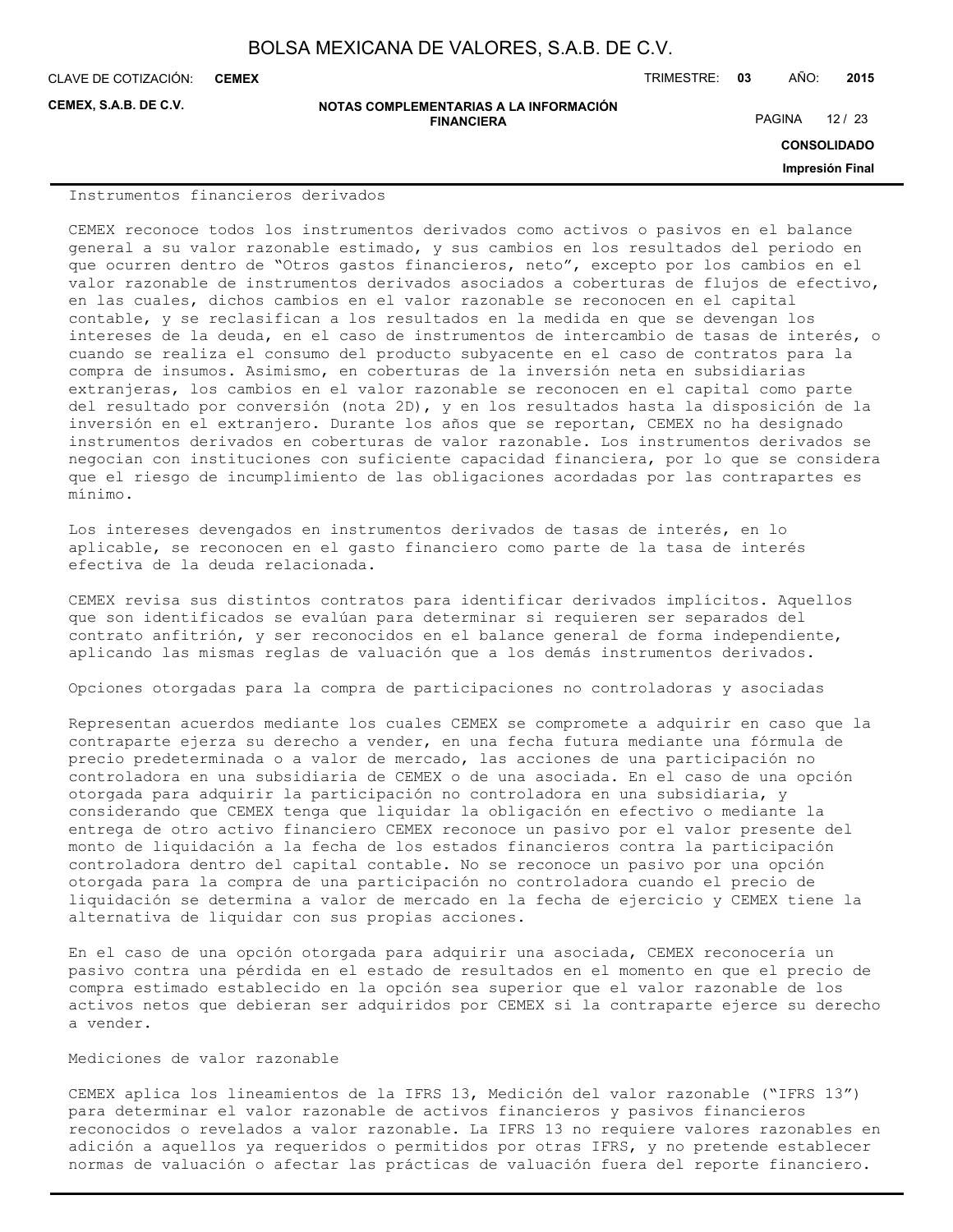**CEMEX**

CLAVE DE COTIZACIÓN: TRIMESTRE: **03** AÑO: **2015**

**CEMEX, S.A.B. DE C.V.**

#### **NOTAS COMPLEMENTARIAS A LA INFORMACIÓN FINANCIERA**

PAGINA 13 / 23

**CONSOLIDADO**

#### **Impresión Final**

Bajo IFRS 13, el valor razonable representa un "Precio de Venta", el cual se recibiría por vender un activo o se pagaría por transferir un pasivo en una transacción ordenada entre participantes del mercado a la fecha de valuación, considerando el riesgo de crédito de la contraparte en la valuación.

Pasivos financieros, instrumentos financieros derivados y mediciones de valor razonable – continúa

El concepto de Precio de Venta se basa en el supuesto de que hay un mercado y participantes en este para el activo o pasivo específico. Cuando no hay mercado y/o participantes para formar el mercado, La IFRS 13 establece una jerarquía de valor razonable que jerarquiza los datos de entrada en las técnicas de valuación usadas para determinar el valor razonable. La jerarquía da mayor prioridad a los precios cotizados sin ajustar en mercados activos para activos o pasivos idénticos (medición de nivel 1) y la menor prioridad a los cálculos que tienen que ver con datos de entrada significativos pero no observables (medición de nivel 3). Los tres niveles de jerarquización son como sigue:

•Los datos de nivel 1 son precios cotizados en mercado activos (sin ajustar) para activos y pasivos idénticos, que CEMEX tiene la habilidad de negociar a la fecha de la medición. Un precio cotizado en un mercado activo provee la evidencia más confiable de valor razonable y se utiliza sin ajustes para determinar el valor razonable siempre que esté disponible.

•Los datos de nivel 2 son datos distintos a precios cotizados en mercados activos, que son observables directa o indirectamente para el activo o pasivo y que se utilizan principalmente para determinar el valor razonable de acciones, inversiones y préstamos que no se intercambian activamente. Los datos de nivel 2 incluyen precios de acciones, ciertas tasas de interés y curvas de rendimiento, volatilidad implícita, márgenes de crédito, y otros datos obtenidos, incluyendo datos extrapolados de otros datos observables. En ausencia de datos de nivel 1, CEMEX determina valores razonables, mediante la interacción de los datos de nivel 2 aplicables, el número de instrumentos y/o los demás términos relevantes de los contratos, según aplique. •Los datos de nivel 3 son aquellos que no son observables para el activo o pasivo.

CEMEX utiliza estos datos para determinar el valor razonable, cuando no existen datos de nivel 1 o nivel 2, en modelos de valuación como el Black-Scholes, el modelo binomial, los flujos de efectivo descontados o los múltiplos de Flujo de Operación, incluyendo variables de riesgo consistentes con las que utilizarían los participantes del mercado.

#### 2M) PROVISIONES

CEMEX reconoce provisiones cuando tiene una obligación legal o asumida resultante de eventos pasados, cuya resolución puede implicar la salida de efectivo u otros recursos. En la nota 24A se detallan algunos procedimientos significativos que dan origen a una porción de los saldos de otros pasivos y provisiones circulantes y no circulantes de CEMEX. Las provisiones no circulantes incluyen la mejor estimación de los flujos de efectivo que se espera liquidar en un plazo mayor a 12 meses cuando se ha determinado una responsabilidad a CEMEX.

#### Reestructura (nota 17)

CEMEX reconoce provisiones por reestructuras cuando los planes de la reestructura han sido apropiadamente finalizados y autorizados por la administración, y han sido comunicados a los terceros involucrados y/o afectados antes de la fecha de los estados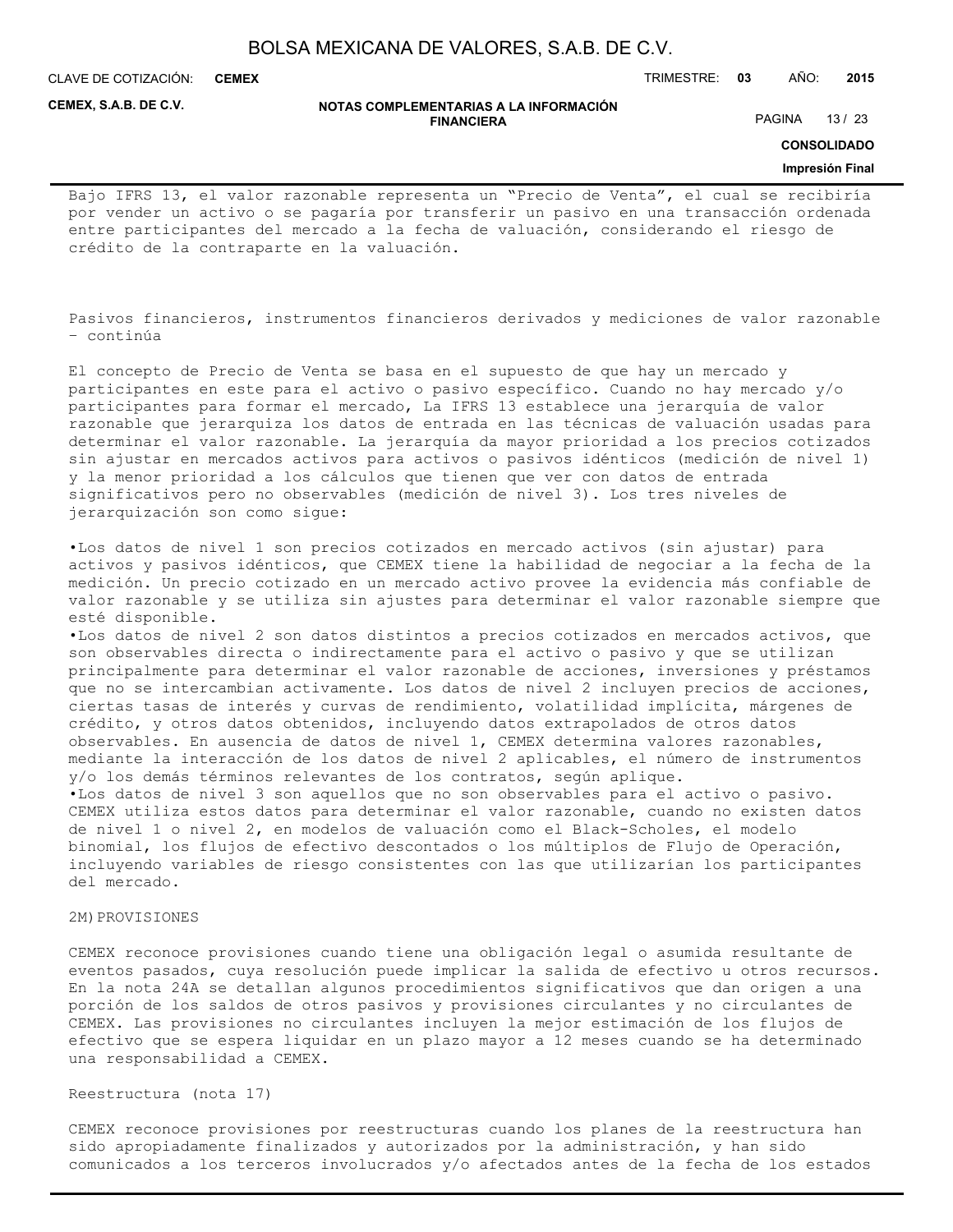**CEMEX**

CLAVE DE COTIZACIÓN: TRIMESTRE: **03** AÑO: **2015**

**CEMEX, S.A.B. DE C.V.**

#### **NOTAS COMPLEMENTARIAS A LA INFORMACIÓN FINANCIERA**

PAGINA 14 / 23

**CONSOLIDADO**

**Impresión Final**

financieros. Estas provisiones pueden incluir costos no relacionados con las actividades continuas de CEMEX.

Obligaciones por el retiro de activos (nota 17)

Las obligaciones ineludibles, legales o asumidas, para restaurar sitios operativos por el retiro de activos al término de su vida útil, se valúan al valor presente neto de los flujos de efectivo que se estima incurrir en la restauración, y se reconocen inicialmente como parte del valor en libros de los activos relacionados. El incremento en el activo se deprecia durante su vida útil remanente. El incremento del pasivo por el paso del tiempo se reconoce en "Otros gastos financieros, neto". Los ajustes al pasivo por cambios en las estimaciones se reconocen en el activo fijo y se modifica la depreciación prospectivamente. Estas obligaciones se relacionan principalmente con los costos futuros de demolición, limpieza y reforestación, para dejar en determinadas condiciones las canteras, las terminales marítimas, así como otros sitios productivos al término de su operación.

Costos relacionados con remediación del medio ambiente (notas 17 y 24)

Las provisiones asociadas con daños al medio ambiente representan el costo estimado futuro de la remediación, las cuales se reconocen a su valor nominal cuando no se tiene claridad del momento del desembolso, o cuando el efecto económico por el paso del tiempo no es significativo, de otra forma, se reconocen a su valor presente neto. Los reembolsos de parte de compañías aseguradoras se reconocen como activo sólo cuando se tiene total certeza de su recuperación, y en su caso, dicho activo no se compensa con la provisión por costos de remediación.

Provisiones – continúa

Contingencias y compromisos (notas 23 y 24)

Las obligaciones o pérdidas asociadas con contingencias se reconocen como pasivo cuando existe una obligación presente resultante de eventos pasados y es probable que los efectos se materialicen y se pueden cuantificar razonablemente; de otra forma, se revelan cualitativamente en los estados financieros. Los efectos de compromisos de largo plazo establecidos con terceros, como es el caso de contratos de suministro con proveedores o clientes, se reconocen en los estados financieros considerando la sustancia de los acuerdos con base en lo incurrido o devengado. Los compromisos relevantes se revelan en las notas a los estados financieros. No se reconocen ingresos, utilidades o activos contingentes, aunque su realización es virtualmente cierta.

2N)BENEFICIOS A LOS EMPLEADOS AL RETIRO (nota 18)

Planes de pensiones de contribución definida

Los costos de estos planes se reconocen en los resultados de operación en la medida en que se incurren. Los pasivos por dichos planes se liquidan mediante aportaciones a las cuentas de retiro de los empleados, no generándose obligaciones prospectivas.

Planes de pensiones de beneficio definido, otros beneficios posteriores al retiro y beneficios al término de la relación laboral

Con base en la IAS 19, Beneficios a los empleados ("IAS 19"), los costos de los beneficios de los empleados por: a) planes de pensiones de beneficio definido; y b) otros beneficios posteriores al retiro, como gastos médicos, seguros de vida y primas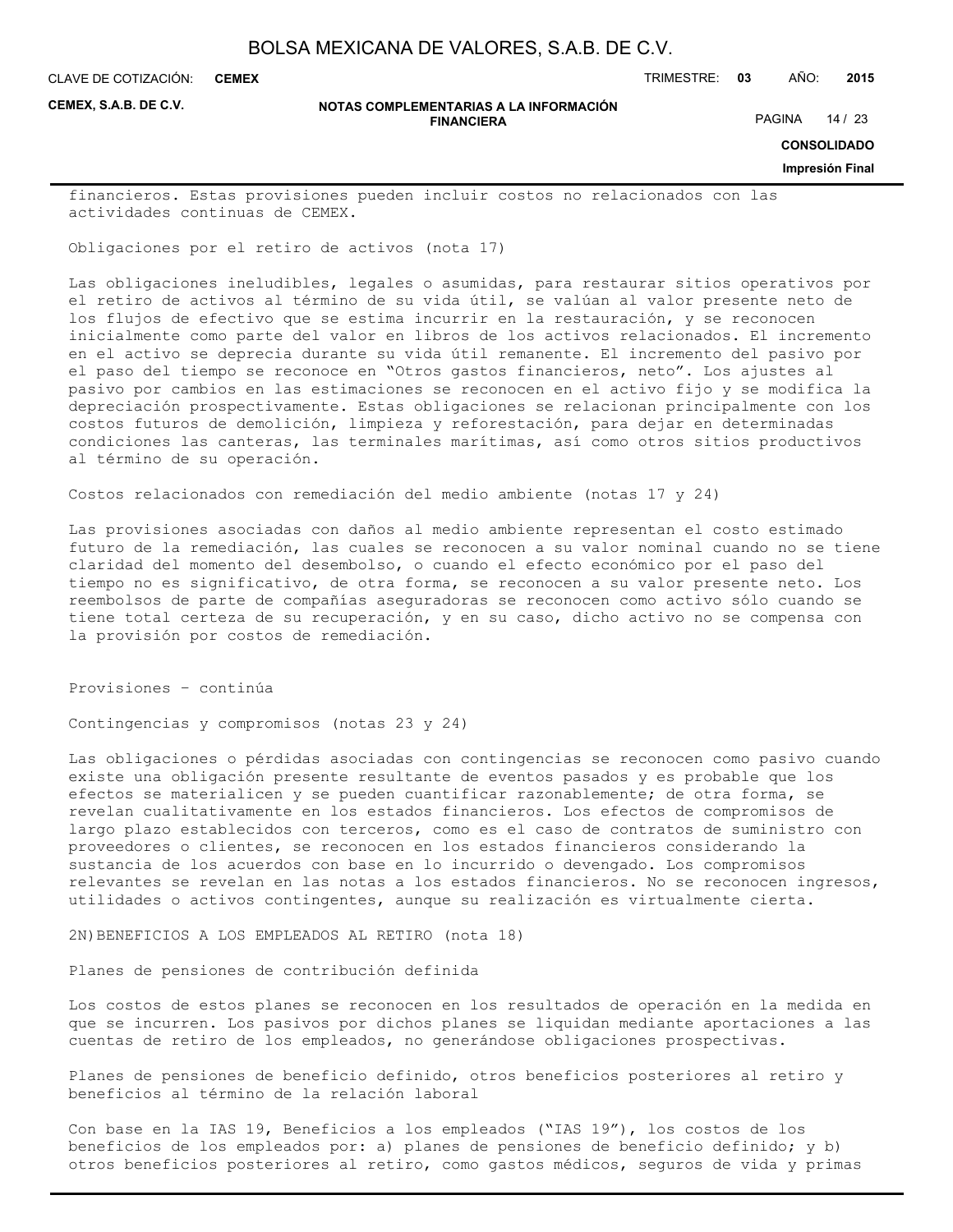**CEMEX**

CLAVE DE COTIZACIÓN: TRIMESTRE: **03** AÑO: **2015**

**CEMEX, S.A.B. DE C.V.**

#### **NOTAS COMPLEMENTARIAS A LA INFORMACIÓN FINANCIERA**

PAGINA 15 / 23

**CONSOLIDADO**

#### **Impresión Final**

de antigüedad, tanto por ley como por ofrecimiento de CEMEX, se reconocen durante la prestación de los servicios con base en cálculos actuariales del valor presente de las obligaciones con la asesoría de actuarios externos. En algunos planes de pensiones CEMEX ha creado fondos irrevocables para cubrir el pago de las obligaciones ("activos del plan"). Estos activos del plan se valúan a su valor razonable estimado a la fecha de los estados financieros. Los supuestos actuariales y la política contable consideran: a) el uso de tasas nominales, b) se utiliza la misma tasa para la determinación del retorno esperado de los activos del plan y para el descuento del pasivo por beneficios a valor presente; c) se reconoce el costo financiero neto sobre el pasivo neto por pensiones (pasivo menos activos del plan), y d) se reconocen las ganancias o pérdidas actuariales del periodo, resultantes de diferencias entre las hipótesis actuariales proyectadas y reales al final del periodo, así como la diferencia entre el rendimiento esperado y real de los activos del plan, dentro de la utilidad o pérdida integral en el capital contable. Hasta el 31 de diciembre de 2012, las tasas de rendimiento esperado de los activos de los planes se determinaban con base en precios de mercados vigentes a la fecha del cálculo, aplicables al periodo en el que se estimaba pagar la obligación. Como resultado de la adopción de las modificaciones a la IAS 19 al 1 de enero de 2013, CEMEX reformuló el estado de resultados por el año terminado al 31 de diciembre de 2012. Los efectos no fueron significativos.

El costo laboral, resultante del aumento en la obligación por los beneficios ganados por los empleados en el año, se reconoce en los costos y gastos de operación. El costo financiero neto se reconoce dentro de "Otros gastos financieros, neto".

Las modificaciones a los planes que afectan el costo de servicios pasados, se reconocen en los resultados de operación durante los años de servicio en que las modificaciones sean efectivas a los empleados, o en forma inmediata si los cambios están totalmente liberados. Asimismo, los efectos por eventos de extinción y/o liquidación de obligaciones en el periodo, asociados con modificaciones que reducen significativamente el costo de los servicios futuros y/o que reducen significativamente la población sujeta a los beneficios, respectivamente, se reconoce en los resultados de operación.

Los beneficios al término de la relación laboral, no asociados a un evento de reestructura, como son las indemnizaciones legales se reconocen dentro de los resultados de operación del período en que se incurren.

#### 2O)IMPUESTOS A LA UTILIDAD (nota 19)

Con base en la IAS 12, Impuestos a la utilidad ("IAS 12"), el efecto en resultados por impuestos a la utilidad reconoce los importes causados en el ejercicio, así como los impuestos a la utilidad diferidos, determinados de acuerdo con la legislación fiscal aplicable a cada subsidiaria. Los impuestos a la utilidad diferidos consolidados representan la suma del efecto de cada subsidiaria, aplicando las tasas de impuesto vigentes al total de diferencias temporales entre los valores contables y fiscales de los activos y pasivos, considerando las pérdidas fiscales por amortizar y otros créditos fiscales e impuestos por recuperar, en la medida que es probable que exista renta gravable en el futuro contra la cual puedan utilizarse. Al cierre del periodo que se reporta, el cálculo de impuestos a la utilidad diferidos refleja los efectos que resultan de la manera en que CEMEX espera recuperar o liquidar el saldo en libros de sus activos y pasivos. Los impuestos a la utilidad diferidos del periodo representan la diferencia, entre los saldos de impuestos a la utilidad diferidos al inicio y al final del periodo. Los activos y pasivos por impuestos a la utilidad diferidos relativos a distintas jurisdicciones tributarias no se compensan. Las partidas que se reconocen dentro del capital o como parte de la utilidad o pérdida integral del periodo de acuerdo con las IFRS, se registran netas de impuestos a la utilidad causados y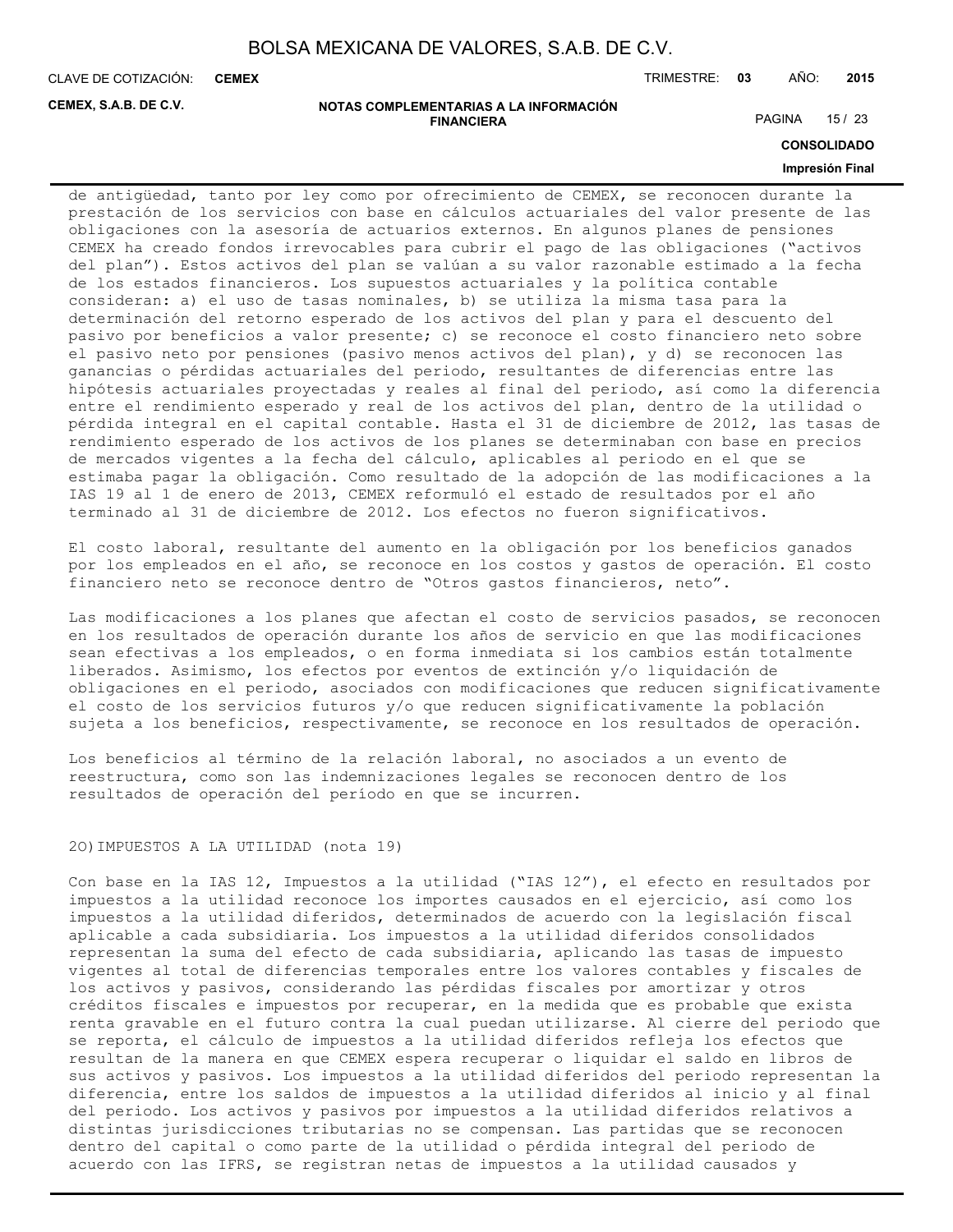**CEMEX**

CLAVE DE COTIZACIÓN: TRIMESTRE: **03** AÑO: **2015**

**CEMEX, S.A.B. DE C.V.**

#### **NOTAS COMPLEMENTARIAS A LA INFORMACIÓN FINANCIERA**

PAGINA 16 / 23

**CONSOLIDADO**

#### **Impresión Final**

diferidos. El efecto por cambios en las tasas de impuesto vigentes se reconoce en el periodo en el que es oficial el cambio de tasa.

Los activos por impuesto diferidos son analizados a cada fecha de reporte, y se reducen, en la medida que se considera que no será posible realizar los beneficios relacionados. Dentro de dichos análisis, CEMEX analiza el total de pérdidas fiscales incluidas en las declaraciones de impuestos en cada país, que se considera no serán rechazadas por las autoridades con base en la evidencia disponible, así como la probabilidad de recuperarlas antes de su vencimiento mediante la generación de renta gravable futura. Cuando se considera que es alta la probabilidad de que la autoridad fiscal rechace el monto del activo por impuestos a la utilidad, CEMEX reduce el monto del activo. Cuando se considera que no será posible utilizar un activo por impuestos diferidos antes de su expiración, CEMEX no reconoce dicho activo. Ambos casos resultan en gasto por impuestos a la utilidad adicional en el periodo en que se efectúe la determinación. Para determinar la probabilidad de que los activos por impuestos a la utilidad se realizarán, CEMEX considera toda la evidencia negativa y positiva disponible, incluyendo entre otros factores, las condiciones del mercado, los análisis de la industria, los planes de expansión, las proyecciones de renta gravable, el vencimiento de las pérdidas fiscales, la estructura de impuestos y los cambios esperados en la misma, las estrategias fiscales y la reversión futura de las diferencias temporales. Asimismo, cada periodo, CEMEX analiza las variaciones entre sus resultados reales contra los estimados, para determinar si dichas variaciones afectan los montos de dichos activos, y en su caso, hacer los ajustes necesarios con base en la información relevante disponible, los cuales se reconocen en los resultados del periodo en que efectúe la determinación.

Los efectos de impuestos a la utilidad de posiciones fiscales inciertas se reconocen cuando es más-probable-que-no que la posición será sustentada en sus meritos técnicos y asumiendo que las autoridades van a revisar cada posición y tienen total conocimiento de la información relevante. Estas posiciones se valúan con base en un modelo acumulado de probabilidad. Cada posición se considera individualmente, sin medir su relación con otro procedimiento fiscal. El indicador de más-probable-que-no representa una afirmación de parte de la administración que CEMEX tiene derecho a los beneficios económicos de la posición fiscal. Si una posición fiscal no se considera más-probableque-no de ser sustentada, no se reconocen los beneficios de la posición. CEMEX reconoce los intereses y multas asociados a beneficios fiscales no reconocidos como parte del gasto por impuestos a la utilidad en los estados de resultados consolidados.

#### 2P)CAPITAL CONTABLE

Capital social y prima en colocación de acciones (nota 20A)

Estos rubros representan el valor de las aportaciones efectuadas por los accionistas, e incluyen los incrementos relacionados con la capitalización de utilidades retenidas y los programas de compensación a ejecutivos en CPOs, y la disminución generada por la restitución de utilidades retenidas.

Otras reservas de capital (nota 20B)

Agrupa los efectos acumulados de las partidas y transacciones que se reconocen temporal o permanentemente en el capital contable, e incluye los elementos presentados en el estado de utilidad (pérdida) integral, el cual refleja los efectos en el capital contable en el periodo que no constituyeron aportaciones de, o distribuciones a los accionistas. Las partidas más importantes dentro de "Otras reservas de capital" durante los periodos que se reportan son las siguientes:

Capital Contable – continúa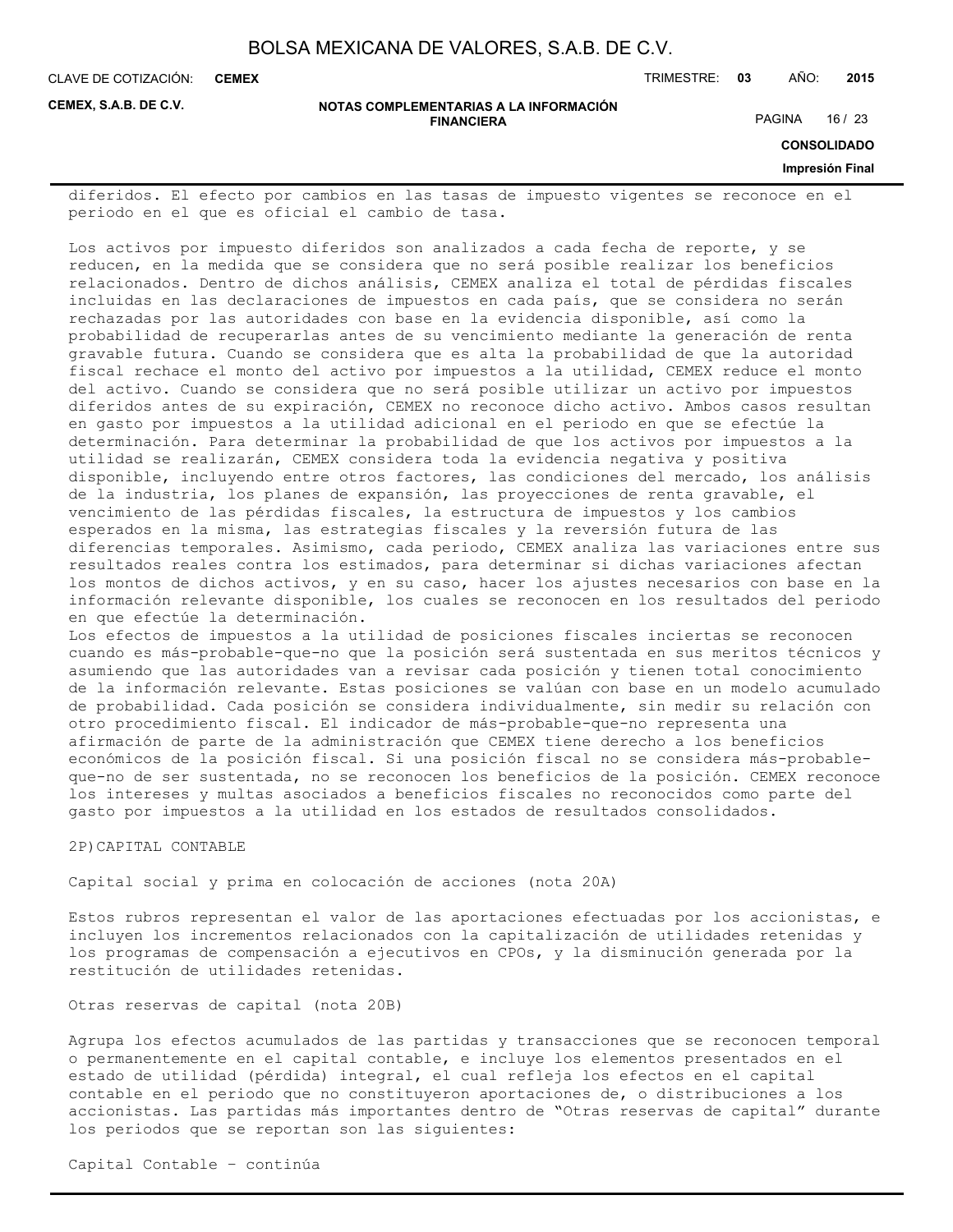**CEMEX**

CLAVE DE COTIZACIÓN: TRIMESTRE: **03** AÑO: **2015**

**CEMEX, S.A.B. DE C.V.**

**NOTAS COMPLEMENTARIAS A LA INFORMACIÓN FINANCIERA**

PAGINA 17 / 23

**CONSOLIDADO**

**Impresión Final**

Partidas de "Otras reservas de capital" dentro de la pérdida integral:

•El resultado por conversión de los estados financieros de subsidiarias extranjeras, neto de: a) las fluctuaciones cambiarias de deuda en moneda extranjera identificada con la adquisición de subsidiarias en el extranjero; y b) las fluctuaciones cambiarias de saldos entre partes relacionadas en moneda extranjera que tienen naturaleza de inversión de largo plazo (nota 2D);

•La porción efectiva de los efectos por valuación y realización de instrumentos financieros derivados de cobertura sobre flujos de efectivo, que se reconocen temporalmente en el capital (nota 2L);

•Los cambios en valuación durante la tenencia de inversiones disponibles para la venta y hasta su disposición (nota 2H); y

•Los efectos de impuestos a la utilidad causados y diferidos del periodo, provenientes de partidas cuyos efectos se reconocen directamente en el capital.

Partidas de "Otras reservas de capital" fuera de la pérdida integral:

•Efectos relativos a la participación controladora por cambios o transacciones que afectan a la tenencia de la participación no controladora en las subsidiarias consolidadas de CEMEX;

•Efectos atribuibles a la participación controladora por instrumentos financieros emitidos por entidades consolidadas que califican como instrumentos de capital, como es el caso del cupón que pagan las notas perpetuas;

•El componente de capital determinado al momento de la emisión o clasificación de notas convertibles obligatoriamente u opcionalmente en acciones de la Controladora (nota 16B) y que califican bajo IFRS como instrumentos financieros con características de pasivo y capital (nota 2L). Al momento de la conversión, este monto será reclasificado a los rubros de capital social y prima en colocación de acciones; y •La cancelación de los CPOs que se encuentran en la tesorería de la Controladora y de

las subsidiarias.

Utilidades retenidas (nota 20C)

Representa los resultados netos acumulados de los periodos contables anteriores, neto de: a) los dividendos decretados a los accionistas; b) la capitalización de utilidades retenidas; c) los efectos generados por la adopción inicial de las IFRS en CEMEX al 1 de enero de 2010; y d) en su caso, la restitución de utilidades retenidas proveniente de otro renglón dentro de capital contable.

Participación no controladora y notas perpetuas (nota 20D)

Incluye la participación no controladora en los resultados y el capital de subsidiarias consolidadas, así como el valor nominal a la fecha de los estados financieros de las notas perpetuas emitidas por entidades consolidadas que califican como instrumentos de capital por: a) no existir la obligación contractual de entregar efectivo u otro activo financiero; b) no tener fecha establecida de pago; y c) tener la opción unilateral de diferir indeterminadamente los pagos de interés o dividendo preferente.

2Q)RECONOCIMIENTO DE INGRESOS (nota 3)

Las ventas netas consolidadas representan el valor, antes de impuestos sobre ventas, de los ingresos por productos y servicios vendidos por CEMEX como parte de sus actividades ordinarias, después de la eliminación de transacciones entre partes relacionadas, y se cuantifican al valor razonable de la contraprestación en efectivo recibida, o por cobrar, disminuyendo cualquier descuento o reembolso por volumen otorgado sobre la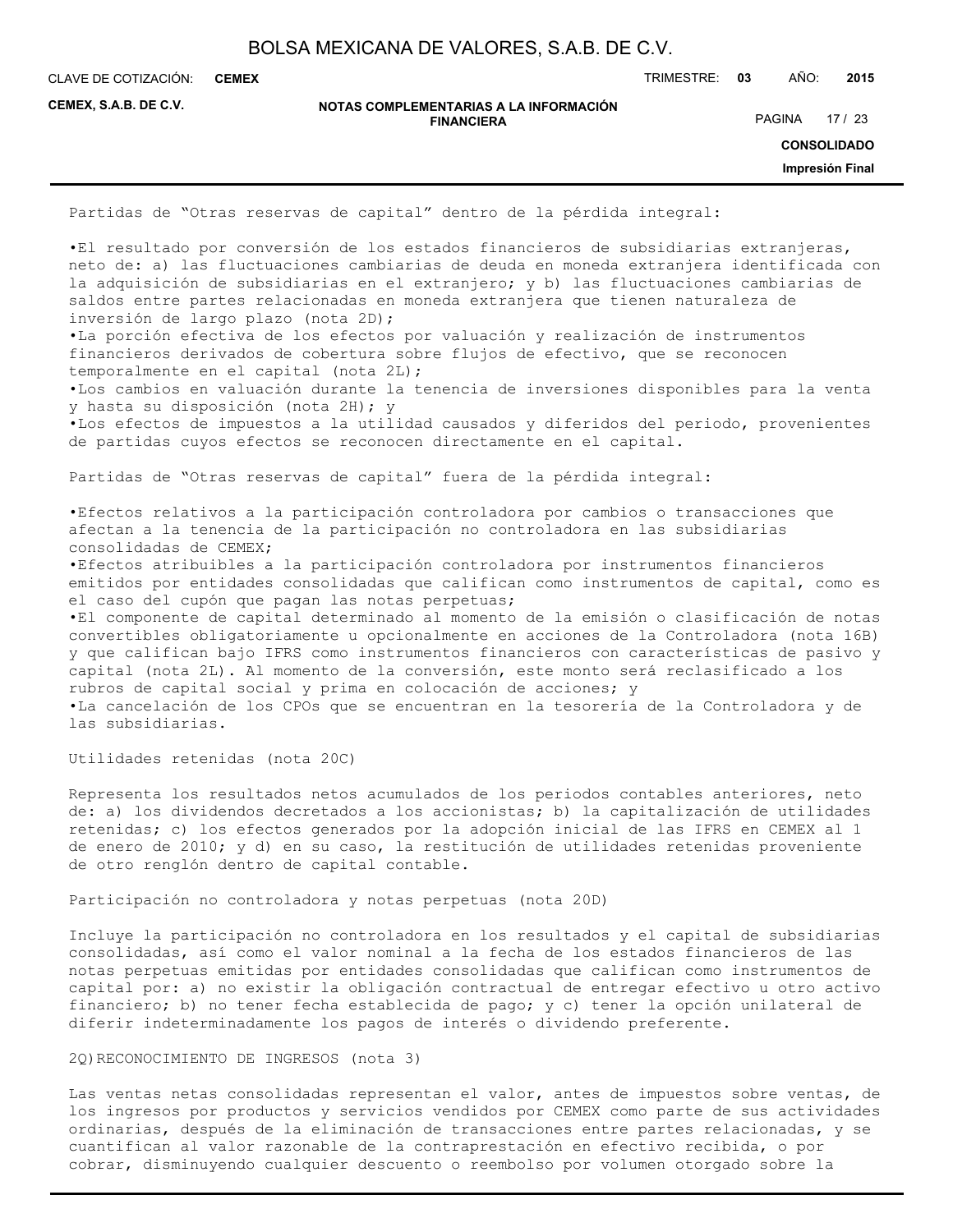**FINANCIERA**

CLAVE DE COTIZACIÓN: TRIMESTRE: **03** AÑO: **2015 CEMEX**

**CEMEX, S.A.B. DE C.V.**

**NOTAS COMPLEMENTARIAS A LA INFORMACIÓN**

PAGINA 18 / 23

**CONSOLIDADO**

**Impresión Final**

#### venta.

Los ingresos por ventas de bienes y servicios se reconocen una vez realizada la entrega del bien o la prestación del servicio relacionado y no existe ninguna condición o incertidumbre que pudiera implicar su reversión, y los clientes han asumido el riesgo de pérdidas. Los ingresos por actividades de comercialización, en las cuales CEMEX adquiere productos terminados de un tercero y los vende subsecuentemente a otro tercero, se reconocen en una base bruta, considerando que CEMEX asume el riesgo de propiedad sobre los productos comprados y no actúa como agente o comisionista.

Los ingresos y costos asociados con contratos de construcción de activos se reconocen en los resultados del periodo en que se desarrollan los trabajos con base en el porcentaje o grado de avance de obra al cierre del periodo, considerando que: a) se han acordado los derechos de cada contraparte respecto del activo que se construye; b) se ha fijado el precio que será intercambiado; c) se han establecido la forma y términos para su liquidación; d) se tiene un control efectivo de los costos incurridos y por incurrir para completar el activo; y e) es probable que se recibirán los beneficios asociados al contrato.

#### Reconocimiento de ingresos - continúa

El porcentaje de avance de los contratos de construcción representa la proporción de los costos del contrato incurridos por el trabajo ejecutado hasta la fecha sobre de los costos totales estimados del contrato, o el avance físico de la obra mediante muestreos sobre el trabajo del contrato, el que mejor refleje el porcentaje de avance bajo las circunstancias particulares. Los pagos por avance y los anticipos recibidos de clientes no representan el trabajo desarrollado y se reconocen como anticipos de clientes de corto o largo plazo, según corresponda.

## 2R)COSTO DE VENTAS, GASTOS DE ADMINISTRACIÓN Y VENTA Y GASTOS DE DISTRIBUCIÓN

El costo de ventas representa el costo de producción de los inventarios al momento de su venta, incluyendo la depreciación, amortización y agotamiento de los activos productivos y los gastos de almacenaje en las plantas productoras. El costo de ventas excluye los gastos del personal, equipo y servicios asociados a las actividades de venta, así como los gastos de almacenaje en los puntos de venta, los cuales se incluyen en los gastos de administración y venta. El costo de ventas incluye los gastos de flete de materias primas en las plantas y los gastos de entrega de CEMEX en el negocio de concreto, no obstante, el costo de ventas excluye los gastos de flete de productos terminados entre plantas y puntos de venta y entre los puntos de venta y las ubicaciones de los clientes, los cuales se reconocen en el renglón de gastos de distribución. En 2014, 2013 y 2012, los gastos de venta, incluidos en el rubro de gastos de administración y venta, ascendieron a \$6,218, \$8,120, \$7,946, respectivamente.

#### 2S)PAGOS A EJECUTIVOS BASADOS EN ACCIONES (nota 21)

Con base en la IFRS 2, Pagos basados en acciones ("IFRS 2"), los instrumentos basados en acciones de la Controladora y/o alguna subsidiaria otorgados a ejecutivos se califican como instrumentos de capital, cuando los servicios recibidos se liquidan entregando acciones; o como instrumentos de pasivo, cuando CEMEX se compromete a liquidar el valor intrínseco del instrumento al ser ejercido, el cual representa la apreciación entre el precio de mercado de la acción y el precio de ejercicio del instrumento. El costo de los instrumentos de capital refleja su valor razonable al momento que se otorgan, y se reconoce en los resultados durante el periodo en que los ejecutivos devengan los derechos de ejercicio. Los instrumentos de pasivo se reconocen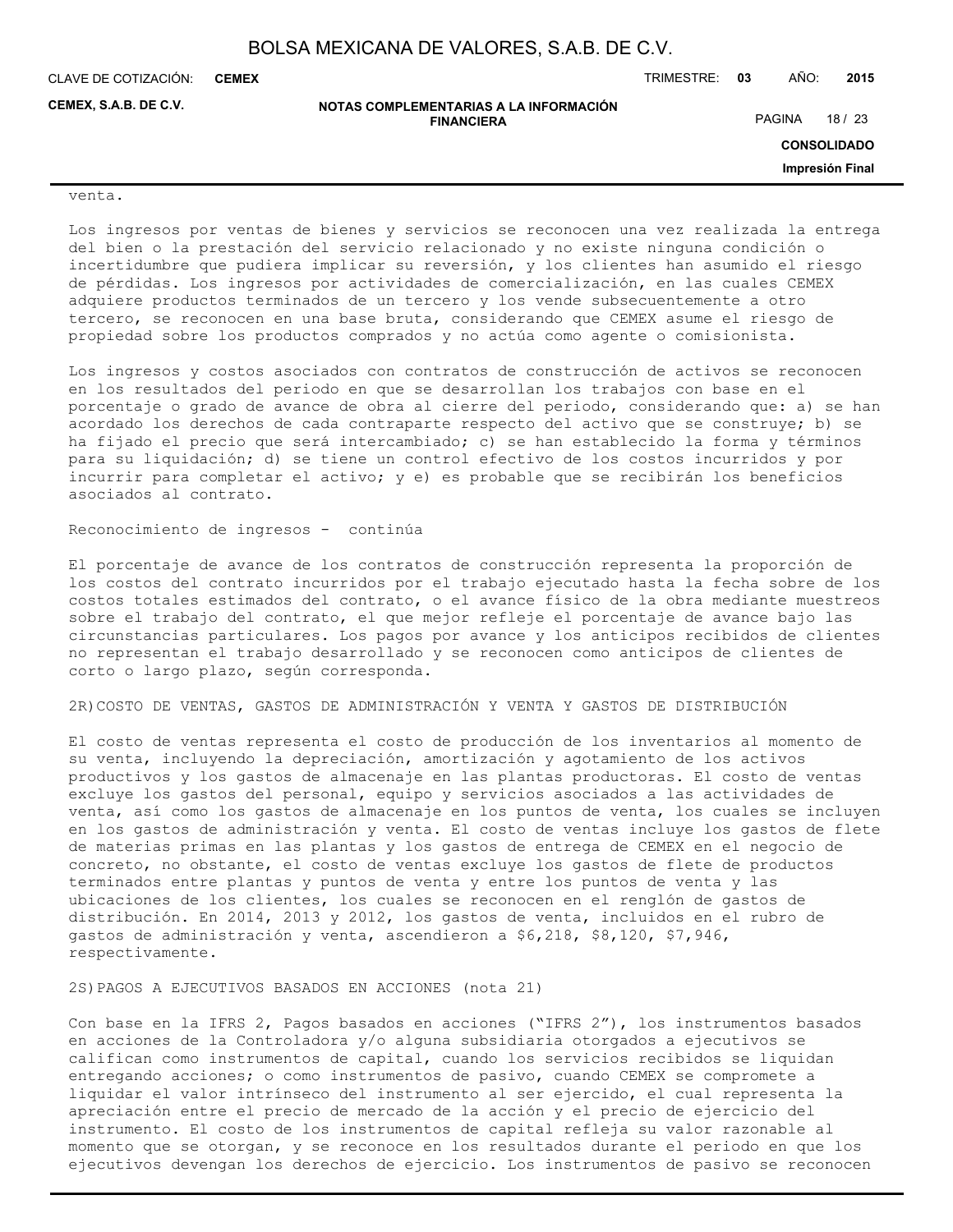**CEMEX**

CLAVE DE COTIZACIÓN: TRIMESTRE: **03** AÑO: **2015**

**CEMEX, S.A.B. DE C.V.**

#### **NOTAS COMPLEMENTARIAS A LA INFORMACIÓN FINANCIERA**

PAGINA 19 / 23

**CONSOLIDADO**

#### **Impresión Final**

a su valor razonable en cada fecha de reporte, reconociendo en los resultados de operación los cambios en valuación. CEMEX determina el valor razonable de opciones por medio del modelo financiero binomial de valuación de opciones.

#### 2T)DERECHOS DE EMISIÓN

En algunos países donde CEMEX opera, como es el caso de los países de la Comunidad Europea ("CE"), se han establecido mecanismos para la reducción de emisiones de bióxido de carbono ("CO2"), mediante las cuales los productores deben entregar a las autoridades ambientales al término de cada periodo de cumplimiento, derechos de emisión por un volumen equivalente a las toneladas de CO2 emitido. Desde el inicio de este mecanismo en la CE, las autoridades han otorgado un determinado número de derechos de emisión sin costo a las compañías, las cuales deben adquirir derechos de emisión adicionales para cubrir algún déficit entre sus emisiones reales de CO2 durante el periodo de cumplimiento y los derechos de emisión recibidos, o bien, pueden disponer de algún excedente de derechos en el mercado. En adición, la Convención para el Cambio Climático de las Naciones Unidas ("UNFCCC") otorga Certificados de Reducción de Emisiones ("CERs") a proyectos calificados de reducción de emisiones de CO2. Los CERs pueden utilizarse en cierta proporción para liquidar derechos de emisión en la CE. CEMEX participa activamente en el desarrollo de proyectos de reducción de emisiones de CO2. Algunos de estos proyectos generan CERs.

CEMEX no mantiene derechos de emisión, CERs y/o entra en transacciones forward con fines de negociación. En ausencia de una IFRS que defina el tratamiento contable de estos esquemas, CEMEX contabiliza los efectos asociados con los mecanismos de reducción de emisiones de CO2 de la siguiente manera:

•Los derechos de emisión otorgados por los gobiernos no se reconocen en el balance general debido a que su costo es cero.

•Los ingresos por ventas de derechos de emisión excedentes se reconocen disminuyendo el costo de ventas. Tratándose de ventas forward, el ingreso se reconoce hasta el momento en que se efectúa la entrega física de los certificados.

•Los derechos de emisión y CERs adquiridos para cubrir emisiones de CO2 se reconocen al costo como activos intangibles y se amortizan al costo de ventas durante el periodo de emisión. Tratándose de compras forward, el activo se reconoce hasta el momento en que se reciben físicamente los certificados.

•Se reconoce una provisión contra el costo de ventas cuando el estimado de emisiones de CO2 se espera que exceda el número de derechos de emisión recibidos, neta de algún beneficio que se obtenga en operaciones de intercambio de derechos de emisión por CERs.

Derechos de emisión – continúa

•Los CERs recibidos de parte de la UNFCCC se reconocen como activos intangibles a su costo de desarrollo, que refiere principalmente a los gastos de gestión incurridos para la obtención de dichos CERs.

El efecto combinado de utilizar combustibles alternos que reducen la emisión de CO2 y de la baja en los volúmenes de cemento producidos en la CE, ha generado excedentes de derechos de emisión sobre las emisiones de CO2 estimadas en los años recientes. Durante 2014, 2013 y 2012, no existieron ventas de derechos de emisión a terceros.

2U)CONCENTRACIÓN DE CRÉDITO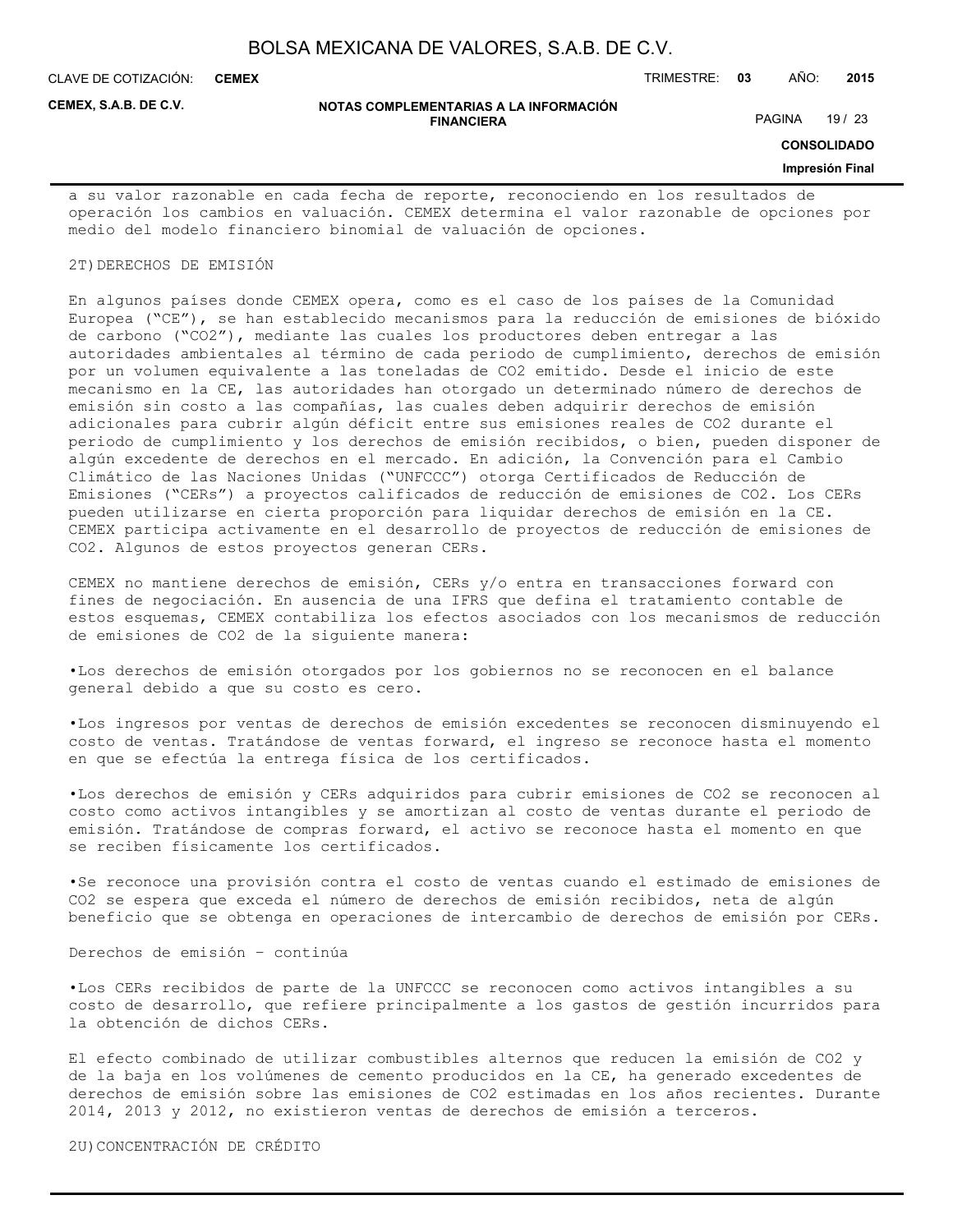**CEMEX**

CLAVE DE COTIZACIÓN: TRIMESTRE: **03** AÑO: **2015**

**CEMEX, S.A.B. DE C.V.**

#### **NOTAS COMPLEMENTARIAS A LA INFORMACIÓN FINANCIERA**

PAGINA 20 / 23

**CONSOLIDADO**

#### **Impresión Final**

CEMEX vende sus productos principalmente a distribuidores de la industria de la construcción, sin una concentración geográfica específica dentro de los países en los que CEMEX opera. Al y por los años terminados el 31 de diciembre de 2014, 2013 y 2012, ningún cliente en lo individual tenía una participación significativa en los importes reportados de ventas o en los saldos de clientes. Asimismo, no existe concentración significativa en algún proveedor específico por la compra de materias primas.

#### 2V)NUEVAS IFRS AUN NO ADOPTADAS

Existen diversas IFRS emitidas a la fecha de estos estados financieros, que aún no han sido adoptadas, las cuales se describen a continuación. Excepto cuando se menciona lo contrario, CEMEX considera adoptar estas IFRS en las fechas en que son efectivas.

•IFRS 9, Instrumentos financieros: clasificación y valuación ("IFRS 9"). Fase 1: durante 2009 y 2010, el IASB emitió los capítulos de la IFRS 9 relacionados con la clasificación y valuación de los activos y pasivos financieros, y emitió ciertas modificaciones en julio de 2014 para la clasificación y valuación de activos financieros. Fase 2: en julio de 2014, el IASB incorporó a la IFRS 9 los requerimientos relacionados con la contabilización de pérdidas de crédito esperadas en los activos financieros y en los compromisos para extender crédito de la entidad. Fase 3: en noviembre de 2013, el IASB incorporó a la IFRS 9 los requerimientos asociados a la contabilidad de coberturas. La intención del IASB es que la IFRS 9 reemplazará a la IAS 39 en su totalidad. La IFRS 9 requiere a una entidad a reconocer un activo financiero o un pasivo financiero, solo hasta el momento en que la entidad es parte del contrato de dicho instrumento. En el reconocimiento inicial, la entidad debe valuar el activo financiero o pasivo financiero a su valor razonable, más o menos, en el caso de un activo financiero o pasivo financiero no reconocido a valor razonable a través de los resultados, los costos directos de transacción asociados con la adquisición del activo o la emisión del pasivo, e incluye una categoría de activos financieros a valor razonable a través de la utilidad (pérdida) integral para instrumentos de deuda simples. En relación a los requerimientos para medir el deterioro, la IFRS 9 elimina el límite establecido por la IAS 39 para el reconocimiento de una pérdida de crédito. Bajo el modelo de deterioro en la IFRS 9, no es necesario que deba ocurrir un evento de crédito para que se reconozcan las pérdidas de crédito, en su lugar, la entidad debe reconocer las pérdidas de crédito esperadas, y los cambios en dichas pérdidas de crédito esperadas a través del estado de resultados. En relación a las actividades de cobertura, la IFRS 9 alinea la contabilidad de coberturas más estrechamente con la administración de riesgos de la entidad con base en un modelo basado en principios. No obstante, el IASB permite a las entidades elegir la política contable de aplicar los requerimientos de contabilidad de coberturas de la IFRS 9, o bien, seguir aplicando los requerimientos de contabilidad de coberturas existentes de la IAS 39, hasta que el IASB finalice su proyecto de contabilidad para macro coberturas. La IFRS 9 es efectiva a partir del 1 de enero de 2018, permitiéndose su aplicación anticipada. Si una entidad elige aplicar la IFRS 9 anticipadamente, debe aplicar todos los requerimientos de la norma al mismo tiempo. CEMEX evalúa actualmente el impacto que la IFRS 9 tendrá sobre la clasificación y valuación de sus activos y pasivos financieros, deterioro de activos financieros y actividades de cobertura. En forma preliminar, CEMEX no espera un efecto significativo. No obstante, no se considera la aplicación anticipada de la IFRS 9.

#### Nuevas ifrs aun no adoptadas - Continúa

•En mayo de 2014, el IASB emitió la IFRS 15, Ingresos de contratos con clientes ("IFRS 15). El principio central de la IFRS 15 es que una entidad reconoce ingresos para evidenciar la transferencia de bienes o servicios prometidos a los clientes, por un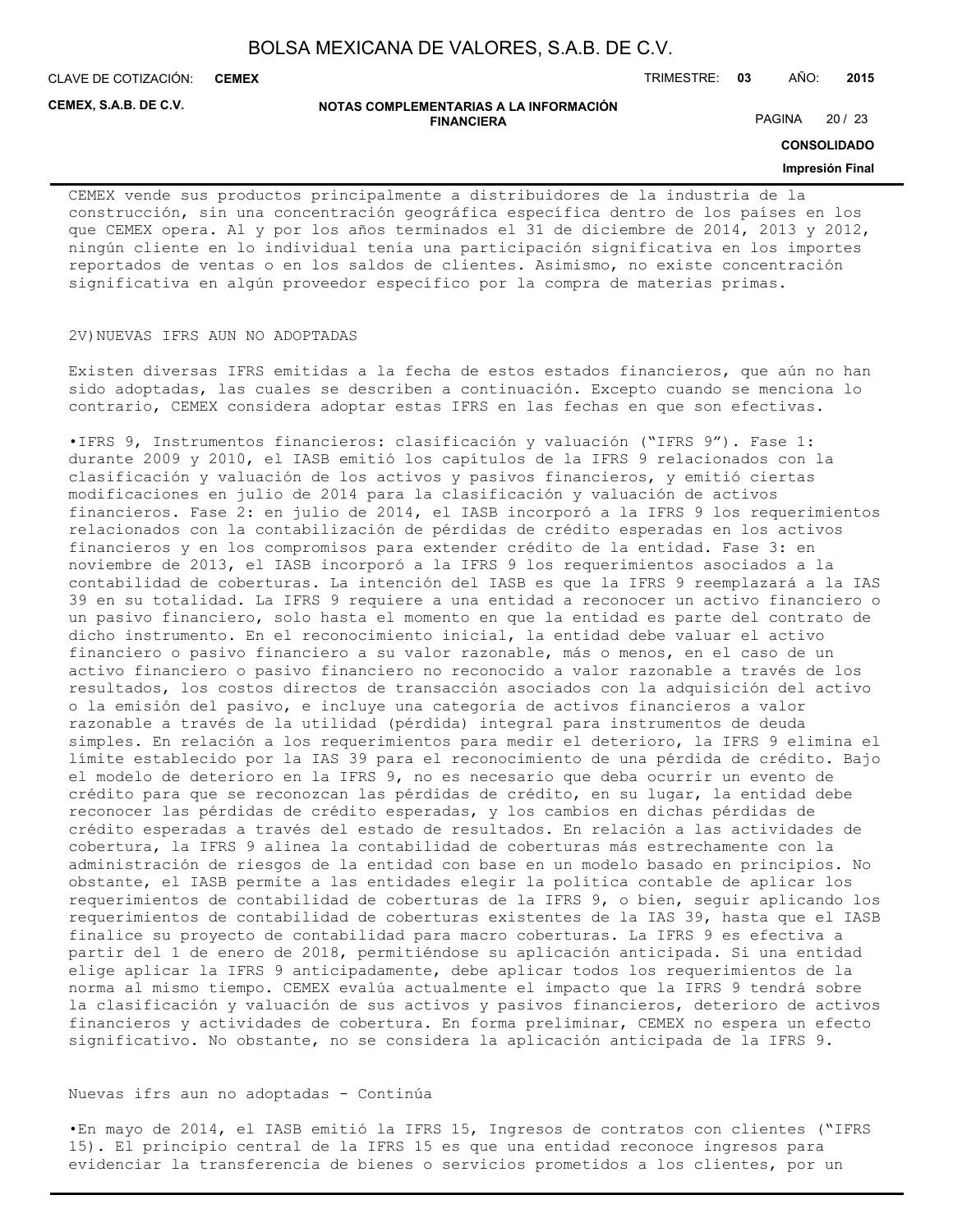**CEMEX**

CLAVE DE COTIZACIÓN: TRIMESTRE: **03** AÑO: **2015**

**CEMEX, S.A.B. DE C.V.**

#### **NOTAS COMPLEMENTARIAS A LA INFORMACIÓN FINANCIERA**

PAGINA 21 / 23

**CONSOLIDADO**

#### **Impresión Final**

monto que refleja la contraprestación que la entidad espera que se ha ganado a cambio de dichos bienes y servicios, siguiendo un modelo de cinco pasos: Paso 1: Identificar el (los) contrato(s) con el cliente, reflejado por acuerdos entre dos o más partes que crean derechos y obligaciones exigibles; Paso 2: Identificar los entregables dentro del contrato, considerando que si un contrato incluye promesas de transferir distintos bienes y servicios al cliente, dichas promesas son distintos entregables y deben contabilizarse por separado; Paso 3: Determinar el precio de la transacción, representado por el monto establecido en el contrato que la empresa espera que se ha ganado a cambio de la transferencia de los bienes y servicios prometidos al cliente; Paso 4: Distribuir el precio de la transacción a los entregables dentro del contrato, sobre la base del precio de venta relativo individualmente considerado de cada bien o servicio prometido en el contrato; y Paso 5: Reconocer ingresos cuando (o en la medida que) la entidad satisface los entregables, mediante la transferencia al cliente de los bienes y servicios prometidos (cuando el cliente obtiene control del bien o servicio). Un entregable puede ser satisfecho en un punto en el tiempo (comúnmente en promesas de entregar bienes al cliente) o durante un periodo de tiempo (comúnmente en promesas de prestar servicios al cliente). La IFRS 15 también incluye requerimientos de divulgación para proveer al usuario de los estados financieros con información integral respecto de la naturaleza, monto, periodicidad e incertidumbre de los ingresos y los flujos de efectivo resultantes de los contratos de una entidad con sus clientes. La IFRS 15 reemplazará todas las normas existentes para el reconocimiento de ingresos. La IFRS 15 es efectiva a partir del 1 de enero de 2017, permitiéndose su aplicación anticipada considerando ciertas revelaciones adicionales. CEMEX evalúa actualmente el impacto que la IFRS 15 tendrá sobre el reconocimiento de los ingresos por sus contratos con clientes. En forma preliminar, CEMEX no espera un efecto significativo. No obstante, no se considera la aplicación anticipada de la IFRS 15.

A continuación se anexa la información de segmentos geográficos de Septiembre 2015 y 2014.

VENTASVENTASUTILIDAD ANTES DE OTROS GASTOS INGRESOSUTILIDAD ANTES DE OTROS GASTOS INGRESOS 2015201420152014 México 33,460,177 29,991,305 9,508,141 7,827,233 Estados Unidos 46,795,169 36,205,109 1,414,170 (852,135) Europa del Norte Reino Unido 15,237,734 12,824,138 1,296,657 450,272<br>Alemania 5,135,444 9,684,804 31,945 43.57 Alemania 5,135,444 9,684,804 31,945 43,576 Francia 8,967,923 9,920,657 198,210 328,505 Resto de Europa del Norte 6,959,312 6,129,346 389,005 170,965 Mediterraneo España 3,934,515 3,156,528 283,428 (208,539) Egipto 5,183,711 5,308,196 978,920 1,722,913 Resto de Mediterraneo 7,060,543 6,341,599 662,863 638,275 Sur América y Caribe Colombia 8,654,555 10,099,932 2,629,251 3,342,733 Resto de Sur América y Caribe 12,871,198 10,713,728 3,341,157 2,955,749 Asia Filipinas 6,248,588 4,314,598 1,334,361 682,424 Resto de Asia 1,656,951 1,690,522 18,137 54,227 Otros - Otras compañías 6,283,646 5,484,951 (2,220,087) (1,437,225)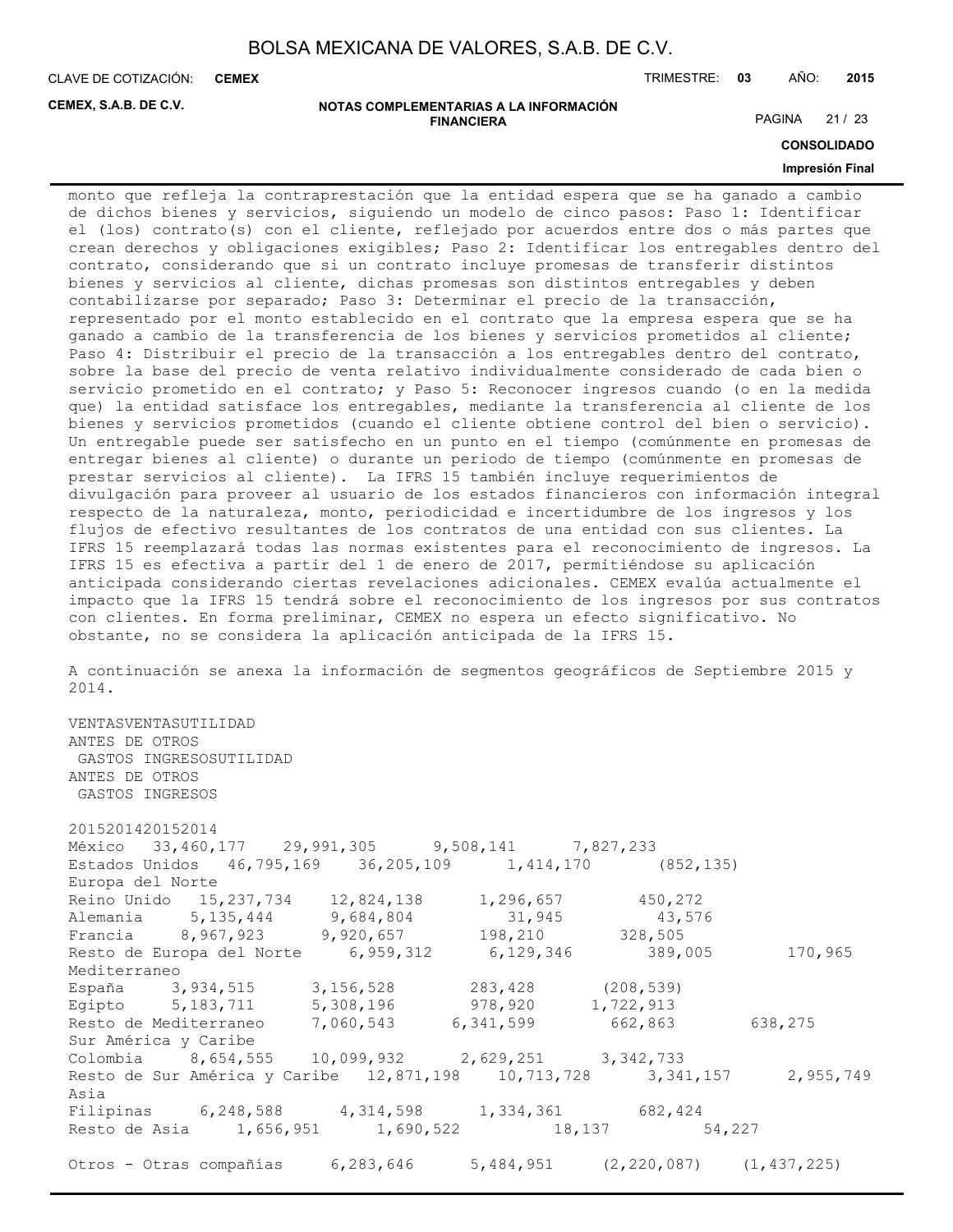**CEMEX**

CLAVE DE COTIZACIÓN: TRIMESTRE: **03** AÑO: **2015**

**CONSOLIDADO Impresión Final**

PAGINA 22 / 23

| CEMEX, S.A.B. DE C.V.                                 |                    | NOTAS COMPLEMENTARIAS A LA INFORMACIÓN | <b>FINANCIERA</b>             |         |
|-------------------------------------------------------|--------------------|----------------------------------------|-------------------------------|---------|
|                                                       |                    |                                        |                               |         |
| 168, 449, 466 151, 865, 413 19, 866, 160 15, 718, 973 |                    |                                        |                               |         |
| DEPRECIACIÓN<br>Y                                     |                    |                                        |                               |         |
| AMORTIZACIÓNDEPRECIACIÓN<br>Y<br>AMORTIZACIÓN         |                    |                                        |                               |         |
| 20152014<br>México 1,801,823                          |                    | 1,827,462                              |                               |         |
| Estados Unidos<br>Europa del Norte                    | 4,684,609          |                                        | 4,319,125                     |         |
| Europa<br>Reino Unido<br>282,154<br>Francia           | 734,931<br>339,019 |                                        | 736,136<br>492,113<br>384,681 |         |
| Resto de Europa del Norte<br>Mediterraneo             |                    | 553,924                                |                               | 494,688 |
| España 148,639<br>Egipto                              | 388,534            |                                        | 430,319<br>349,224            |         |
| Resto de Mediterraneo<br>Sur América y Caribe         |                    | 177,098                                |                               | 169,165 |
| Colombia<br>Resto de Sur América y Caribe<br>Asia     | 332,924            |                                        | 352,505<br>618,935            | 501,768 |
| Filipinas 332,148<br>Resto de Asia                    |                    | 55,098                                 | 243,306<br>53,312             |         |
| Otros - Otras compañías                               |                    | 399,606                                |                               | 262,091 |
| 11, 149, 442                                          |                    | 10,615,894                             |                               |         |

ACTIVOACTIVO

20152014 México 76,910,540 76,593,843 Estados Unidos 260,327,048 229,075,196 Europa del Norte Reino Unido 33,670,328 29,883,437 Alemania 7,694,632 12,443,876 Francia 15,318,261 14,562,666 Resto de Europa del Norte 20,943,583 16,863,581 Mediterraneo España 24,636,229 21,419,523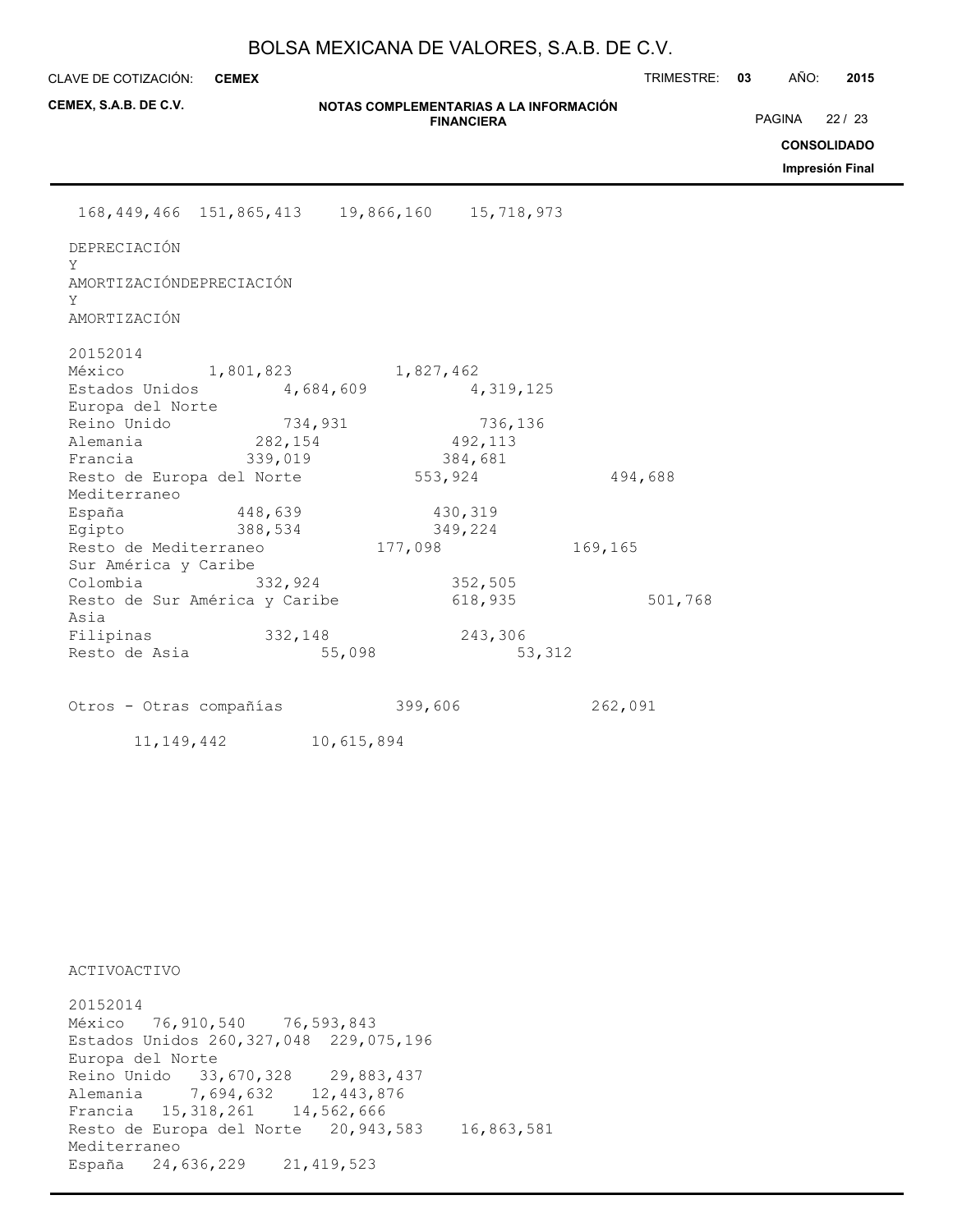**CEMEX**

CLAVE DE COTIZACIÓN: TRIMESTRE: **03** AÑO: **2015**

**CEMEX, S.A.B. DE C.V.**

#### **NOTAS COMPLEMENTARIAS A LA INFORMACIÓN FINANCIERA**

PAGINA 23 / 23

**CONSOLIDADO**

**Impresión Final**

Egipto 8,429,075 7,914,218 Resto de Mediterraneo 12,585,766 11,369,142 Sur América y Caribe Colombia 17,273,605 15,949,202 Resto de Sur América y Caribe 21,652,014 18,365,568 Asia Filipinas 10,080,493 9,570,312 Resto de Asia 1,889,934 1,870,751

Otros - Otras compañías 45,830,938 49,079,584

557,242,447 514,960,897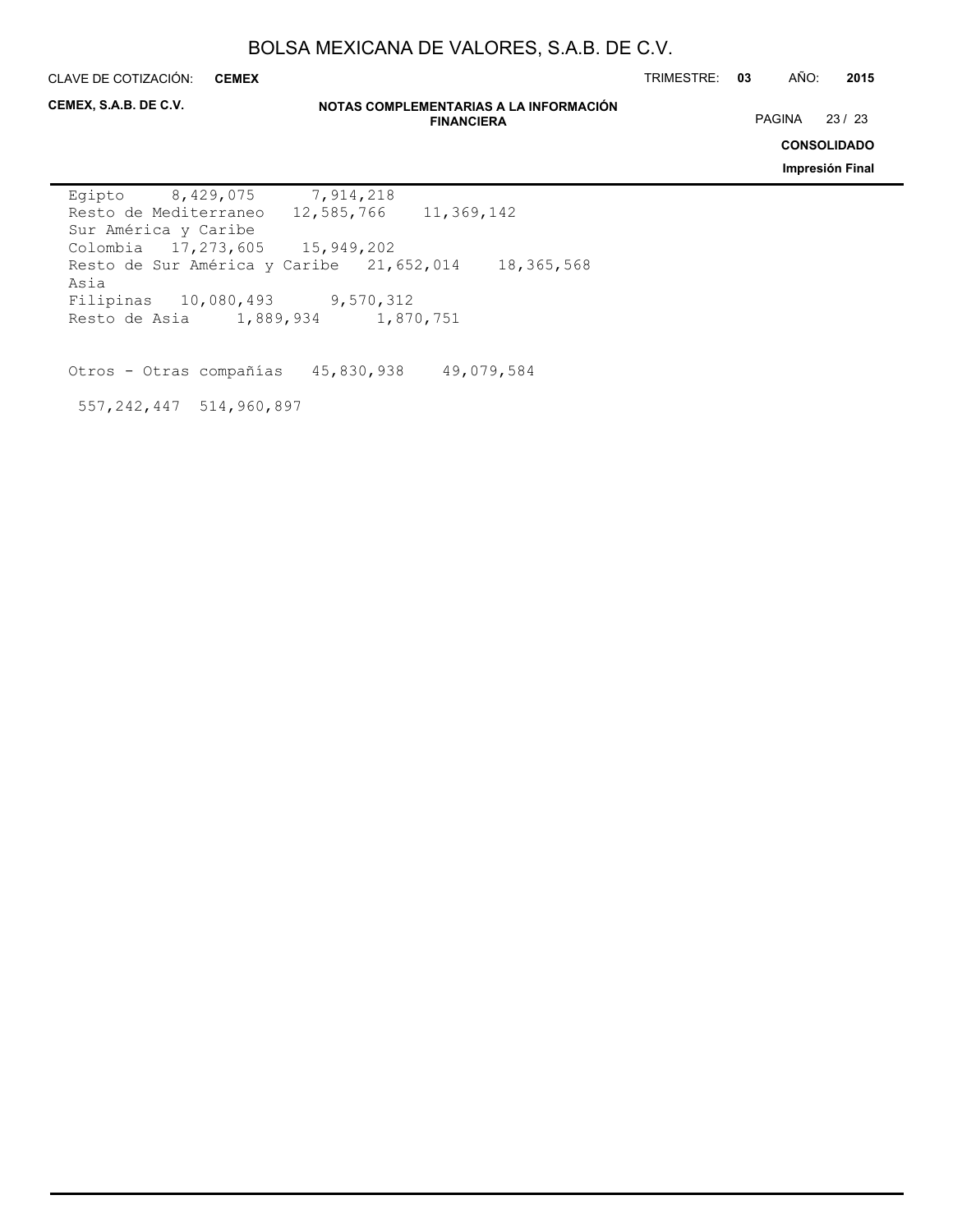CLAVE DE COTIZACIÓN TRIMESTRE **03** AÑO **2015**

**CEMEX**

**CEMEX, S.A.B. DE C.V.**

# **INVERSIONES EN ASOCIADAS Y NEGOCIOS CONJUNTOS (MILES DE PESOS)**

**CONSOLIDADO**

**Impresión Final**

| <b>NOMBRE DE LA EMPRESA</b>                         | <b>ACTIVIDAD PRINCIPAL</b> | <b>NO. DE ACCIONES</b> | $%$ DE<br><b>TENEN</b> |                                       | <b>MONTO TOTAL</b>            |  |  |  |
|-----------------------------------------------------|----------------------------|------------------------|------------------------|---------------------------------------|-------------------------------|--|--|--|
|                                                     |                            |                        | <b>CIA</b>             | <b>COSTO DE</b><br><b>ADQUISICIÓN</b> | <b>VALOR</b><br><b>ACTUAL</b> |  |  |  |
| CONTROL ADMINISTRATIVO                              | <b>CEMENTO</b>             | 12,927,670             | 49.00                  | 55,665                                | 5,340,069                     |  |  |  |
| CANCEM                                              | <b>CEMENTO</b>             | 20,058,528             | 10.26                  | 31,206                                | 548,222                       |  |  |  |
| SOCIEDAD DE CEMENTOS<br><b>ANTILLANOS</b>           | <b>CEMENTO</b>             | 56,363                 | 26.03                  | 78,224                                | 78,303                        |  |  |  |
| SOMECA (SOCIETE MERIDIONALE<br><b>DE CARRIERES)</b> | <b>AGREGADOS</b>           | 8,050                  | 33.33                  | 114.269                               | 229,317                       |  |  |  |
| <b>LEHIGH WHITE</b>                                 | <b>CEMENTO</b>             | 1                      | 24.50                  | 102,058                               | 257,855                       |  |  |  |
| <b>TRINIDAD CEMENT</b>                              | <b>CEMENTO</b>             | 147,994,188            | 39.51                  | 894,443                               | 1,459,678                     |  |  |  |
| SOCIETE D'EXPLOITATION DE<br><b>CARRIERES</b>       | <b>AGREGADOS</b>           | 210.000                | 50.00                  | 67,712                                | 203,030                       |  |  |  |
| AKMENES CEMENTAS CRS.                               | <b>CEMENTO</b>             | 16,698,933             | 37.84                  | 208,350                               | 559,791                       |  |  |  |
| Concrete Supply Co., LLC                            | CONCRETO                   |                        | 40.00                  | 898,640                               | 895,010                       |  |  |  |
| Industrias Básicas                                  | <b>CEMENTO</b>             | 25                     | 25.00                  | 134,637                               | 134,637                       |  |  |  |
| ABC Capital, S.A., Institución de Banca<br>Múltiple | <b>FINANCIERA</b>          | 295,527                | 43.32                  | 216,023                               | 349,501                       |  |  |  |
| <b>OTRAS ASOCIADAS</b>                              |                            | 1                      | 0.00                   | 0                                     | 1,845,456                     |  |  |  |
| <b>TOTAL DE INVERSIONES EN ASOCIADAS</b>            |                            |                        |                        | 2,801,227                             | 11,900,869                    |  |  |  |

**OBSERVACIONES**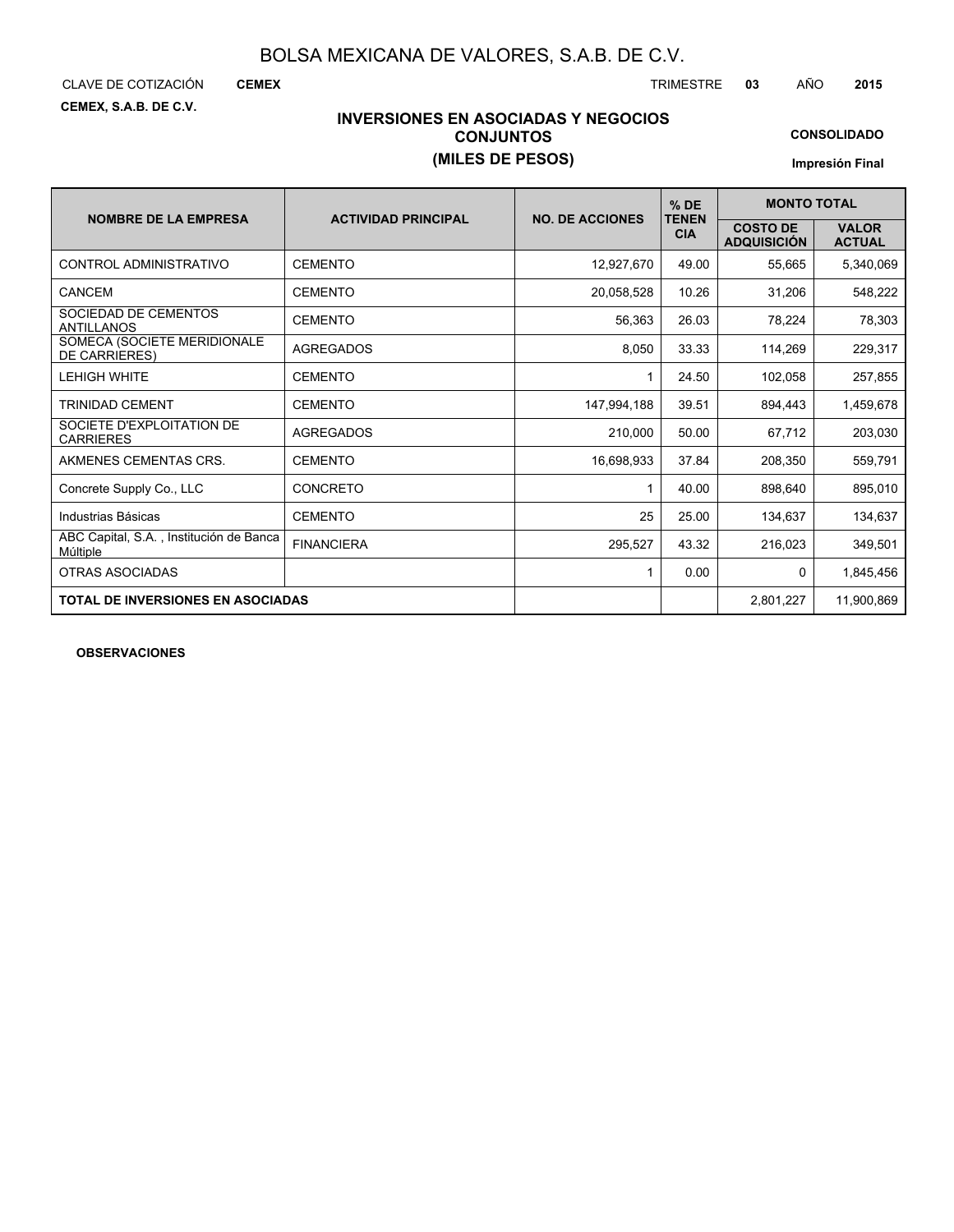**CEMEX, S.A.B. DE C.V.** CLAVE DE COTIZACIÓN**CEMEX**

# **DESGLOSE DE CRÉDITOS**

# (MILES DE PESOS)

| <b>CONSOLIDADO</b> |  |
|--------------------|--|
|                    |  |

TRIMESTRE **<sup>03</sup>** AÑO

**Impresión Final**

|                               |                                                    |                                           |                                       |                                                          |                   | VENCTOS. O AMORT. DENOMINADOS EN MONEDA NACIONAL |                     |                     |                     |                              |                | VENCTOS. O AMORT. DENOMINADOS EN MONEDA EXTRANJERA |                            |                     |                     |                                     |  |  |
|-------------------------------|----------------------------------------------------|-------------------------------------------|---------------------------------------|----------------------------------------------------------|-------------------|--------------------------------------------------|---------------------|---------------------|---------------------|------------------------------|----------------|----------------------------------------------------|----------------------------|---------------------|---------------------|-------------------------------------|--|--|
| TIPO DE CRÉDITO / INSTITUCIÓN | <b>INSTITUCION</b><br><b>EXTRANJERA</b><br>(SI/NO) | <b>ECHA DE FIRMA /</b><br><b>CONTRATO</b> | <b>FECHA DE</b><br><b>VENCIMIENTO</b> | <b>TASA DE</b><br><b>INTERÉS Y/O</b><br><b>SOBRETASA</b> |                   | <b>INTERVALO DE TIEMPO</b>                       |                     |                     |                     |                              |                |                                                    | <b>INTERVALO DE TIEMPO</b> |                     |                     |                                     |  |  |
|                               |                                                    |                                           |                                       |                                                          | <b>AÑO ACTUAL</b> | <b>HASTA 1 AÑO</b>                               | <b>HASTA 2 AÑOS</b> | <b>HASTA 3 AÑOS</b> | <b>HASTA 4 AÑOS</b> | <b>HASTA 5 AÑOS O</b><br>MÁS | AÑO ACTUAL     | <b>HASTA 1 AÑO</b>                                 | <b>HASTA 2 AÑOS</b>        | <b>HASTA 3 AÑOS</b> | <b>HASTA 4 AÑOS</b> | <b>HASTA 5 AÑOS O</b><br><b>MÁS</b> |  |  |
| <b>BANCARIOS</b>              |                                                    |                                           |                                       |                                                          |                   |                                                  |                     |                     |                     |                              |                |                                                    |                            |                     |                     |                                     |  |  |
| <b>COMERCIO EXTERIOR</b>      |                                                    |                                           |                                       |                                                          |                   |                                                  |                     |                     |                     |                              |                |                                                    |                            |                     |                     |                                     |  |  |
| <b>CON GARANTÍA</b>           |                                                    |                                           |                                       |                                                          |                   |                                                  |                     |                     |                     |                              |                |                                                    |                            |                     |                     |                                     |  |  |
| <b>BANCA COMERCIAL</b>        |                                                    |                                           |                                       |                                                          |                   |                                                  |                     |                     |                     |                              |                |                                                    |                            |                     |                     |                                     |  |  |
| <b>Bayer Munich</b>           | <b>SI</b>                                          | 30/11/2009                                | 30/11/2017                            | 4.2                                                      |                   |                                                  |                     |                     |                     |                              | 5,198          | 5,198                                              | 15,594                     | $^{\circ}$          | $\Omega$            |                                     |  |  |
| <b>Bayer Munich</b>           | SI                                                 | 30/11/2009                                | 15/02/2018                            | 4.3                                                      |                   |                                                  |                     |                     |                     |                              | $\overline{0}$ | 54,976                                             | 54,976                     | 27,488              | $\overline{0}$      |                                     |  |  |
| Club Loan A - CEMEX, S.A. de  | <b>SI</b>                                          | 07/10/2014                                | 29/09/2019                            | 3.7                                                      |                   |                                                  |                     |                     |                     |                              | $\Omega$       | $\overline{0}$                                     | 1,826,280                  | 3,652,560           | 3,449,031           |                                     |  |  |
| Club Loan A - CEMEX, S.A. de  | <b>SI</b>                                          | 07/10/2014                                | 29/09/2019                            | 3.7                                                      |                   |                                                  |                     |                     |                     |                              | $\Omega$       | $\Omega$                                           | 385,548                    | 771,096             | 771,096             |                                     |  |  |
| Club Loan A - CEMEX, S.A. de  | <b>SI</b>                                          | 07/10/2014                                | 29/09/2019                            | 3.7                                                      |                   |                                                  |                     |                     |                     |                              | $\Omega$       | $\overline{0}$                                     | 659,490                    | 1,318,980           | 1,318,980           |                                     |  |  |
| Club Loan A - CEMEX, S.A. de  | <b>SI</b>                                          | 07/10/2014                                | 29/09/2019                            | 3.7                                                      |                   |                                                  |                     |                     |                     |                              | $\Omega$       | $\Omega$                                           | 913,140                    | 1,826,280           | 1,826,280           |                                     |  |  |
| Club Loan B - CEMEX, S.A. de  | <b>SI</b>                                          | 26/06/2015                                | 29/09/2019                            | 3.7                                                      |                   |                                                  |                     |                     |                     |                              | $\Omega$       | $^{\circ}$                                         | 1,474,552                  | 2,949,104           | 2,949,104           |                                     |  |  |
| Club Loan B - CEMEX, S.A. de  | <b>SI</b>                                          | 26/06/2015                                | 29/09/2019                            | 3.7                                                      |                   |                                                  |                     |                     |                     |                              | $\Omega$       | $\Omega$                                           | 1,048,420                  | 2,096,840           | 2,096,840           |                                     |  |  |
| Club Loan C1 - CEMEX, S.A. d  | <b>SI</b>                                          | 23/07/2015                                | 29/09/2019                            | 3.7                                                      |                   |                                                  |                     |                     |                     |                              | $\Omega$       | $\Omega$                                           | $\Omega$                   | 446,424             | 446,424             | 3,359,093                           |  |  |
| Club Loan C1 - CEMEX, S.A. d  | <b>SI</b>                                          | 23/07/2015                                | 29/09/2019                            | 3.7                                                      |                   |                                                  |                     |                     |                     |                              | $\Omega$       | $\Omega$                                           | $\Omega$                   | 481,773             | 481,773             | 3,854,180                           |  |  |
| Club Loan C2 - CEMEX, S.A. d  | <b>SI</b>                                          | 23/07/2015                                | 23/07/2020                            | 3.7                                                      |                   |                                                  |                     |                     |                     |                              | $\Omega$       | $\Omega$                                           | $\Omega$                   | 1,089,794           | 1,089,794           | 8,633,750                           |  |  |
| Club Loan C2 - CEMEX, S.A. d  | SI                                                 | 23/07/2015                                | 23/07/2020                            | 3.7                                                      |                   |                                                  |                     |                     |                     |                              | $\Omega$       | $\Omega$                                           | $\Omega$                   | 84,450              | 84,450              | 675,602                             |  |  |
| Club Loan D - CEMEX, S.A. de  | <b>SI</b>                                          | 23/07/2015                                | 23/07/2020                            | 3.7                                                      |                   |                                                  |                     |                     |                     |                              | $\Omega$       | $\Omega$                                           | $\Omega$                   | $\Omega$            | $\Omega$            | 569,148                             |  |  |
| Club Loan D - CEMEX, S.A. de  | SI                                                 | 23/07/2015                                | 23/07/2020                            | 3.7                                                      |                   |                                                  |                     |                     |                     |                              | $\Omega$       | $\Omega$                                           | $\Omega$                   | $\Omega$            | $\Omega$            | 1,016,164                           |  |  |
| Czech Republic - ING          | <b>SI</b>                                          | 01/02/2015                                | 31/10/2015                            | 3.7                                                      |                   |                                                  |                     |                     |                     |                              | 2,920          | $\overline{0}$                                     | $\Omega$                   | $\circ$             | $\Omega$            |                                     |  |  |
| Croatia                       | SI                                                 | 01/03/2015                                | 28/02/2016                            | $\Omega$                                                 |                   |                                                  |                     |                     |                     |                              | 6,823          | $\Omega$                                           | $\Omega$                   | $^{\circ}$          | $\Omega$            |                                     |  |  |
| Egypt - CIB                   | SI                                                 | 30/09/2011                                | 31/10/2015                            | 11.8                                                     |                   |                                                  |                     |                     |                     |                              | 22,828         | $\Omega$                                           |                            | $\Omega$            | $\Omega$            |                                     |  |  |
| Egypt - HSBC                  | SI                                                 | 01/02/2015                                | 31/10/2015                            | 11                                                       |                   |                                                  |                     |                     |                     |                              | 1,660          | $\Omega$                                           | $\Omega$                   | $\Omega$            | $\Omega$            |                                     |  |  |
| Egypt - EBRD                  | <b>SI</b>                                          | 28/08/2015                                | 29/08/2022                            | 3.9                                                      |                   |                                                  |                     |                     |                     |                              | $\Omega$       | $\Omega$                                           | $\Omega$                   | $\Omega$            | $\Omega$            | 670,807                             |  |  |
| Other                         | SI                                                 | 31/12/1899                                | 31/12/1899                            | $\overline{0}$                                           |                   |                                                  |                     |                     |                     |                              | 10             | $\Omega$                                           | $-476$                     | $\mathbf 0$         | $\Omega$            |                                     |  |  |
| Spain - CBA                   | SI                                                 | 01/03/2015                                | 31/03/2017                            | 1.3                                                      |                   |                                                  |                     |                     |                     |                              | $\mathbf 0$    | 31,494                                             | 62,987                     | $\mathbf 0$         | $\Omega$            |                                     |  |  |
| <b>OTROS</b>                  |                                                    |                                           |                                       |                                                          |                   |                                                  |                     |                     |                     |                              |                |                                                    |                            |                     |                     |                                     |  |  |
| <b>TOTAL BANCARIOS</b>        |                                                    |                                           |                                       |                                                          | $\mathbf{0}$      | $\mathbf 0$                                      | $\mathbf{0}$        | $\Omega$            | $\mathbf{0}$        | $\mathbf{0}$                 | 39,439         | 91,668                                             | 6,440,511                  | 14,744,789          | 14,513,772          | 18,778,744                          |  |  |

**CONSOLIDADO**

**<sup>2015</sup>**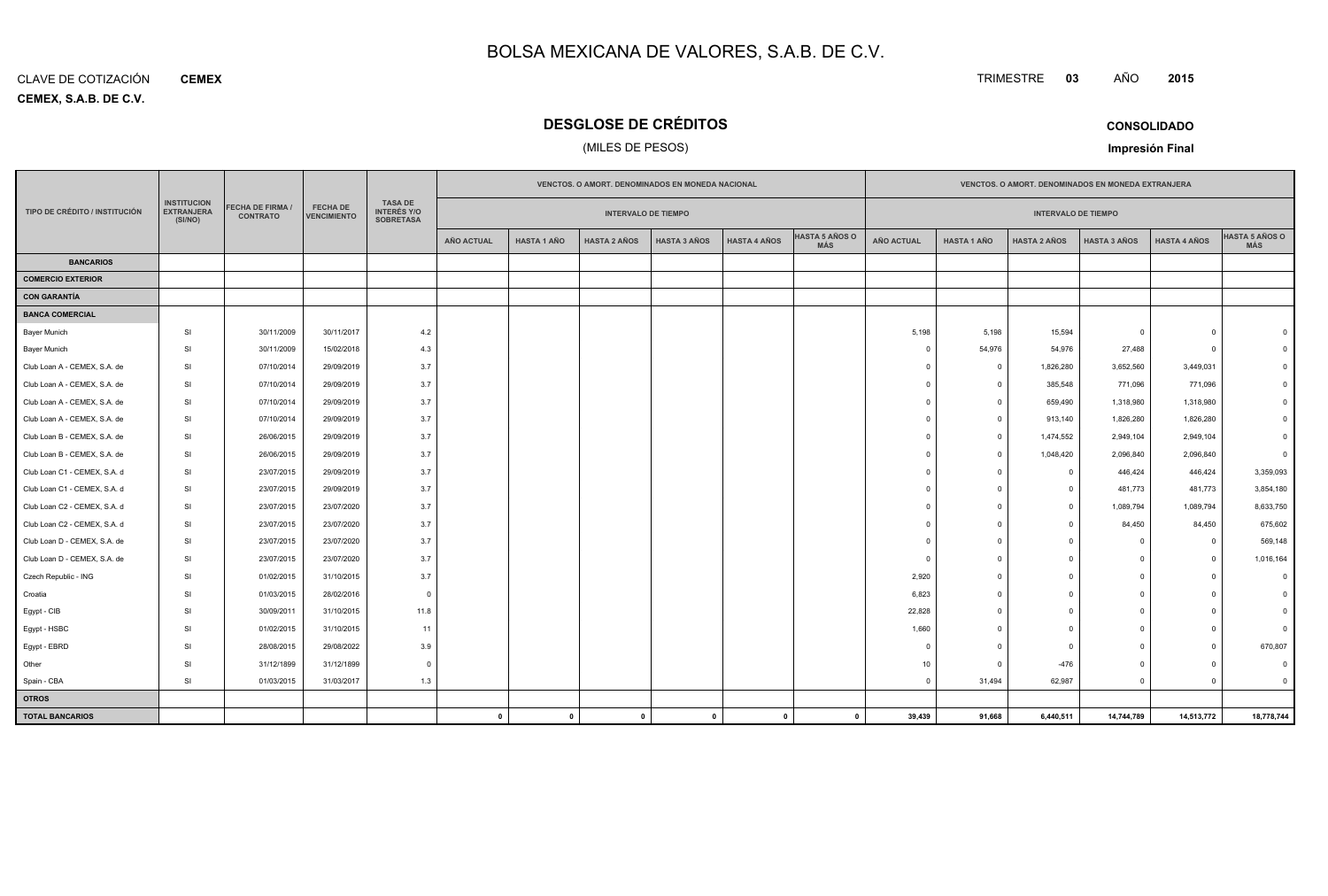# TRIMESTRE **<sup>03</sup>** AÑO **<sup>2015</sup>**

**CEMEX, S.A.B. DE C.V.**CLAVE DE COTIZACIÓN**CEMEX**

# **DESGLOSE DE CRÉDITOS**

# (MILES DE PESOS)

**CONSOLIDADOImpresión Final**

|                                                     |                                                    |                                            |                                       |                                                          | VENCTOS. O AMORT. DENOMINADOS EN MONEDA NACIONAL |                            |                     |                     |                     | VENCTOS. O AMORT. DENOMINADOS EN MONEDA EXTRANJERA |                            |                    |                     |                     |                     |                       |
|-----------------------------------------------------|----------------------------------------------------|--------------------------------------------|---------------------------------------|----------------------------------------------------------|--------------------------------------------------|----------------------------|---------------------|---------------------|---------------------|----------------------------------------------------|----------------------------|--------------------|---------------------|---------------------|---------------------|-----------------------|
| TIPO DE CRÉDITO / INSTITUCIÓN                       | <b>INSTITUCION</b><br><b>EXTRANJERA</b><br>(SI/NO) | <b>FECHA DE FIRMA /</b><br><b>CONTRATO</b> | <b>FECHA DE</b><br><b>VENCIMIENTO</b> | <b>TASA DE</b><br><b>INTERÉS Y/O</b><br><b>SOBRETASA</b> |                                                  | <b>INTERVALO DE TIEMPO</b> |                     |                     |                     |                                                    | <b>INTERVALO DE TIEMPO</b> |                    |                     |                     |                     |                       |
|                                                     |                                                    |                                            |                                       |                                                          | <b>AÑO ACTUAL</b>                                | <b>HASTA 1 AÑO</b>         | <b>HASTA 2 AÑOS</b> | <b>HASTA 3 AÑOS</b> | <b>HASTA 4 AÑOS</b> | <b>HASTA 5 AÑOS O</b><br>MÁS                       | <b>AÑO ACTUAL</b>          | <b>HASTA 1 AÑO</b> | <b>HASTA 2 AÑOS</b> | <b>HASTA 3 AÑOS</b> | <b>HASTA 4 AÑOS</b> | HASTA 5 AÑOS C<br>MÁS |
| <b>BURSÁTILES</b>                                   |                                                    |                                            |                                       |                                                          |                                                  |                            |                     |                     |                     |                                                    |                            |                    |                     |                     |                     |                       |
| <b>LISTADAS EN BOLSA (MÉXICO Y/O</b><br>EXTRANJERO) |                                                    |                                            |                                       |                                                          |                                                  |                            |                     |                     |                     |                                                    |                            |                    |                     |                     |                     |                       |
| <b>QUIROGRAFARIOS</b>                               |                                                    |                                            |                                       |                                                          |                                                  |                            |                     |                     |                     |                                                    |                            |                    |                     |                     |                     |                       |
| <b>CON GARANTÍA</b>                                 |                                                    |                                            |                                       |                                                          |                                                  |                            |                     |                     |                     |                                                    |                            |                    |                     |                     |                     |                       |
| <b>COLOCACIONES PRIVADAS</b>                        |                                                    |                                            |                                       |                                                          |                                                  |                            |                     |                     |                     |                                                    |                            |                    |                     |                     |                     |                       |
| <b>QUIROGRAFARIOS</b>                               |                                                    |                                            |                                       |                                                          |                                                  |                            |                     |                     |                     |                                                    |                            |                    |                     |                     |                     |                       |
| <b>CON GARANTÍA</b>                                 |                                                    |                                            |                                       |                                                          |                                                  |                            |                     |                     |                     |                                                    |                            |                    |                     |                     |                     |                       |
| <b>TOTAL BURSÁTILES</b>                             |                                                    |                                            |                                       |                                                          |                                                  |                            |                     |                     |                     |                                                    |                            |                    |                     |                     |                     | 0                     |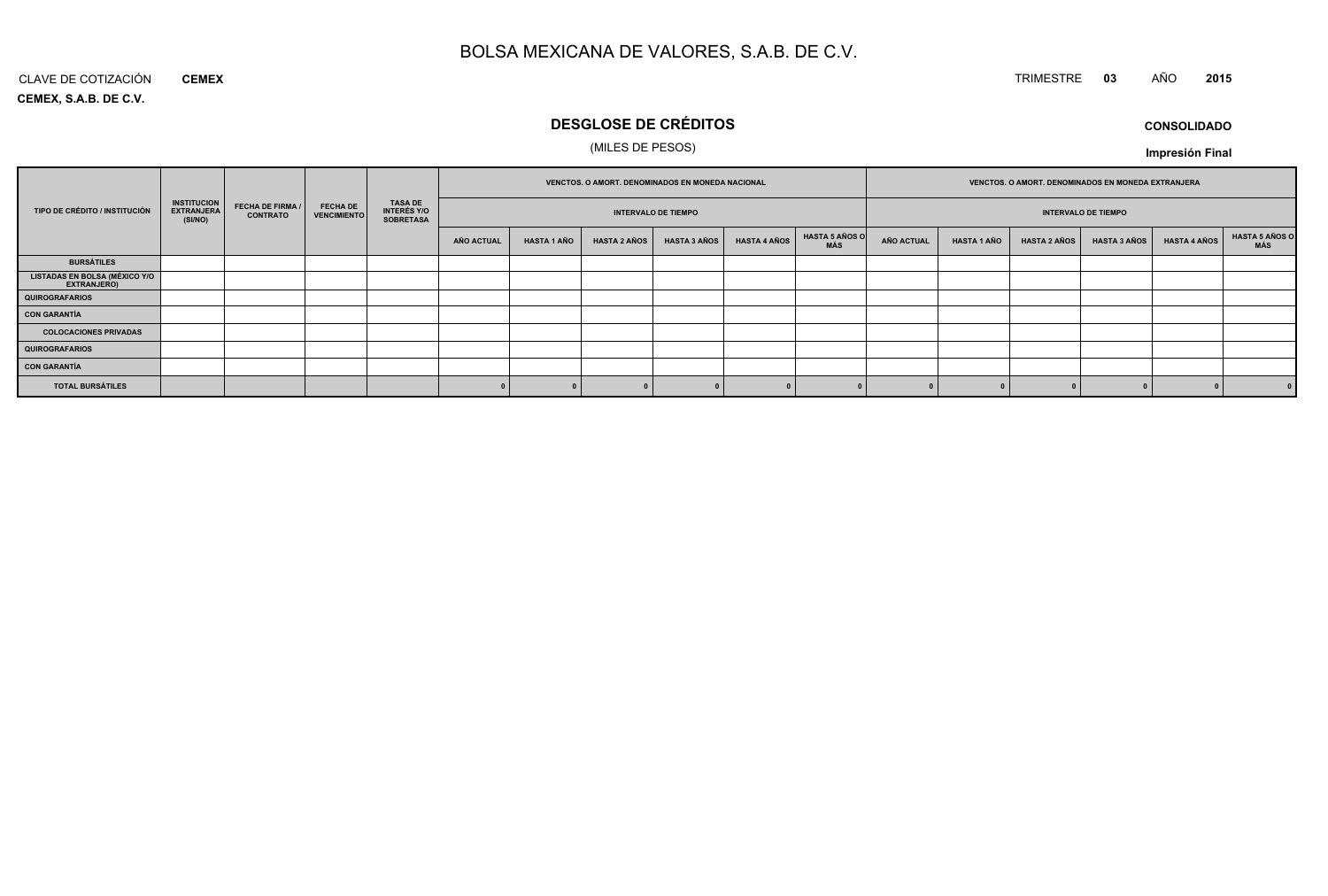#### CLAVE DE COTIZACIÓN**CEMEX**

**CEMEX, S.A.B. DE C.V.**

# **DESGLOSE DE CRÉDITOS**

## (MILES DE PESOS)

|                                                                                       |                                                                                                                             |  |  |  |            | VENCTOS. O AMORT. DENOMINADOS EN MONEDA NACIONAL |                            |                     |                     |                              | VENCTOS. O AMORT. DENOMINADOS EN MONEDA EXTRANJERA |                    |                            |                     |                     |                       |
|---------------------------------------------------------------------------------------|-----------------------------------------------------------------------------------------------------------------------------|--|--|--|------------|--------------------------------------------------|----------------------------|---------------------|---------------------|------------------------------|----------------------------------------------------|--------------------|----------------------------|---------------------|---------------------|-----------------------|
| TIPO DE CRÉDITO / INSTITUCIÓN                                                         | <b>INSTITUCION</b><br><b>FECHA</b><br><b>FECHA DE</b><br><b>EXTRANJERA</b><br>CONCERTACIÓN<br><b>VENCIMIENTO</b><br>(SI/NO) |  |  |  |            |                                                  | <b>INTERVALO DE TIEMPO</b> |                     |                     |                              |                                                    |                    | <b>INTERVALO DE TIEMPO</b> |                     |                     |                       |
|                                                                                       |                                                                                                                             |  |  |  | AÑO ACTUAL | <b>HASTA 1 AÑO</b>                               | <b>HASTA 2 AÑOS</b>        | <b>HASTA 3 AÑOS</b> | <b>HASTA 4 AÑOS</b> | <b>HASTA 5 AÑOS O</b><br>MÁS | <b>AÑO ACTUAL</b>                                  | <b>HASTA 1 AÑO</b> | <b>HASTA 2 AÑOS</b>        | <b>HASTA 3 AÑOS</b> | <b>HASTA 4 AÑOS</b> | HASTA 5 AÑOS O<br>MÁS |
| OTROS PASIVOS CIRCULANTES Y NO<br><b>CIRCULANTES CON COSTO</b>                        |                                                                                                                             |  |  |  |            |                                                  |                            |                     |                     |                              |                                                    |                    |                            |                     |                     |                       |
|                                                                                       | <b>NO</b>                                                                                                                   |  |  |  | $\Omega$   | $\Omega$                                         | 618,745                    | $\Omega$            | $\Omega$            | $\Omega$                     |                                                    |                    |                            |                     |                     |                       |
|                                                                                       | <b>NO</b>                                                                                                                   |  |  |  |            |                                                  |                            |                     |                     |                              | 82,048                                             | 6,037,929          | 426,679                    | 26,974,439          | 41,349,903          | 125,856,380           |
| <b>TOTAL OTROS PASIVOS</b><br><b>CIRCULANTES Y NO CIRCULANTES</b><br><b>CON COSTO</b> |                                                                                                                             |  |  |  | $^{\circ}$ | $\Omega$                                         | 618,745                    | $\Omega$            | $\Omega$            | $\Omega$                     | 82,048                                             | 6,037,929          | 426,679                    | 26,974,439          | 41,349,903          | 125,856,380           |
|                                                                                       |                                                                                                                             |  |  |  |            |                                                  |                            |                     |                     |                              |                                                    |                    |                            |                     |                     |                       |
| <b>PROVEEDORES</b>                                                                    |                                                                                                                             |  |  |  |            |                                                  |                            |                     |                     |                              |                                                    |                    |                            |                     |                     |                       |
|                                                                                       | <b>NO</b>                                                                                                                   |  |  |  | 1,868,057  | $\Omega$                                         |                            |                     |                     |                              |                                                    |                    |                            |                     |                     |                       |
| varios                                                                                | <b>NO</b>                                                                                                                   |  |  |  |            |                                                  |                            |                     |                     |                              | 24,771,576                                         | $\overline{0}$     |                            |                     |                     |                       |
| <b>TOTAL PROVEEDORES</b>                                                              |                                                                                                                             |  |  |  | 1,868,057  | $\Omega$                                         |                            |                     |                     |                              | 24,771,576                                         | $^{\circ}$         |                            |                     |                     |                       |
|                                                                                       |                                                                                                                             |  |  |  |            |                                                  |                            |                     |                     |                              |                                                    |                    |                            |                     |                     |                       |
| OTROS PASIVOS CIRCULANTES Y NO<br><b>CIRCULANTES</b>                                  |                                                                                                                             |  |  |  |            |                                                  |                            |                     |                     |                              |                                                    |                    |                            |                     |                     |                       |
| <b>VARIOS</b>                                                                         | <b>NO</b>                                                                                                                   |  |  |  | $\Omega$   | 9,436,576                                        | $\mathbf{0}$               | $\Omega$            | $\Omega$            | 4,866,170                    |                                                    |                    |                            |                     |                     |                       |
| <b>VARIOS</b>                                                                         | <b>NO</b>                                                                                                                   |  |  |  |            |                                                  |                            |                     |                     |                              | $\Omega$                                           | 23,295,074         | $^{\circ}$                 | $\mathbf 0$         | $\Omega$            | 46,077,213            |
| <b>TOTAL OTROS PASIVOS</b><br><b>CIRCULANTES Y NO CIRCULANTES</b>                     |                                                                                                                             |  |  |  | $\Omega$   | 9,436,576                                        | $\mathbf 0$                | $\Omega$            | $\Omega$            | 4,866,170                    |                                                    | 23,295,074         | $\Omega$                   | $\mathbf 0$         | $\Omega$            | 46,077,213            |
|                                                                                       |                                                                                                                             |  |  |  |            |                                                  |                            |                     |                     |                              |                                                    |                    |                            |                     |                     |                       |
| <b>TOTAL GENERAL</b>                                                                  |                                                                                                                             |  |  |  | 1,868,057  | 9,436,576                                        | 618,745                    |                     |                     | 4,866,170                    | 24,893,063                                         | 29,424,671         | 6,867,190                  | 41,719,228          | 55,863,675          | 190,712,337           |

**OBSERVACIONES**

TRIMESTRE **<sup>03</sup>** AÑO **<sup>2015</sup>**

**CONSOLIDADO**

**Impresión Final**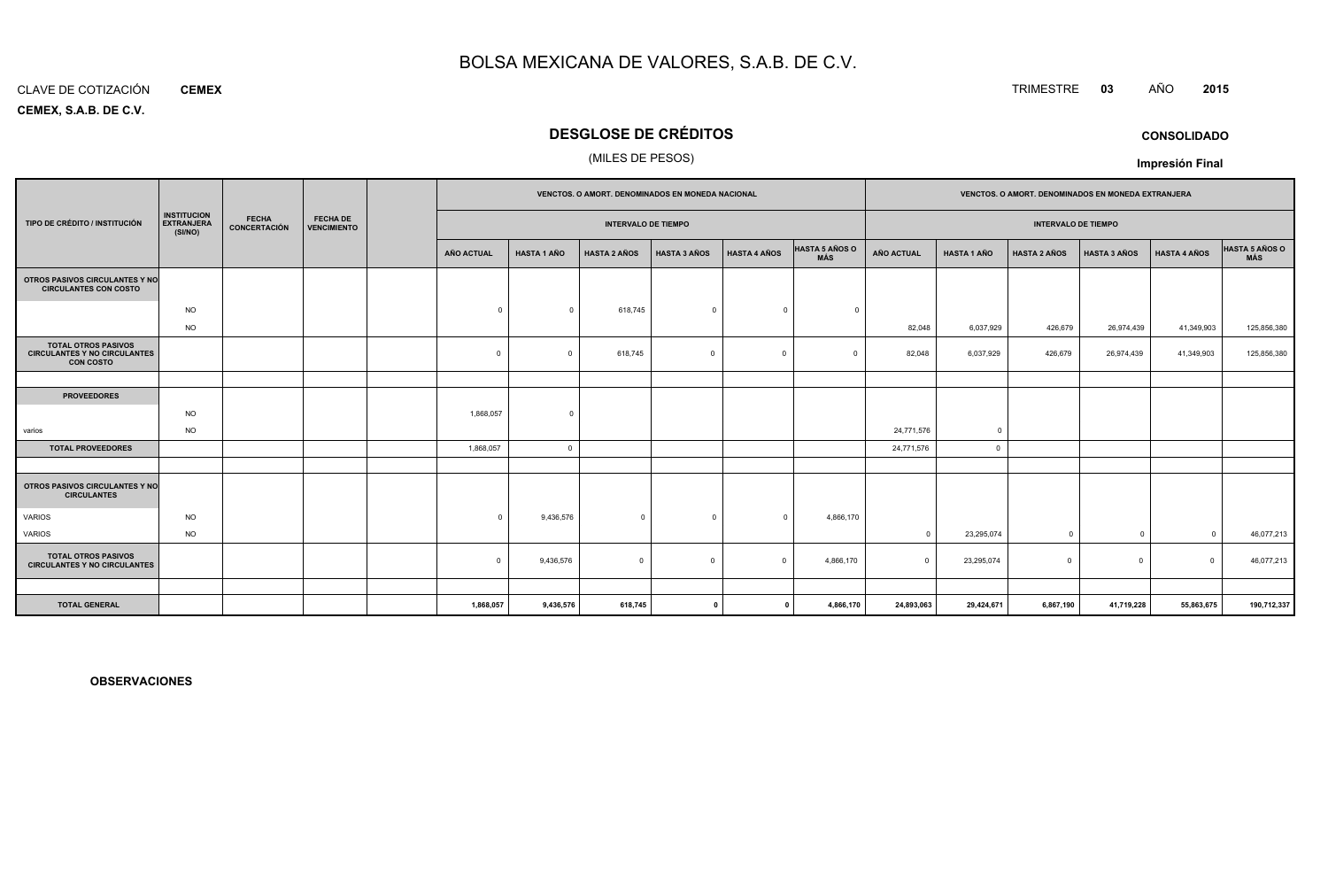CLAVE DE COTIZACIÓN: **CEMEX CEMEX, S.A.B. DE C.V.**

TRIMESTRE: **03** AÑO: **2015**

## **POSICIÓN MONETARIA EN MONEDA EXTRANJERA**

## **CONSOLIDADO**

#### **Impresión Final**

| POSICIÓN EN MONEDA EXTRANJERA | <b>DÓLARES</b>          |                       | <b>OTRAS MONEDAS</b> | <b>TOTAL MILES DE</b> |              |
|-------------------------------|-------------------------|-----------------------|----------------------|-----------------------|--------------|
| (MILES DE PESOS)              | <b>MILES DE DÓLARES</b> | <b>MILES DE PESOS</b> | MILES DE DÓLARES     | <b>MILES DE PESOS</b> | <b>PESOS</b> |
| <b>ACTIVO MONETARIO</b>       | 1,266,645               | 21,418,969            | 1,871,967            | 31,654,952            | 53,073,921   |
| <b>CIRCULANTE</b>             | 1,174,627               | 19,862,939            | 1,741,105            | 29,442,079            | 49,305,018   |
| NO CIRCULANTE                 | 92,018                  | 1,556,030             | 130,862              | 2,212,873             | 3,768,903    |
| <b>PASIVO</b>                 | 14,577,938              | 246,512,940           | 6,089,132            | 102,967,224           | 349,480,164  |
| <b>CIRCULANTE</b>             | 1,309,571               | 22,144,851            | 1,902,595            | 32,172,883            | 54,317,734   |
| NO CIRCULANTE                 | 13,268,367              | 224,368,089           | 4,186,537            | 70,794,341            | 295,162,430  |
| <b>SALDO NETO</b>             | $-13,311,293$           | -225,093,971          | $-4,217,165$         | -71,312,272           | -296,406,243 |

## **OBSERVACIONES**

#### **(MILES DE PESOS)**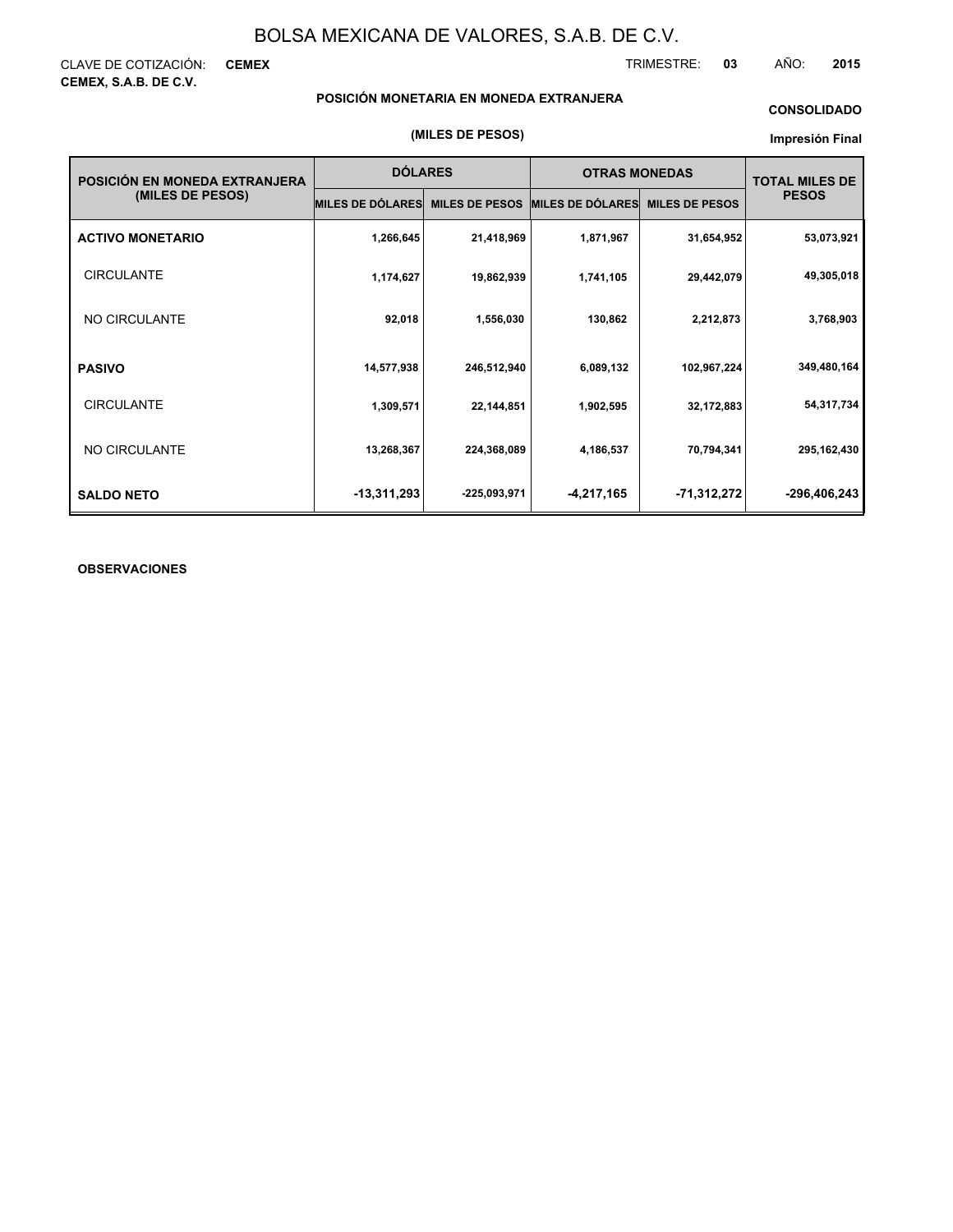**INSTRUMENTOS DE DEUDA**

CLAVE DE COTIZACIÓN: TRIMESTRE: **03** AÑO: **2015 CEMEX**

**CEMEX, S.A.B. DE C.V.**

PAGINA 1/3

**CONSOLIDADO**

**Impresión Final**

# Restricciones financieras **Y/O TITULOLIMITACIONES FINANCIERAS SEGÚN CONTRATO, ESCRITURAS DE LA EMISION**

El Contrato de Crédito y el Contrato de Financiamiento requiere a CEMEX el cumplimiento de restricciones financieras, principalmente: a) la razón consolidada de deuda neta a Flujo de Operación (la "Razón de Apalancamiento"); y b) la razón consolidada de cobertura de Flujo de Operación a gastos financieros (la "Razón de Cobertura"). Estas razones financieras se calculan con base en los contratos de crédito utilizando las cifras consolidadas bajo IFRS.

CEMEX debe cumplir con una Razón de Cobertura para cada periodo de cuatro trimestres consecutivos no menor de: (i) 1.50 veces para el periodo terminado al 31 de diciembre de 2012 y hasta el periodo terminado al 30 de septiembre de 2014, (ii) 1.75 veces para el periodo terminado al 31 de diciembre de 2014 y hasta el periodo terminado al 30 de septiembre de 2015, (iii) 1.85 veces para el periodo terminado al 31 de diciembre de 2015 y hasta el periodo terminado al 31 de marzo de 2016, (iv) 2.0 veces para el periodo terminado al 30 de junio de 2016 y hasta el periodo terminado al 30 de septiembre de 2016, y (v) 2.25 veces para el periodo terminado al 31 de diciembre de 2016 y cada periodo subsecuente de referencia. En adición, CEMEX debe cumplir con una Razón de Apalancamiento máxima para cada periodo de cuatro trimestres consecutivos no mayor de: (i) 7.0 veces para el periodo terminado al 31 de diciembre de 2012 y hasta el periodo terminado al 31 de diciembre de 2013, (ii) 6.75 veces para el periodo terminado al 30 de septiembre de 2014, (iii) 6.5 veces para el periodo terminado al 31 de diciembre de 2014 y hasta el periodo terminado al 31 de marzo de 2015, (iv) 6.0 veces para el periodo terminado al 30 de junio de 2015 y hasta el periodo terminado al 30 de septiembre de 2015, (v) 5.5 veces para el periodo terminado al 31 de diciembre de 2015 y hasta el periodo terminado al 31 de marzo de 2016, (vi) 5.0 para el periodo terminado al 30 de junio de 2016 y hasta el periodo terminado al 30 de septiembre de 2016, y (vii) 4.25 veces para el periodo terminado al 31 de diciembre de 2016 y cada periodo subsecuente de referencia.

La habilidad de CEMEX para cumplir con estas razones financieras puede ser afectada por condiciones económicas y volatilidad en los tipos de cambio, así como por las condiciones generales prevalecientes en los mercados de deuda y capitales. Para el periodo de cumplimiento terminado al 31 de diciembre de 2014, considerando el Contrato de Crédito, el Contrato de Financiamiento enmendado y el Acuerdo de Financiamiento enmendado, según aplica ,CEMEX estuvo en cumplimiento con las restricciones financieras de sus contratos de crédito. Al 30 de septiembre de 2015, las principales razones financieras consolidadas son las siguientes:

 Razones financieras consolidadas 2015 Razón de Apalancamiento ' 1, 2 Límite =< 6.00 Cálculo 5.18 Razón de Cobertura 3 Límite > 1.75 Cálculo 2.59

1La razón de apalancamiento se calcula en pesos dividiendo la "deuda fondeada" entre el Flujo de Operación pro forma de los últimos doce meses a la fecha del cálculo. La deuda fondeada considera la deuda según el estado financiero sin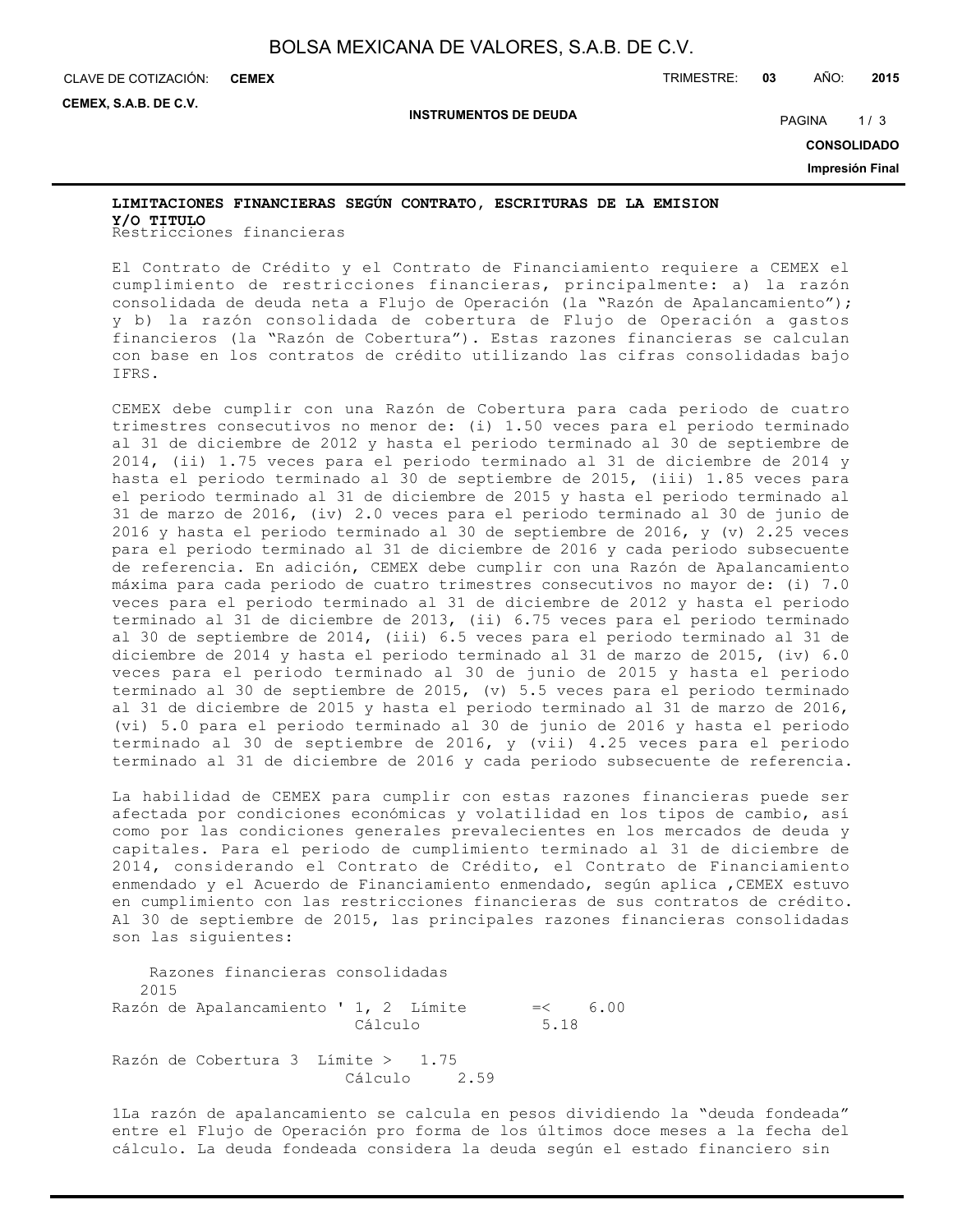| BOLSA MEXICANA DE VALORES, S.A.B. DE C.V. |  |  |  |  |  |  |
|-------------------------------------------|--|--|--|--|--|--|
|-------------------------------------------|--|--|--|--|--|--|

CLAVE DE COTIZACIÓN: TRIMESTRE: **03** AÑO: **2015 CEMEX**

**CEMEX, S.A.B. DE C.V.**

**INSTRUMENTOS DE DEUDA**

PAGINA 2/3

**CONSOLIDADO**

#### **Impresión Final**

arrendamientos financieros, más las notas perpetuas y las garantías, más o menos el valor razonable de instrumentos derivados, según aplique, entre otros ajustes.

2El Flujo de Operación pro forma representa, calculado en pesos, el flujo de operación de los últimos doce meses a la fecha del cálculo, más el Flujo de Operación referido a dicho periodo de cualquier adquisición significativa efectuada en el periodo antes de su consolidación en CEMEX, menos el Flujo de Operación referido a dicho periodo de cualquier venta significativa efectuada en el periodo que se hubiera liquidado.

3La razón de cobertura se calcula con las cifras en pesos de los estados financieros, dividiendo el flujo de operación pro forma entre los gastos financieros de los últimos doce meses a la fecha del cálculo. Los gastos financieros incluyen los intereses devengados por las notas perpetuas.

Con base en sus planes financieros, para 2015 y en adelante, CEMEX considera que continuará cumpliendo con las restricciones financieras bajo el Contrato de Crédito y el Contrato de Financiamiento, CEMEX espera beneficiarse de los programas de reducción de costos implementados durante 2014 y años anteriores que pueden compensar las condiciones desfavorables en algunos mercados clave, y los aumentos en los costos de algunos insumos como energía. Asimismo, como en años anteriores, CEMEX continuará según sea requerido, su plan de venta de activos, que se espera complemente los esfuerzos para reducir su deuda.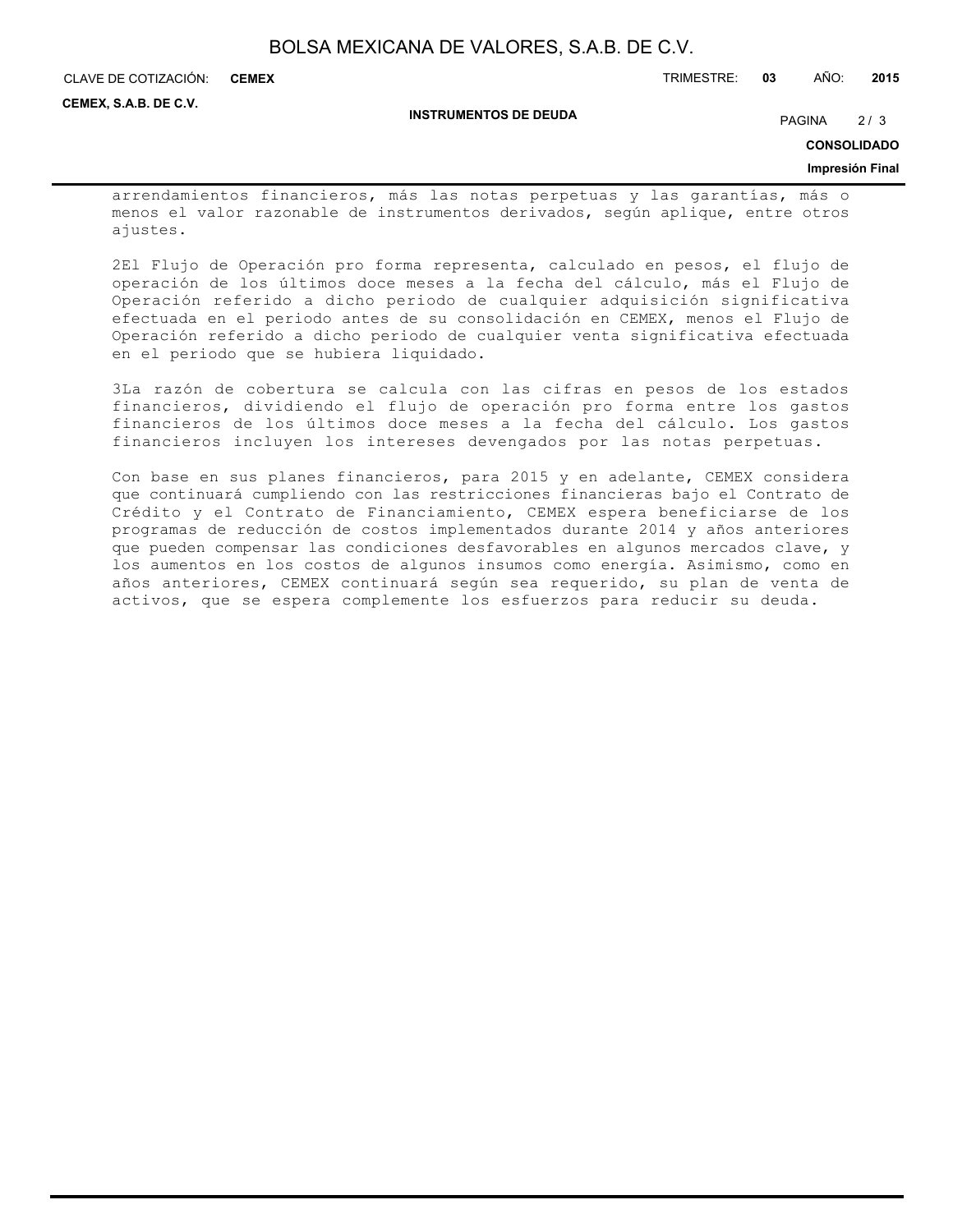| CLAVE DE COTIZACIÓN:  | <b>CEMEX</b> |                                                  |                              | TRIMESTRE: | 03 | AÑO:          | 2015               |
|-----------------------|--------------|--------------------------------------------------|------------------------------|------------|----|---------------|--------------------|
| CEMEX, S.A.B. DE C.V. |              |                                                  | <b>INSTRUMENTOS DE DEUDA</b> |            |    | <b>PAGINA</b> | 3/3                |
|                       |              |                                                  |                              |            |    |               | <b>CONSOLIDADO</b> |
|                       |              |                                                  |                              |            |    |               | Impresión Final    |
|                       |              | SITUACIÓN ACTUAL DE LAS LIMITACIONES FINANCIERAS |                              |            |    |               |                    |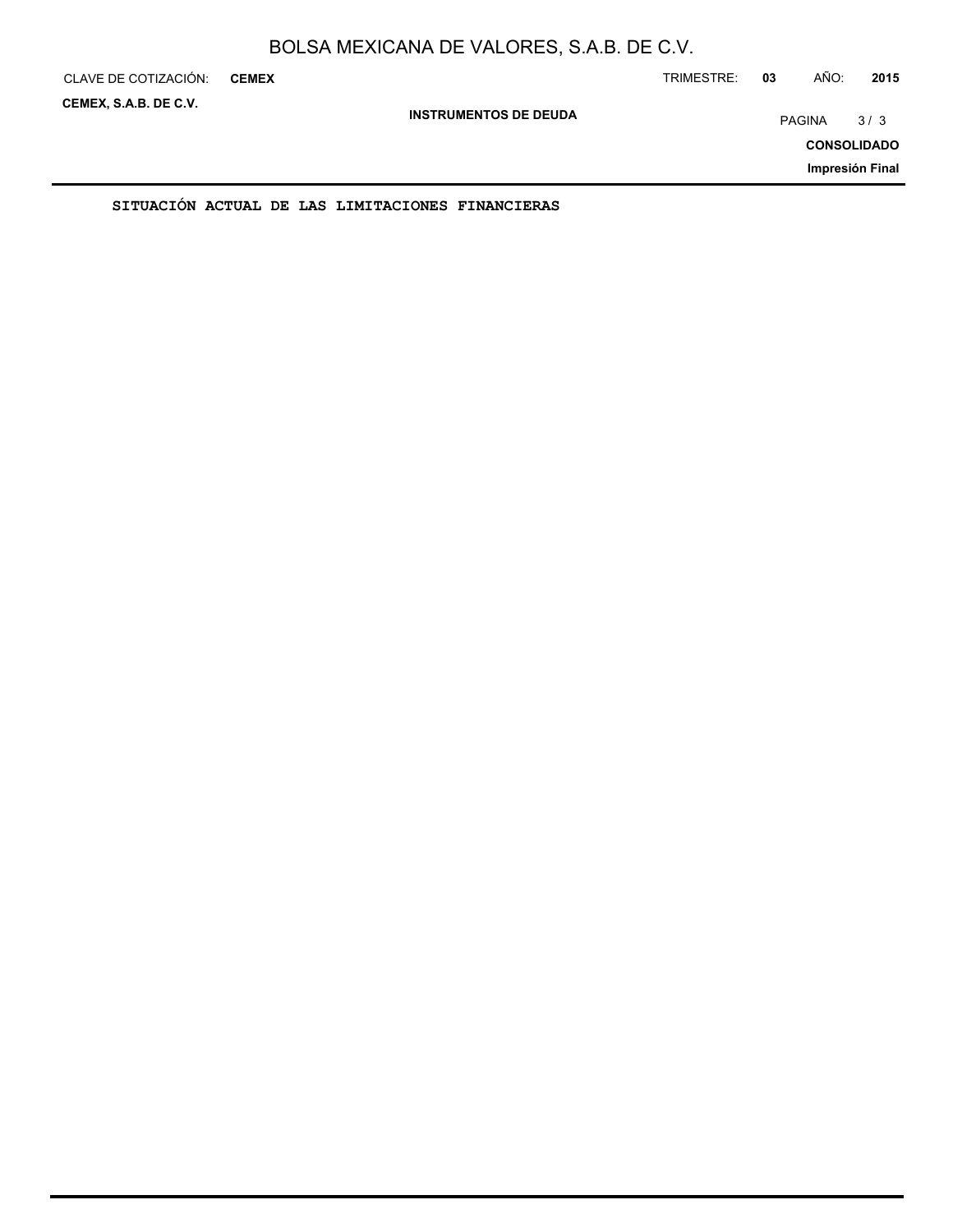**DISTRIBUCIÓN DE INGRESOS POR PRODUCTO**

**INGRESOS TOTALES**

**(MILES DE PESOS)**

**CEMEX, S.A.B. DE C.V.**

**CEMEX**

# CLAVE DE COTIZACIÓN TRIMESTRE **03** AÑO **2015**

**CONSOLIDADO**

**Impresión Final**

| <b>FRINCIPALES PRODUCTOS O LINEA</b>             | <b>VENTAS</b>  |                | $%$ DE<br><b>PARTICIPACION EN</b> | <b>PRINCIPALES</b> |                 |  |  |
|--------------------------------------------------|----------------|----------------|-----------------------------------|--------------------|-----------------|--|--|
| <b>DE PRODUCTOS</b>                              | <b>VOLUMEN</b> | <b>IMPORTE</b> | <b>EL MERCADO</b>                 | <b>MARCAS</b>      | <b>CLIENTES</b> |  |  |
| <b>INGRESOS NACIONALES</b>                       |                |                |                                   |                    |                 |  |  |
|                                                  | 0              | 26,635,053     | 0.00                              |                    |                 |  |  |
| <b>INGRESOS POR EXPORTACIÓN</b>                  |                |                |                                   |                    |                 |  |  |
|                                                  | 0              | 7,540,855      | 0.00                              |                    |                 |  |  |
| <b>INGRESOS DE SUBSIDIARIAS EN EL EXTRANJERO</b> |                |                |                                   |                    |                 |  |  |
|                                                  | 0              | 134,273,558    | 0.00                              |                    |                 |  |  |
| <b>TOTAL</b>                                     | 0              | 168,449,466    |                                   |                    |                 |  |  |

**OBSERVACIONES**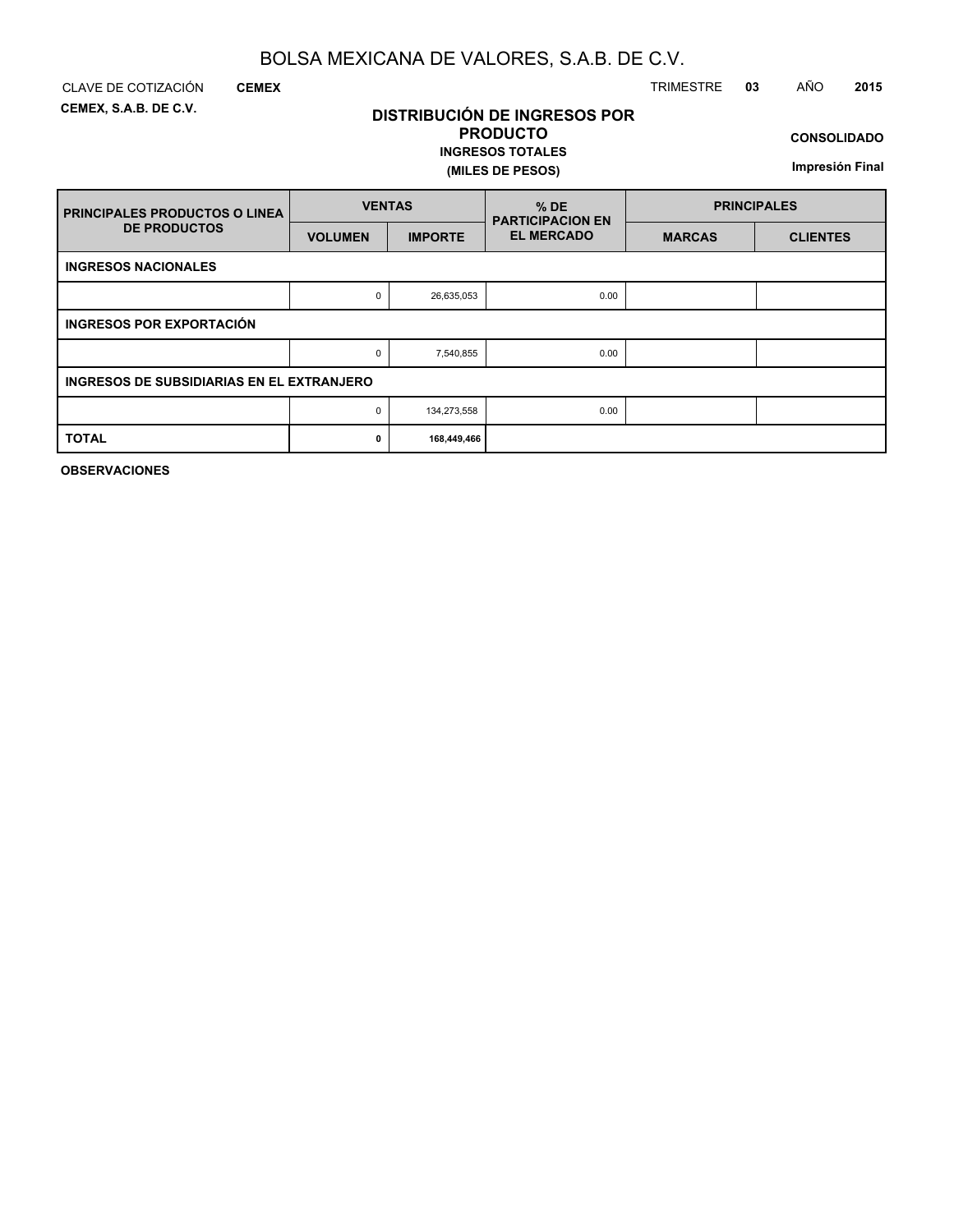**CEMEX, S.A.B. DE C.V.** CLAVE DE COTIZACIÓN**CEMEX**

#### TRIMESTRE **<sup>03</sup>** AÑO**<sup>2015</sup>**

**CONSOLIDADO**

## **INTEGRACIÓN DEL CAPITAL SOCIALPAGADO**

### **CARACTERISTICAS DE LAS ACCIONES**

**Impresión Final**

| <b>SERIES</b> | <b>VALOR NOMINAL(\$)</b> | <b>CUPÓN</b>   |                     | <b>NUMERO DE ACCIONES</b> | <b>CAPITAL SOCIAL</b> |                          |             |                 |  |
|---------------|--------------------------|----------------|---------------------|---------------------------|-----------------------|--------------------------|-------------|-----------------|--|
|               |                          | <b>VIGENTE</b> | <b>PORCIÓN FIJA</b> | <b>PORCIÓN VARIABLE</b>   | <b>MEXICANOS</b>      | <b>LIBRE SUSCRIPCIÓN</b> | <b>FIJO</b> | <b>VARIABLE</b> |  |
| l٨            | 0.00280                  | 147            | 8,712,000,000       | 18,220,475,478            | 26,932,475,478        |                          | 24.190      | 50.591          |  |
| lв            | 0.00280                  | 147            | 4,356,000,000       | 9,110,237,739             |                       | 13,466,237,739           | 12.095      | 25,296          |  |
| <b>TOTAL</b>  |                          |                | 13,068,000,000      | 27,330,713,217            | 26,932,475,478        | 13,466,237,739           | 36.285      | 75,887          |  |

**TOTAL DE ACCIONES QUE REPRESENTAN EL CAPITAL SOCIAL PAGADO A LAFECHA DE ENVIO DE LA INFORMACIÓN:**40,398,713,217

**OBSERVACIONES**